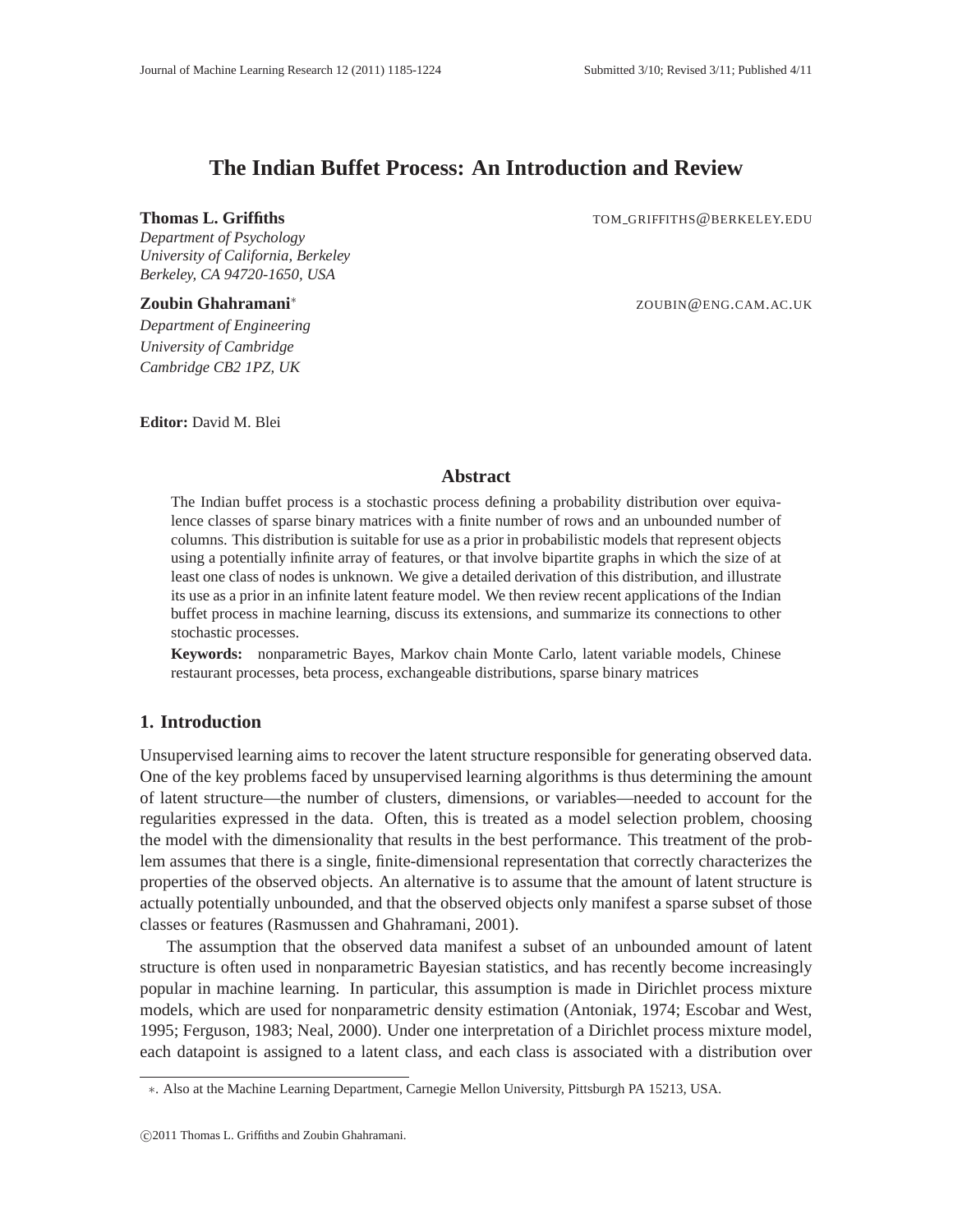observable properties. The prior distribution over assignments of datapoints to classes is specified in such a way that the number of classes used by the model is bounded only by the number of objects, making Dirichlet process mixture models "infinite" mixture models (Rasmussen, 2000).

Recent work has extended Dirichlet process mixture models in a number of directions, making it possible to use nonparametric Bayesian methods to discover the kinds of structure common in machine learning: hierarchies (Blei et al., 2004; Heller and Ghahramani, 2005; Neal, 2003; Teh et al., 2008), topics and syntactic classes (Teh et al., 2004) and the objects appearing in images (Sudderth et al., 2006). However, the fact that all of these models are based upon the Dirichlet process limits the kinds of latent structure that they can express. In many of these models, each object described in a data set is associated with a latent variable that picks out a single class or parameter responsible for generating that datapoint. In contrast, many models used in unsupervised learning represent each object as having multiple features or being produced by multiple causes. For instance, we could choose to represent each object with a binary vector, with entries indicating the presence or absence of each feature (e.g., Ueda and Saito, 2003), allow each feature to take on a continuous value, representing datapoints with locations in a latent space (e.g., Jolliffe, 1986), or define a factorial model, in which each feature takes on one of a discrete set of values (e.g., Zemel and Hinton, 1994; Ghahramani, 1995). Infinite versions of these models are difficult to define using the Dirichlet process.

In this paper, we summarize recent work exploring the extension of this nonparametric approach to models in which objects are represented using an unknown number of latent features. Following Griffiths and Ghahramani (2005, 2006), we provide a detailed derivation of a distribution that can be used to define probabilistic models that represent objects with infinitely many binary features, and can be combined with priors on feature values to produce factorial and continuous representations. This distribution can be specified in terms of a simple stochastic process called the *Indian buffet process*, by analogy to the *Chinese restaurant process* used in Dirichlet process mixture models. We illustrate how the Indian buffet process can be used to specify prior distributions in latent feature models, using a simple linear-Gaussian model to show how such models can be defined and used.

The Indian buffet process can also be used to define a prior distribution in any setting where the latent structure expressed in data can be expressed in the form of a binary matrix with a finite number of rows and infinite number of columns, such as the adjacency matrix of a bipartite graph where one class of nodes is of unknown size, or the adjacency matrix for a Markov process with an unbounded set of states. As a consequence, this approach has found a number of recent applications within machine learning. We review these applications, summarizing some of the innovations that have been introduced in order to use the Indian buffet process in different settings, as well as extensions to the basic model and alternative inference algorithms. We also describe some of the interesting connections to other stochastic processes that have been identified. As for the Chinese restaurant process, we can arrive at the Indian buffet process in a number of different ways: as the infinite limit of a finite model, via the constructive specification of an infinite model, or by marginalizing out an underlying measure. Each perspective provides different intuitions, and suggests different avenues for designing inference algorithms and generalizations.

The plan of the paper is as follows. Section 2 summarizes the principles behind infinite mixture models, focusing on the prior on class assignments assumed in these models, which can be defined in terms of a simple stochastic process—the Chinese restaurant process. We then develop a distribution on infinite binary matrices by considering how this approach can be extended to the case where objects are represented with multiple binary features. Section 3 discusses the role of a such a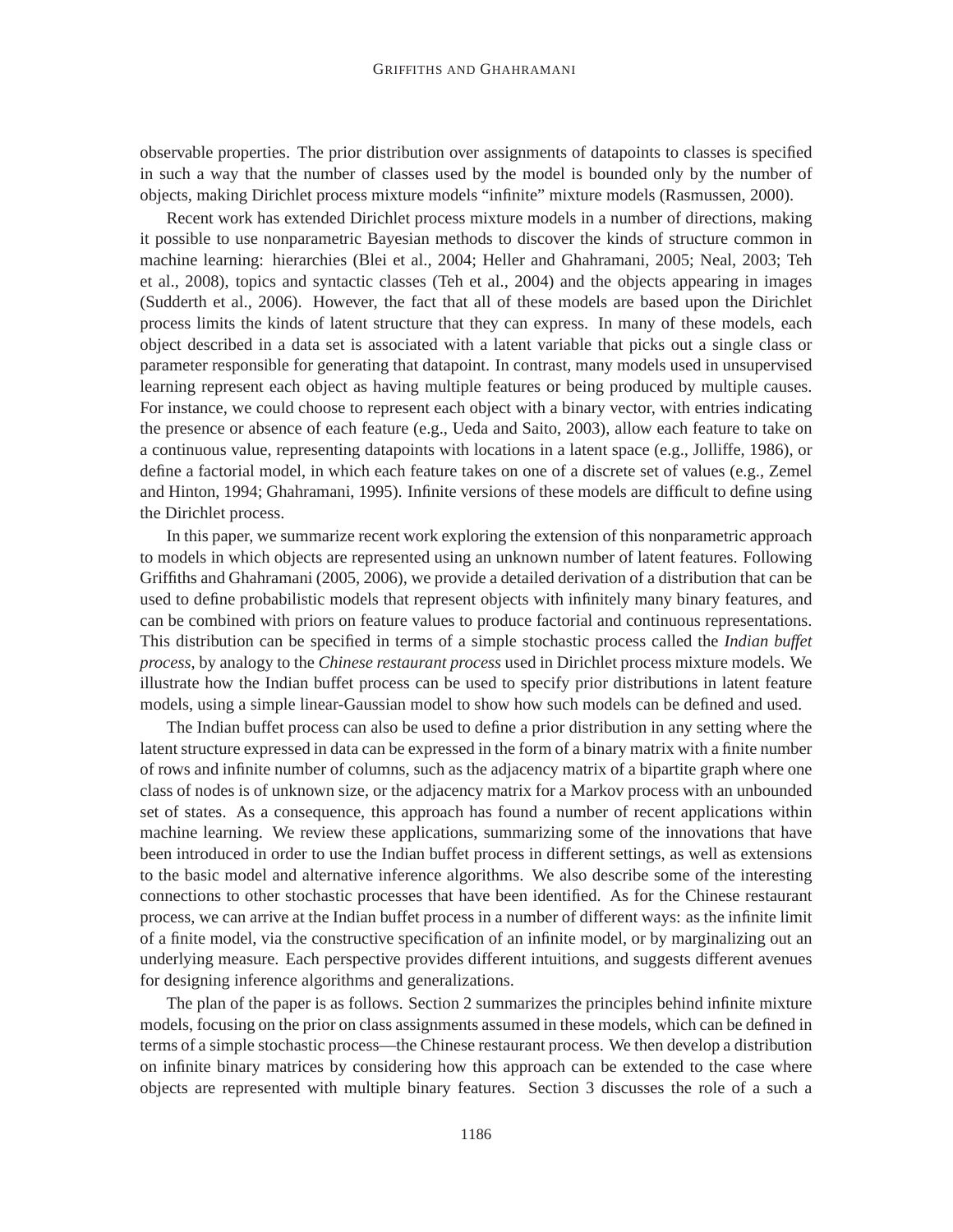distribution in defining infinite latent feature models. Section 4 derives the distribution, making use of the Indian buffet process. Section 5 illustrates how this distribution can be used as a prior in a nonparametric Bayesian model, defining an infinite-dimensional linear-Gaussian model, deriving a sampling algorithm for inference in this model, and applying it to two simple data sets. Section 6 describes further applications of this approach, both in latent feature models and for inferring graph structures, and Section 7 discusses recent work extending the Indian buffet process and providing connections to other stochastic processes. Section 8 presents conclusions and directions for future work.

# **2. Latent Class Models**

Assume we have *N* objects, with the *i*th object having *D* observable properties represented by a row vector **x***<sup>i</sup>* . In a latent class model, such as a mixture model, each object is assumed to belong to a single class,  $c_i$ , and the properties  $\mathbf{x}_i$  are generated from a distribution determined by that class. Using the matrix  $\mathbf{X} = \begin{bmatrix} \mathbf{x}_1^T \ \mathbf{x}_2^T \ \cdots \ \mathbf{x}_N^T \end{bmatrix}^T$  to indicate the properties of all *N* objects, and the vector  $\mathbf{c} =$  $[c_1 \ c_2 \ \cdots \ c_N]^T$  to indicate their class assignments, the model is specified by a prior over assignment vectors  $P(\mathbf{c})$ , and a distribution over property matrices conditioned on those assignments,  $p(\mathbf{X}|\mathbf{c})$ .<sup>1</sup> These two distributions can be dealt with separately:  $P(\mathbf{c})$  specifies the number of classes and their relative probability, while  $p(X|\mathbf{c})$  determines how these classes relate to the properties of objects. In this section, we will focus on the prior over assignment vectors,  $P(\mathbf{c})$ , showing how such a prior can be defined without placing an upper bound on the number of classes.

## **2.1 Finite Mixture Models**

Mixture models assume that the assignment of an object to a class is independent of the assignments of all other objects. If there are *K* classes, we have

$$
P(\mathbf{c}|\theta) = \prod_{i=1}^{N} P(c_i|\theta) = \prod_{i=1}^{N} \theta_{c_i},
$$

where  $\theta$  is a multinomial distribution over those classes, and  $\theta_k$  is the probability of class *k* under that distribution. Under this assumption, the probability of the properties of all *N* objects **X** can be written as

$$
p(\mathbf{X}|\boldsymbol{\theta}) = \prod_{i=1}^{N} \sum_{k=1}^{K} p(\mathbf{x}_i|c_i = k) \theta_k.
$$
 (1)

The distribution from which each  $\mathbf{x}_i$  is generated is thus a *mixture* of the *K* class distributions  $p(\mathbf{x}_i | c_i = k)$ , with  $\theta_k$  determining the weight of class *k*.

The mixture weights  $\theta$  can be treated as a parameter to be estimated. In Bayesian approaches to mixture modeling, θ is assumed to follow a prior distribution  $p(\theta)$ , with a standard choice being a symmetric Dirichlet distribution. The Dirichlet distribution on multinomials over *K* classes has parameters  $\alpha_1, \alpha_2, \ldots, \alpha_K$ , and is conjugate to the multinomial (e.g., Bernardo and Smith, 1994).

<sup>1.</sup> We will use  $P(\cdot)$  to indicate probability mass functions, and  $p(\cdot)$  to indicate probability density functions. We will assume that  $\mathbf{x}_i \in \mathbb{R}^D$ , and  $p(\mathbf{X}|\mathbf{c})$  is thus a density, although variants of the models we discuss also exist for discrete data.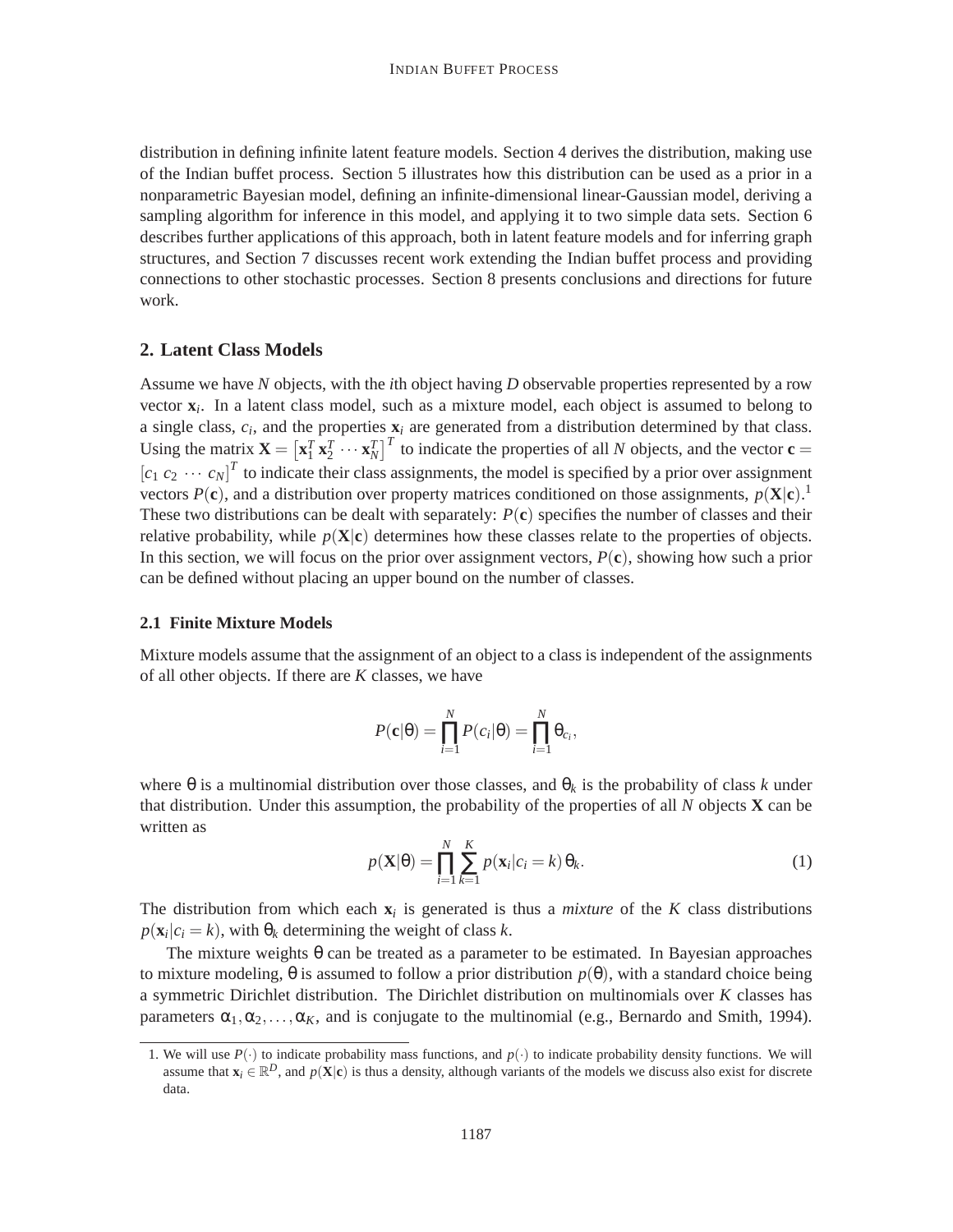The probability density for the parameter  $\theta$  of a multinomial distribution is given by

$$
p(\theta) = \frac{\prod_{k=1}^K \theta_k^{\alpha_k - 1}}{D(\alpha_1, \alpha_2, \dots, \alpha_K)},
$$

in which  $D(\alpha_1, \alpha_2, \ldots, \alpha_K)$  is the Dirichlet normalizing constant

$$
D(\alpha_1, \alpha_2, ..., \alpha_K) = \int_{\Delta_K} \prod_{k=1}^K \theta_k^{\alpha_k - 1} d\theta
$$
  
= 
$$
\frac{\prod_{k=1}^K \Gamma(\alpha_k)}{\Gamma(\sum_{k=1}^K \alpha_k)},
$$
 (2)

where  $\Delta_K$  is the simplex of multinomials over *K* classes, and  $\Gamma(\cdot)$  is the gamma, or generalized factorial, function, with  $\Gamma(m) = (m-1)!$  for any non-negative integer *m*. In a *symmetric* Dirichlet distribution, all  $\alpha_k$  are equal. For example, we could take  $\alpha_k = \frac{\alpha_k}{K}$  $\frac{\alpha}{K}$  for all *k*. In this case, Equation 2 becomes

$$
D(\tfrac{\alpha}{K},\tfrac{\alpha}{K},\ldots,\tfrac{\alpha}{K})=\frac{\Gamma(\tfrac{\alpha}{K})^K}{\Gamma(\alpha)},
$$

and the mean of  $\theta$  is the multinomial that is uniform over all classes.

The probability model that we have defined is

$$
\theta | \alpha \sim \text{Dirichlet}(\frac{\alpha}{K}, \frac{\alpha}{K}, \dots, \frac{\alpha}{K}),
$$
  

$$
c_i | \theta \sim \text{Discrete}(\theta)
$$

where  $Discrete(\theta)$  is the multiple-outcome analogue of a Bernoulli event, where the probabilities of the outcomes are specified by  $\theta$  (i.e.,  $P(c_i = k | \theta) = \theta_k$ ). The dependencies among variables in this model are shown in Figure 1. Having defined a prior on  $\theta$ , we can simplify this model by integrating over all values of θ rather than representing them explicitly. The marginal probability of an assignment vector **c**, integrating over all values of θ, is

$$
P(\mathbf{c}) = \int_{\Delta_K} \prod_{i=1}^{n} P(c_i | \theta) p(\theta) d\theta
$$
  
\n
$$
= \int_{\Delta_K} \frac{\prod_{k=1}^{K} \theta_k^{m_k + \alpha/K - 1}}{D(\frac{\alpha}{K}, \frac{\alpha}{K}, \dots, \frac{\alpha}{K})} d\theta
$$
  
\n
$$
= \frac{D(m_1 + \frac{\alpha}{K}, m_2 + \frac{\alpha}{K}, \dots, m_k + \frac{\alpha}{K})}{D(\frac{\alpha}{K}, \frac{\alpha}{K}, \dots, \frac{\alpha}{K})}
$$
  
\n
$$
= \frac{\prod_{k=1}^{K} \Gamma(m_k + \frac{\alpha}{K})}{\Gamma(\frac{\alpha}{K})^{K}} \frac{\Gamma(\alpha)}{\Gamma(N + \alpha)},
$$
(3)

where  $m_k = \sum_{i=1}^{N} \delta(c_i = k)$  is the number of objects assigned to class *k*. The tractability of this integral is a result of the fact that the Dirichlet is conjugate to the multinomial.

Equation 3 defines a joint probability distribution for all class assignments **c** in which individual class assignments are not independent. Rather, they are *exchangeable* (Bernardo and Smith, 1994), with the probability of an assignment vector remaining the same when the indices of the objects are permuted. Exchangeability is a desirable property in a distribution over class assignments, because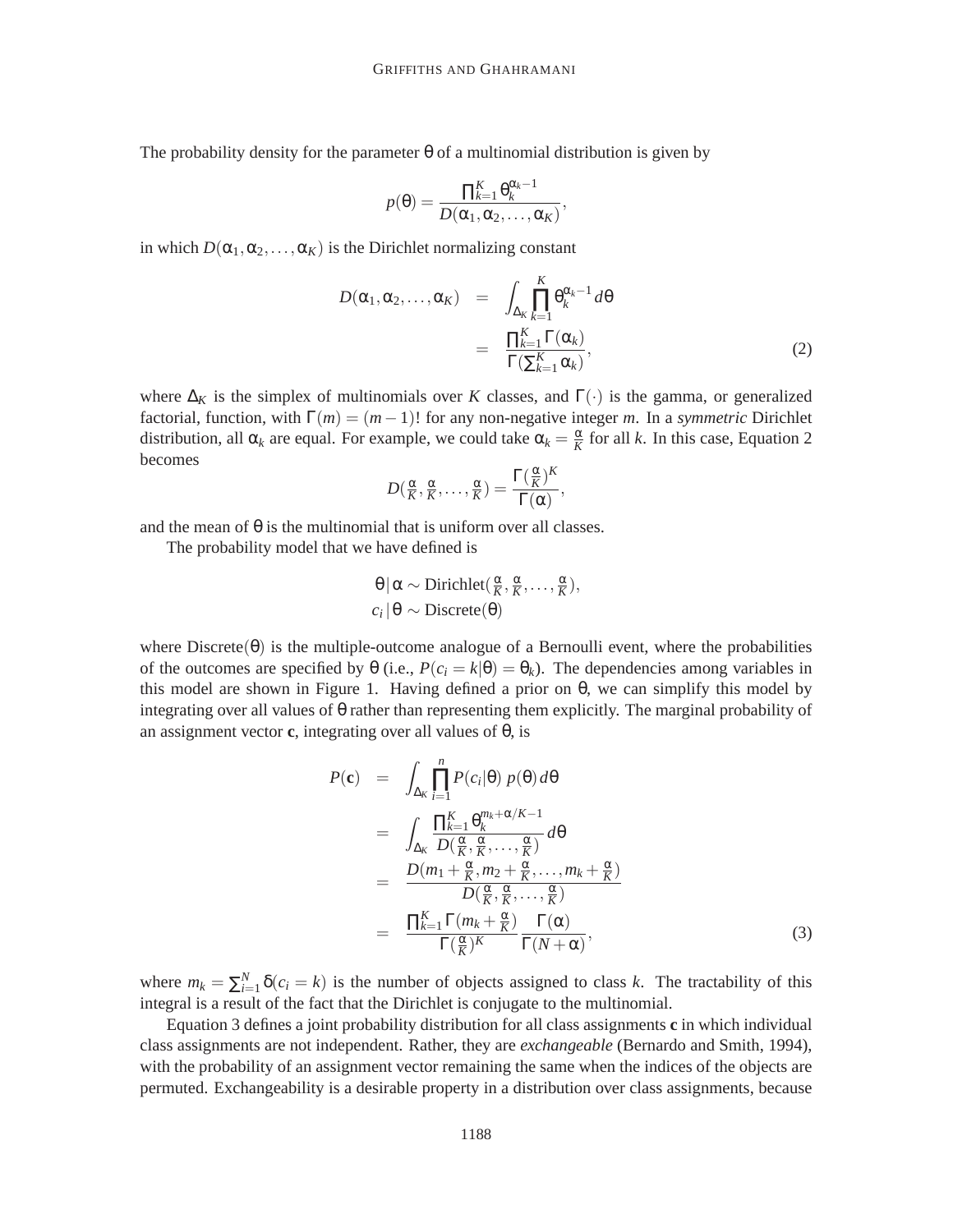

Figure 1: Graphical model for the Dirichlet-multinomial model used in defining the Chinese restaurant process. Nodes are variables, arrows indicate dependencies, and plates (Buntine, 1994) indicate replicated structures.

we have no special knowledge about the objects that would justify treating them differently from one another. However, the distribution on assignment vectors defined by Equation 3 assumes an upper bound on the number of classes of objects, since it only allows assignments of objects to up to *K* classes.

## **2.2 Infinite Mixture Models**

Intuitively, defining an infinite mixture model means that we want to specify the probability of **X** in terms of infinitely many classes, modifying Equation 1 to become

$$
p(\mathbf{X}|\boldsymbol{\theta}) = \prod_{i=1}^N \sum_{k=1}^\infty p(\mathbf{x}_i|c_i = k) \theta_k,
$$

where  $\theta$  is an infinite-dimensional multinomial distribution. In order to repeat the argument above, we would need to define a prior,  $p(\theta)$ , on infinite-dimensional multinomials, and compute the probability of **c** by integrating over θ. This is essentially the strategy that is taken in deriving infinite mixture models from the Dirichlet process (Antoniak, 1974; Ferguson, 1983; Ishwaran and James, 2001; Sethuraman, 1994). Instead, we will work directly with the distribution over assignment vectors given in Equation 3, considering its limit as the number of classes approaches infinity (cf., Green and Richardson, 2001; Neal, 1992, 2000).

Expanding the gamma functions in Equation 3 using the recursion  $\Gamma(x) = (x-1)\Gamma(x-1)$  and cancelling terms produces the following expression for the probability of an assignment vector **c**:

$$
P(\mathbf{c}) = \left(\frac{\alpha}{K}\right)^{K_+} \left(\prod_{k=1}^{K^+} \prod_{j=1}^{m_k - 1} (j + \frac{\alpha}{K})\right) \frac{\Gamma(\alpha)}{\Gamma(N + \alpha)},\tag{4}
$$

where  $K_{+}$  is the number of classes for which  $m_k > 0$ , and we have re-ordered the indices such that  $m_k > 0$  for all  $k \leq K_+$ . There are  $K^N$  possible values for **c**, which diverges as  $K \to \infty$ . As this happens, the probability of any single set of class assignments goes to 0. Since  $K_+ \leq N$  and *N* is finite, it is clear that  $P(c) \to 0$  as  $K \to \infty$ , since  $\frac{1}{K} \to 0$ . Consequently, we will define a distribution over equivalence classes of assignment vectors, rather than the vectors themselves.

Specifically, we will define a distribution on *partitions* of objects. In our setting, a partition is a division of the set of *N* objects into subsets, where each object belongs to a single subset and the ordering of the subsets does not matter. Two assignment vectors that result in the same division of objects correspond to the same partition. For example, if we had three objects, the class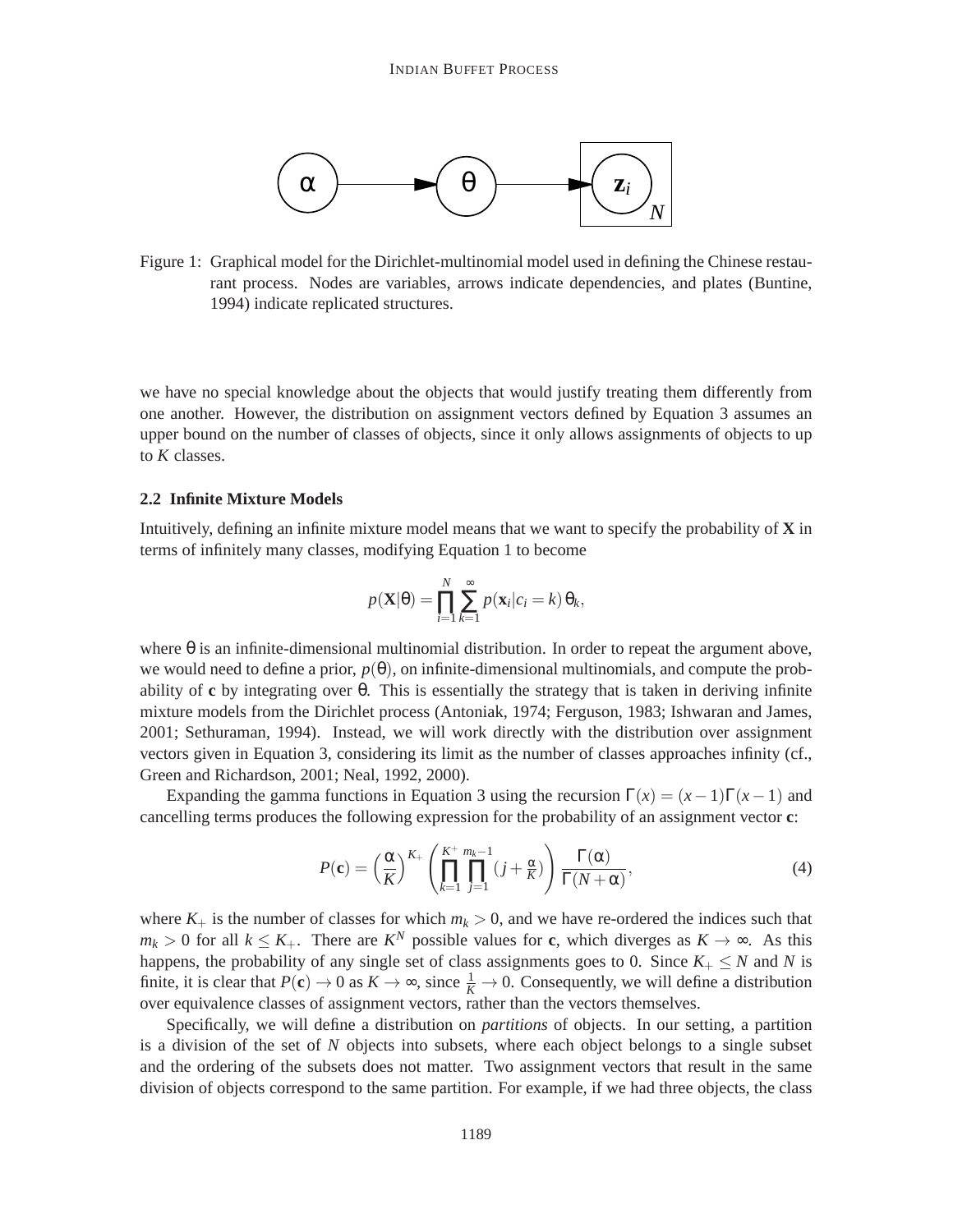assignments  $\{c_1, c_2, c_3\} = \{1, 1, 2\}$  would correspond to the same partition as  $\{2, 2, 1\}$ , since all that differs between these two cases is the labels of the classes. A partition thus defines an equivalence class of assignment vectors, which we denote [**c**], with two assignment vectors belonging to the same equivalence class if they correspond to the same partition. A distribution over partitions is sufficient to allow us to define an infinite mixture model, provided the prior distribution on the parameters is the same for all classes. In this case, these equivalence classes of class assignments are the same as those induced by identifiability:  $p(\mathbf{X}|\mathbf{c})$  is the same for all assignment vectors **c** that correspond to the same partition, so we can apply statistical inference at the level of partitions rather than the level of assignment vectors.

Assume we have a partition of *N* objects into  $K_+$  subsets, and we have  $K = K_0 + K_+$  class labels that can be applied to those subsets. Then there are  $\frac{K!}{K_0!}$  assignment vectors **c** that belong to the equivalence class defined by that partition, [**c**]. We can define a probability distribution over partitions by summing over all class assignments that belong to the equivalence class defined by each partition. The probability of each of those class assignments is equal under the distribution specified by Equation 4, so we obtain

$$
P([\mathbf{c}]) = \sum_{\mathbf{c} \in [\mathbf{c}]} P(\mathbf{c})
$$
  
= 
$$
\frac{K!}{K_0!} \left(\frac{\alpha}{K}\right)^{K_+} \left(\prod_{k=1}^{K^+} \prod_{j=1}^{m_k-1} (j + \frac{\alpha}{K})\right) \frac{\Gamma(\alpha)}{\Gamma(N + \alpha)}.
$$

Rearranging the first two terms, we can compute the limit of the probability of a partition as  $K \to \infty$ , which is

$$
\lim_{K \to \infty} \alpha^{K_{+}} \cdot \frac{K!}{K_{0}! K^{K_{+}}} \cdot \left( \prod_{k=1}^{K_{+}} \prod_{j=1}^{m_{k}-1} (j + \frac{\alpha}{K}) \right) \cdot \frac{\Gamma(\alpha)}{\Gamma(N + \alpha)}
$$
\n
$$
= \alpha^{K_{+}} \cdot 1 \cdot \left( \prod_{k=1}^{K_{+}} (m_{k} - 1)! \right) \cdot \frac{\Gamma(\alpha)}{\Gamma(N + \alpha)}.
$$
\n(5)

The details of the steps taken in computing this limit are given in Appendix A. These limiting probabilities define a valid distribution over partitions, and thus over equivalence classes of class assignments, providing a prior over class assignments for an infinite mixture model. Objects are exchangeable under this distribution, just as in the finite case: the probability of a partition is not affected by the ordering of the objects, since it depends only on the counts *mk*.

As noted above, the distribution over partitions specified by Equation 5 can be derived in a variety of ways—by taking limits (Green and Richardson, 2001; Neal, 1992, 2000), from the Dirichlet process (Blackwell and MacQueen, 1973), or from other equivalent stochastic processes (Ishwaran and James, 2001; Sethuraman, 1994). We will briefly discuss a simple process that produces the same distribution over partitions: the Chinese restaurant process.

#### **2.3 The Chinese Restaurant Process**

The Chinese restaurant process (CRP) was named by Jim Pitman and Lester Dubins, based upon a metaphor in which the objects are customers in a restaurant, and the classes are the tables at which they sit (the process first appears in Aldous 1985, where it is attributed to Pitman, although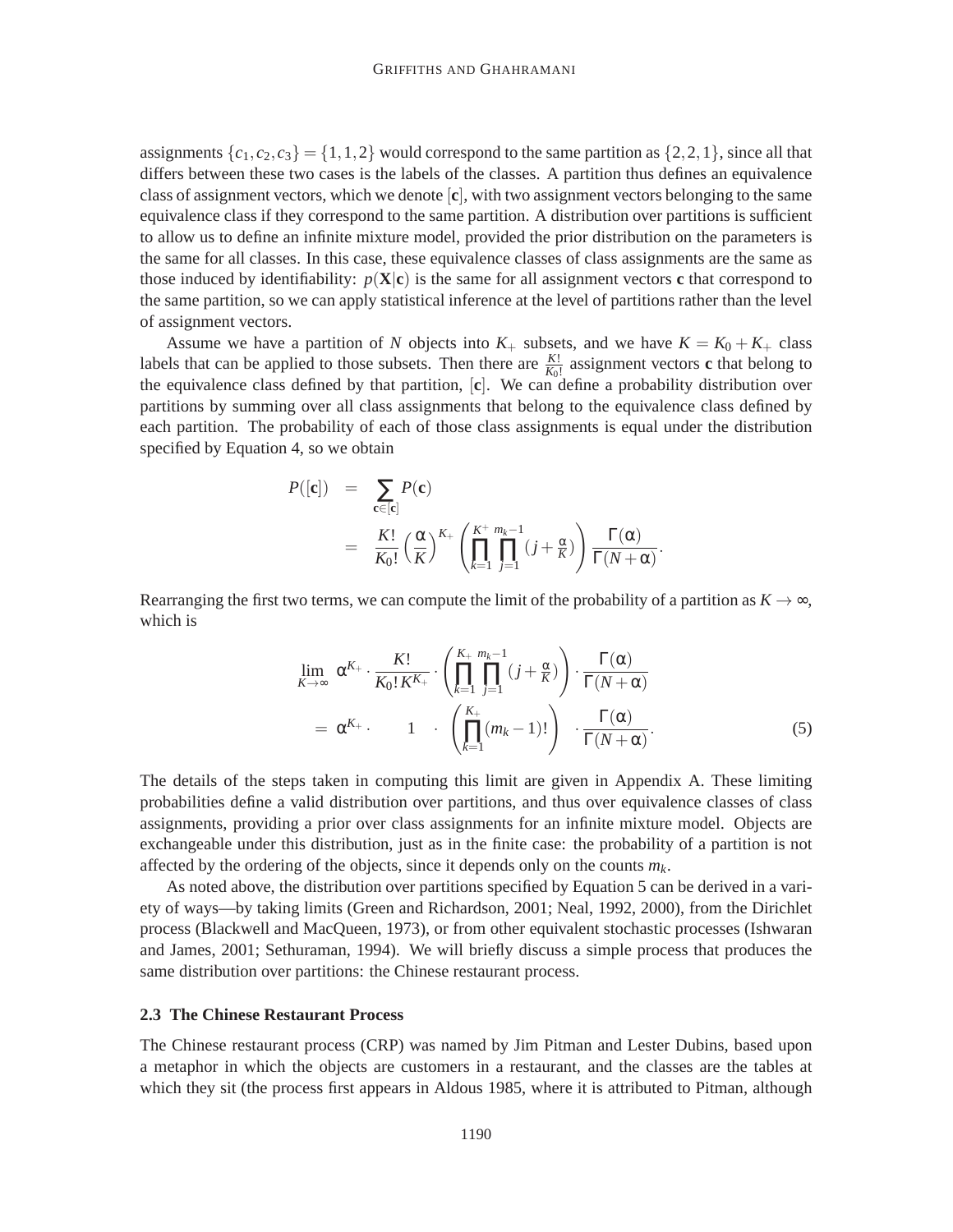

Figure 2: A partition induced by the Chinese restaurant process. Numbers indicate customers (objects), circles indicate tables (classes).

it is identical to the extended Polya urn scheme introduced by Blackwell and MacQueen 1973). Imagine a restaurant with an infinite number of tables, each with an infinite number of seats.<sup>2</sup> The customers enter the restaurant one after another, and each choose a table at random. In the CRP with parameter  $\alpha$ , each customer chooses an occupied table with probability proportional to the number of occupants, and chooses the next vacant table with probability proportional to  $\alpha$ . For example, Figure 2 shows the state of a restaurant after 10 customers have chosen tables using this procedure. The first customer chooses the first table with probability  $\frac{\alpha}{\alpha} = 1$ . The second customer chooses the first table with probability  $\frac{1}{1+\alpha}$ , and the second table with probability  $\frac{\alpha}{1+\alpha}$ . After the second customer chooses the second table, the third customer chooses the first table with probability 1  $\frac{1}{2+\alpha}$ , the second table with probability  $\frac{1}{2+\alpha}$ , and the third table with probability  $\frac{\alpha}{2+\alpha}$ . This process continues until all customers have seats, defining a distribution over allocations of people to tables, and, more generally, objects to classes. Extensions of the CRP and connections to other stochastic processes are pursued in depth by Pitman (2002).

The distribution over partitions induced by the CRP is the same as that given in Equation 5. If we assume an ordering on our *N* objects, then we can assign them to classes sequentially using the method specified by the CRP, letting objects play the role of customers and classes play the role of tables. The *i*th object would be assigned to the *k*th class with probability

$$
P(c_i = k | c_1, c_2, \dots, c_{i-1}) = \begin{cases} \frac{m_k}{i-1+\alpha} & k \leq K_+ \\ \frac{\alpha}{i-1+\alpha} & k = K+1 \end{cases}
$$

where  $m_k$  is the number of objects currently assigned to class  $k$ , and  $K_+$  is the number of classes for which  $m_k > 0$ . If all *N* objects are assigned to classes via this process, the probability of a partition of objects **c** is that given in Equation 5. The CRP thus provides an intuitive means of specifying a prior for infinite mixture models, as well as revealing that there is a simple sequential process by which exchangeable class assignments can be generated.

#### **2.4 Inference by Gibbs Sampling**

Inference in an infinite mixture model is only slightly more complicated than inference in a mixture model with a finite, fixed number of classes. The standard algorithm used for inference in infinite mixture models is Gibbs sampling (Bush and MacEachern, 1996; Neal, 2000). Gibbs sampling

<sup>2.</sup> Pitman and Dubins, both statisticians at the University of California, Berkeley, were inspired by the apparently infinite capacity of Chinese restaurants in San Francisco when they named the process.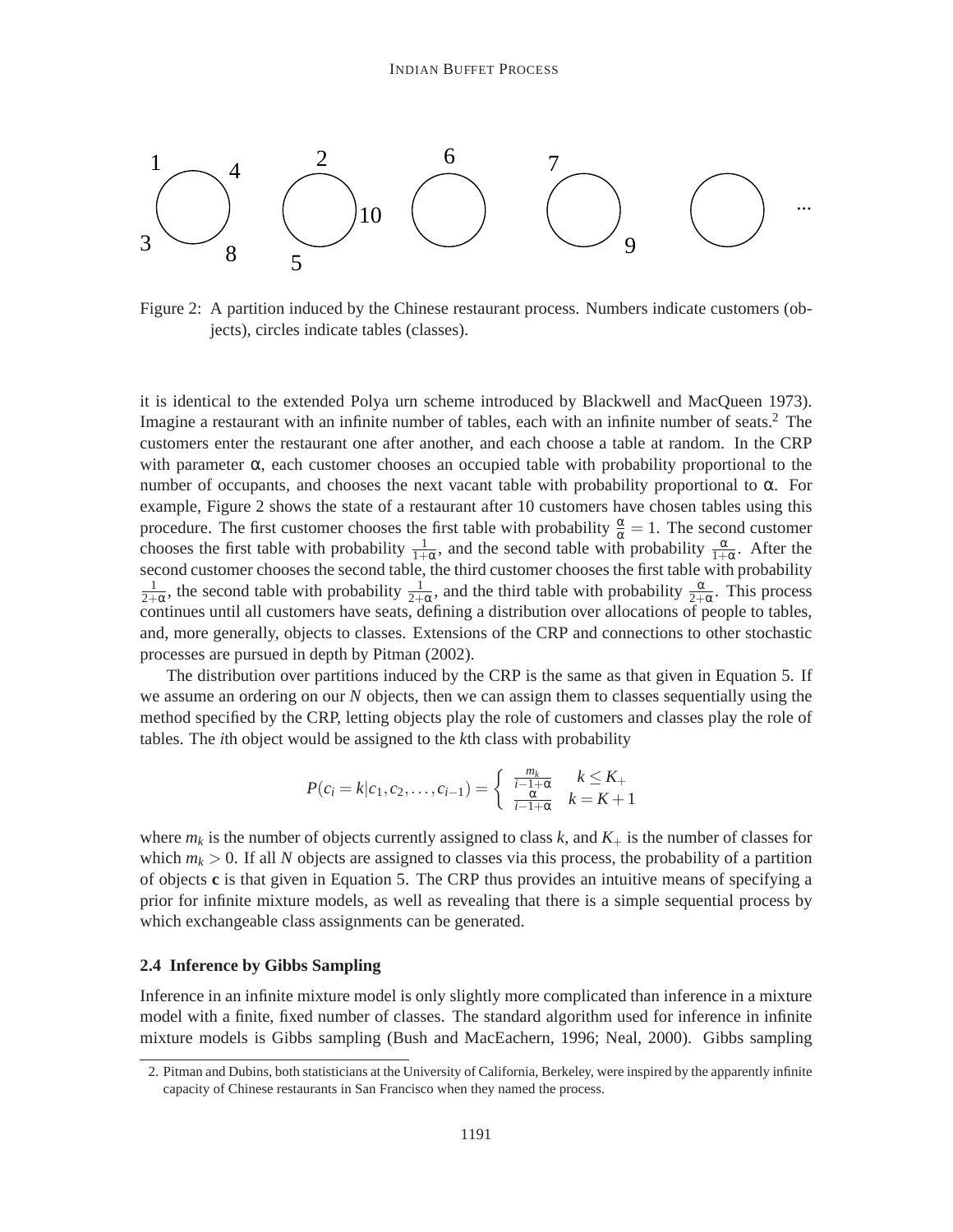is a Markov chain Monte Carlo (MCMC) method, in which variables are successively sampled from their distributions when conditioned on the current values of all other variables (Geman and Geman, 1984). This process defines a Markov chain, which ultimately converges to the distribution of interest (see Gilks et al., 1996). Recent work has also explored variational inference algorithms for these models (Blei and Jordan, 2006), a topic we will return to later in the paper.

Implementing a Gibbs sampler requires deriving the full conditional distribution for all variables to be sampled. In a mixture model, these variables are the class assignments **c**. The relevant full conditional distribution is  $P(c_i | c_{-i}, \mathbf{X})$ , the probability distribution over  $c_i$  conditioned on the class assignments of all other objects, **c**−*<sup>i</sup>* , and the data, **X**. By applying Bayes' rule, this distribution can be expressed as

$$
P(c_i = k | \mathbf{c}_{-i}, \mathbf{X}) \approx p(\mathbf{X} | \mathbf{c}) P(c_i = k | \mathbf{c}_{-i}),
$$

where only the second term on the right hand side depends upon the distribution over class assignments,  $P(\mathbf{c})$ . Here we assume that the parameters associated with each class can be integrated out, so we that the probability of the data depends only on the class assignment. This is possible when a conjugate prior is used on these parameters. For details, and alternative algorithms that can be used when this assumption is violated, see Neal (2000).

In a finite mixture model with *P*(**c**) defined as in Equation 3, we can compute  $P(c_i = k | c_{-i})$  by integrating over θ, obtaining

$$
P(c_i = k | \mathbf{c}_{-i}) = \int P(c_i = k | \theta) p(\theta | \mathbf{c}_{-i}) d\theta
$$
  
= 
$$
\frac{m_{-i,k} + \frac{\alpha}{K}}{N - 1 + \alpha},
$$
 (6)

where *m*−*i*,*<sup>k</sup>* is the number of objects assigned to class *k*, not including object *i*. This is the posterior predictive distribution for a multinomial distribution with a Dirichlet prior.

In an infinite mixture model with a distribution over class assignments defined as in Equation 5, we can use exchangeability to find the full conditional distribution. Since it is exchangeable,  $P([c])$ is unaffected by the ordering of objects. Thus, we can choose an ordering in which the *i*th object is the last to be assigned to a class. It follows directly from the definition of the Chinese restaurant process that

$$
P(c_i = k | \mathbf{c}_{-i}) = \begin{cases} \frac{m_{-i,k}}{N-1+\alpha} & m_{-i,k} > 0\\ \frac{\alpha}{N-1+\alpha} & k = K_{-i,+} + 1\\ 0 & \text{otherwise} \end{cases}
$$
(7)

where  $K_{-i,+}$  is the number of classes for which  $m_{-i,k} > 0$ . The same result can be found by taking the limit of the full conditional distribution in the finite model, given by Equation 6 (Neal, 2000).

When combined with some choice of  $p(X|c)$ , Equations 6 and 7 are sufficient to define Gibbs samplers for finite and infinite mixture models respectively. Demonstrations of Gibbs sampling in infinite mixture models are provided by Neal (2000) and Rasmussen (2000). Similar MCMC algorithms are presented in Bush and MacEachern (1996), West et al. (1994), Escobar and West (1995) and Ishwaran and James (2001). Algorithms that go beyond the local changes in class assignments allowed by a Gibbs sampler are given by Jain and Neal (2004) and Dahl (2003).

#### **2.5 Summary**

Our review of infinite mixture models serves three purposes: it shows that infinite statistical models can be defined by specifying priors over infinite combinatorial objects; it illustrates how these priors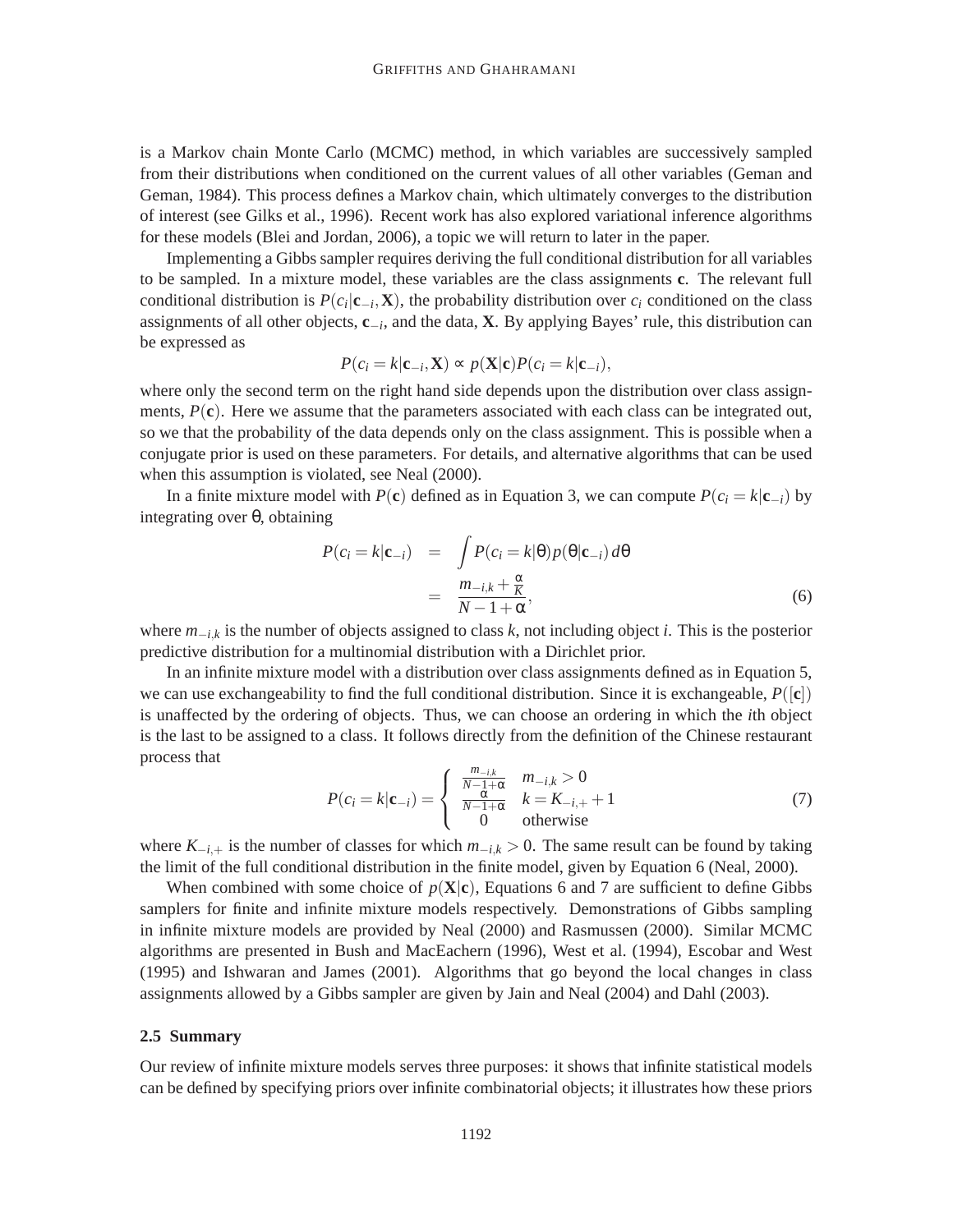can be derived by taking the limit of priors for finite models; and it demonstrates that inference in these models can remain possible, despite the large hypothesis spaces they imply. However, infinite mixture models are still fundamentally limited in their representation of objects, assuming that each object can only belong to a single class. In the next two sections, we use the insights underlying infinite mixture models to derive methods for representing objects in terms of infinitely many latent features, leading us to derive a distribution on infinite binary matrices.

## **3. Latent Feature Models**

In a latent feature model, each object is represented by a vector of latent feature values **f***<sup>i</sup>* , and the properties  $\mathbf{x}_i$  are generated from a distribution determined by those latent feature values. Latent feature values can be continuous, as in factor analysis (Roweis and Ghahramani, 1999) and probabilistic principal component analysis (PCA; Tipping and Bishop, 1999), or discrete, as in cooperative vector quantization (CVQ; Zemel and Hinton, 1994; Ghahramani, 1995). In the remainder of this section, we will assume that feature values are continuous. Using the matrix  $\mathbf{F} = \begin{bmatrix} \mathbf{f}_1^T \mathbf{f}_2^T \cdots \mathbf{f}_N^T \end{bmatrix}^T$  to indicate the latent feature values for all *N* objects, the model is specified by a prior over features,  $p(\mathbf{F})$ , and a distribution over observed property matrices conditioned on those features,  $p(\mathbf{X}|\mathbf{F})$ . As with latent class models, these distributions can be dealt with separately:  $p(\mathbf{F})$  specifies the number of features, their probability, and the distribution over values associated with each feature, while  $p(X|F)$  determines how these features relate to the properties of objects. Our focus will be on  $p(F)$ , showing how such a prior can be defined without placing an upper bound on the number of features.

We can break the matrix **F** into two components: a binary matrix **Z** indicating which features are possessed by each object, with  $z_{ik} = 1$  if object *i* has feature *k* and 0 otherwise, and a second matrix **V** indicating the value of each feature for each object. **F** can be expressed as the elementwise (Hadamard) product of **Z** and **V**,  $\mathbf{F} = \mathbf{Z} \otimes \mathbf{V}$ , as illustrated in Figure 3. In many latent feature models, such as PCA and CVQ, objects have non-zero values on every feature, and every entry of **Z** is 1. In *sparse* latent feature models (e.g., sparse PCA; d'Aspremont et al., 2004; Jolliffe and Uddin, 2003; Zou et al., 2006) only a subset of features take on non-zero values for each object, and **Z** picks out these subsets.

A prior on **F** can be defined by specifying priors for **Z** and **V** separately, with  $p(\mathbf{F}) = P(\mathbf{Z})p(\mathbf{V})$ . We will focus on defining a prior on **Z**, since the effective dimensionality of a latent feature model is determined by **Z**. Assuming that **Z** is sparse, we can define a prior for infinite latent feature models by defining a distribution over infinite binary matrices. Our analysis of latent class models provides two desiderata for such a distribution: objects should be exchangeable, and inference should be tractable. It also suggests a method by which these desiderata can be satisfied: start with a model that assumes a finite number of features, and consider the limit as the number of features approaches infinity.

## **4. A Distribution on Infinite Sparse Binary Matrices**

In this section, we derive a distribution on infinite binary matrices by starting with a simple model that assumes *K* features, and then taking the limit as  $K \rightarrow \infty$ . The resulting distribution corresponds to a simple generative process, which we term the Indian buffet process.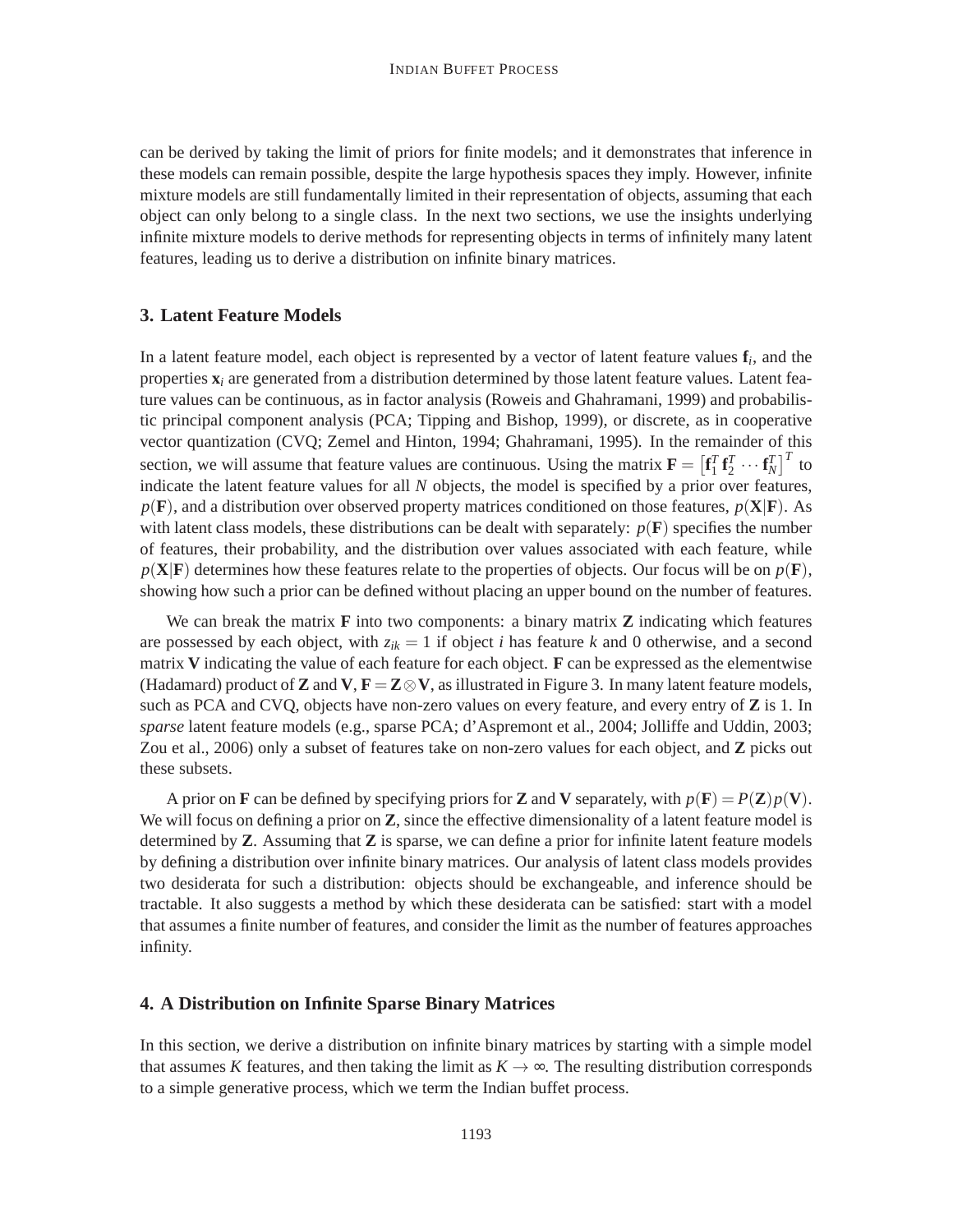

Figure 3: Feature matrices. A binary matrix **Z**, as shown in (a), can be used as the basis for sparse infinite latent feature models, indicating which features take non-zero values. Elementwise multiplication of **Z** by a matrix **V** of continuous values gives a representation like that shown in (b). If **V** contains discrete values, we obtain a representation like that shown in (c).

## **4.1 A Finite Feature Model**

We have *N* objects and *K* features, and the possession of feature *k* by object *i* is indicated by a binary variable  $z_{ik}$ . Each object can possess multiple features. The  $z_{ik}$  thus form a binary  $N \times K$ feature matrix, **Z**. We will assume that each object possesses feature *k* with probability  $\pi_k$ , and that the features are generated independently. In contrast to the class models discussed above, for which  $\sum_k \theta_k = 1$ , the probabilities  $\pi_k$  can each take on any value in [0, 1]. Under this model, the probability of a matrix **Z** given  $\pi = {\pi_1, \pi_2, \ldots, \pi_K}$ , is

$$
P(\mathbf{Z}|\pi) = \prod_{k=1}^K \prod_{i=1}^N P(z_{ik}|\pi_k) = \prod_{k=1}^K \pi_k^{m_k} (1-\pi_k)^{N-m_k},
$$

where  $m_k = \sum_{i=1}^{N} z_{ik}$  is the number of objects possessing feature *k*.

We can define a prior on  $\pi$  by assuming that each  $\pi_k$  follows a beta distribution. The beta distribution has parameters *r* and *s*, and is conjugate to the binomial. The probability of any  $\pi_k$ under the Beta $(r, s)$  distribution is given by

$$
p(\pi_k) = \frac{\pi_k^{r-1} (1 - \pi_k)^{s-1}}{B(r,s)},
$$

where  $B(r, s)$  is the beta function,

$$
B(r,s) = \int_0^1 \pi_k^{r-1} (1 - \pi_k)^{s-1} d\pi_k
$$
  
= 
$$
\frac{\Gamma(r)\Gamma(s)}{\Gamma(r+s)}.
$$
 (8)

We will take  $r = \frac{\alpha}{K}$  $\frac{\alpha}{K}$  and  $s = 1$ , so Equation 8 becomes

$$
B(\frac{\alpha}{K}, 1) = \frac{\Gamma(\frac{\alpha}{K})}{\Gamma(1 + \frac{\alpha}{K})} = \frac{K}{\alpha},
$$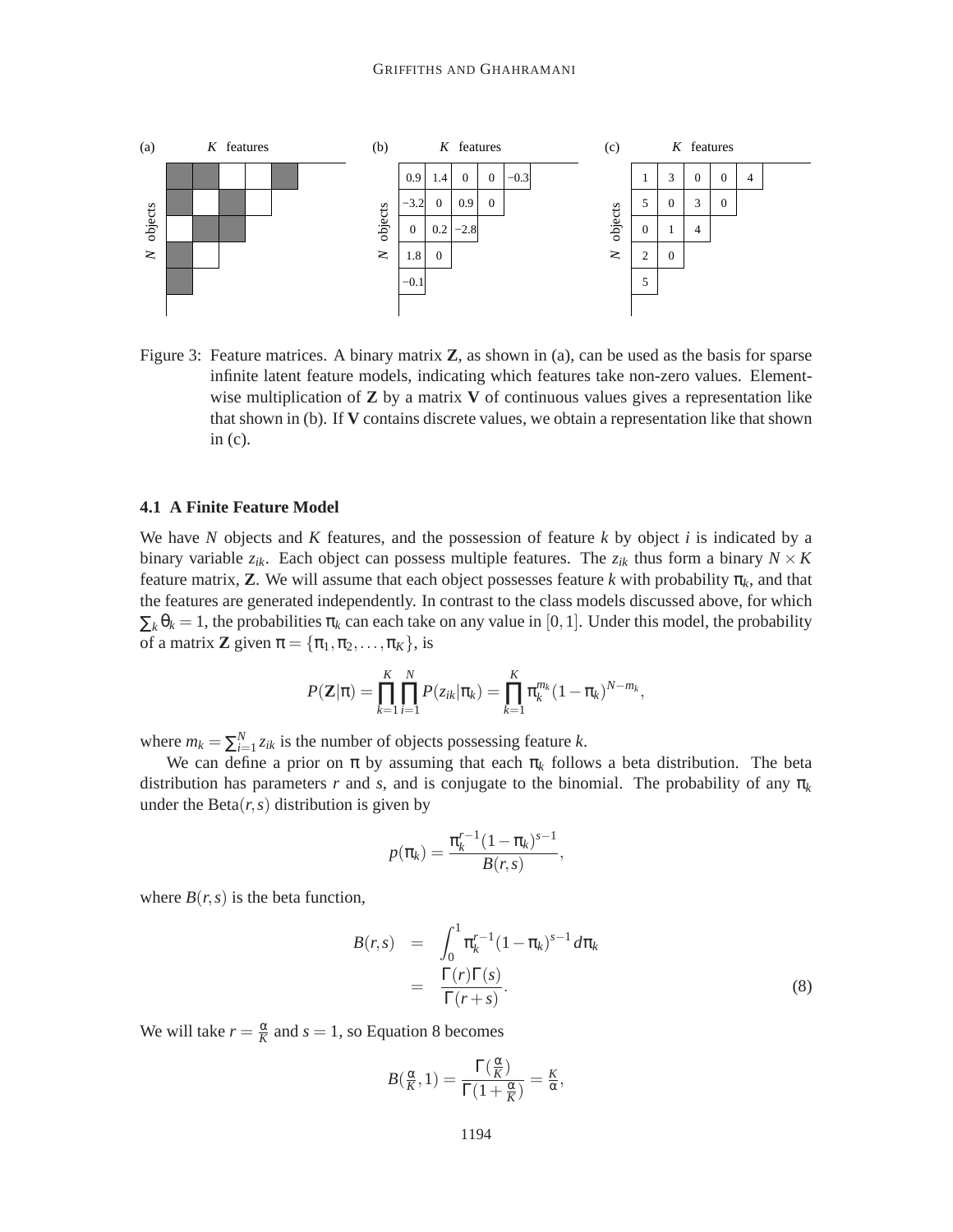

Figure 4: Graphical model for the beta-binomial model used in defining the Indian buffet process. Nodes are variables, arrows indicate dependencies, and plates (Buntine, 1994) indicate replicated structures.

exploiting the recursive definition of the gamma function.<sup>3</sup>

The probability model we have defined is

$$
\pi_k | \alpha \sim \text{Beta}(\frac{\alpha}{K}, 1),
$$
  
\n
$$
z_{ik} | \pi_k \sim \text{Bernoulli}(\pi_k).
$$
 (9)

Each  $z_{ik}$  is independent of all other assignments, conditioned on  $\pi_k$ , and the  $\pi_k$  are generated independently. A graphical model illustrating the dependencies among these variables is shown in Figure 4. Having defined a prior on  $\pi$ , we can simplify this model by integrating over all values for π rather than representing them explicitly. The marginal probability of a binary matrix **Z** is

$$
P(\mathbf{Z}) = \prod_{k=1}^{K} \int \left( \prod_{i=1}^{N} P(z_{ik} | \pi_k) \right) p(\pi_k) d\pi_k
$$
  
\n
$$
= \prod_{k=1}^{K} \frac{B(m_k + \frac{\alpha}{K}, N - m_k + 1)}{B(\frac{\alpha}{K}, 1)}
$$
  
\n
$$
= \prod_{k=1}^{K} \frac{\frac{\alpha}{K} \Gamma(m_k + \frac{\alpha}{K}) \Gamma(N - m_k + 1)}{\Gamma(N + 1 + \frac{\alpha}{K})}.
$$
 (10)

Again, the result follows from conjugacy, this time between the binomial and beta distributions. This distribution is exchangeable, depending only on the counts *mk*.

This model has the important property that the expectation of the number of non-zero entries in the matrix **Z**,  $E\left[\mathbf{1}^T\mathbf{Z}\mathbf{1}\right] = E\left[\sum_{ik} z_{ik}\right]$ , has an upper bound that is independent of *K*. Since each column of  $Z$  is independent, the expectation is  $K$  times the expectation of the sum of a single column,  $E\left[\mathbf{1}^T \mathbf{z}_k\right]$ . This expectation is easily computed,

$$
E\left[\mathbf{1}^T\mathbf{z}_k\right] = \sum_{i=1}^N E(z_{ik}) = \sum_{i=1}^N \int_0^1 \pi_k p(\pi_k) \, d\pi_k = N \frac{\frac{\alpha}{K}}{1 + \frac{\alpha}{K}},\tag{11}
$$

where the result follows from the fact that the expectation of a Beta(*r*,*s*) random variable is  $\frac{r}{r+s}$ . Consequently,  $E\left[\mathbf{1}^T\mathbf{Z}\mathbf{1}\right] = KE\left[\mathbf{1}^T\mathbf{z}_k\right] = \frac{N\alpha}{1+\frac{C}{2}}$  $\frac{N\alpha}{1+\frac{\alpha}{K}}$ . For finite *K*, the expectation of the number of entries in **Z** is bounded above by *N*α.

<sup>3.</sup> The motivation for choosing  $r = \frac{\alpha}{K}$  will be clear when we take the limit  $K \to \infty$  in Section 4.3, while the choice of *s* = 1 will be relaxed in Section 7.1.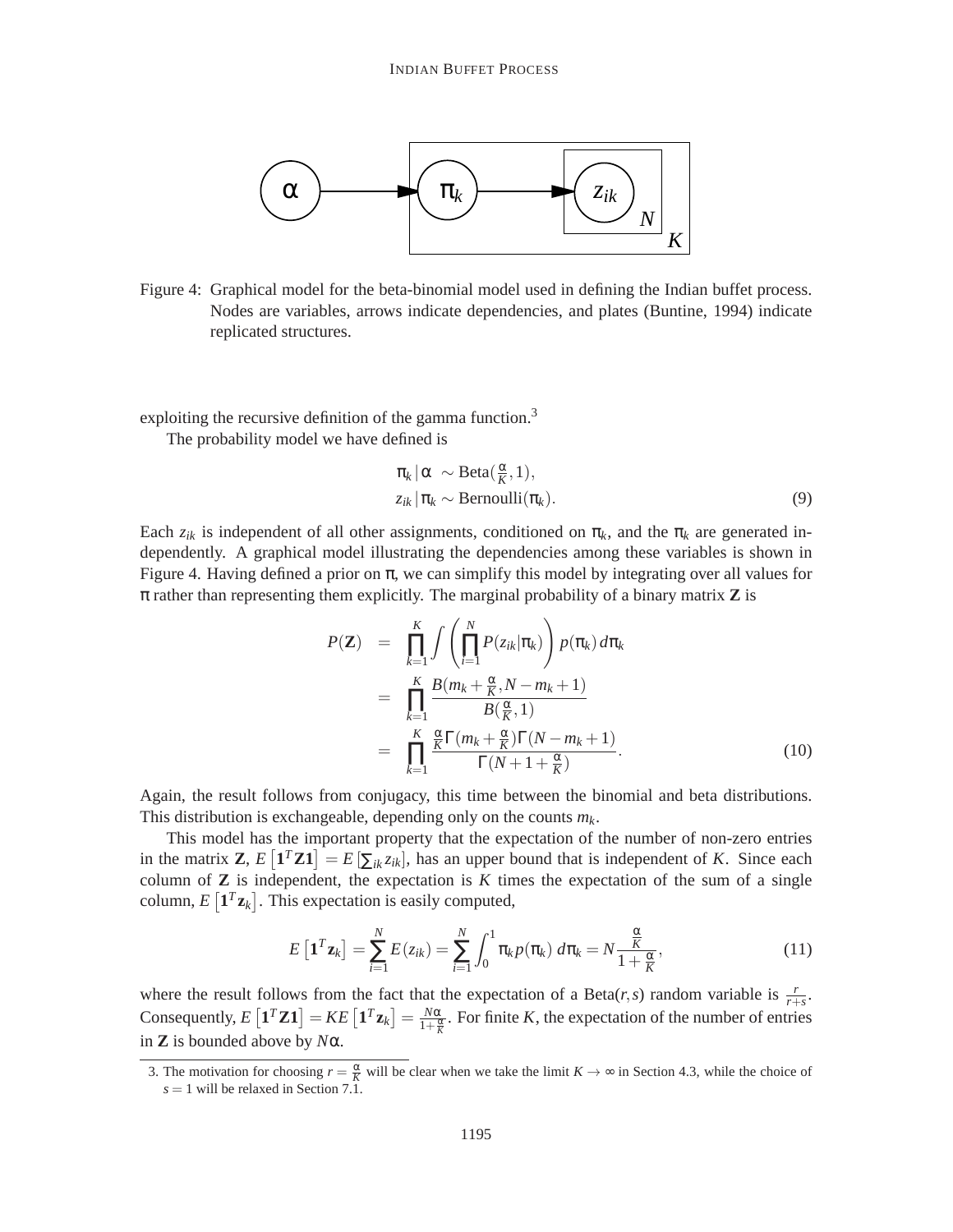

Figure 5: Binary matrices and the left-ordered form. The binary matrix on the left is transformed into the left-ordered binary matrix on the right by the function  $lof(\cdot)$ . This left-ordered matrix was generated from the exchangeable Indian buffet process with  $\alpha = 10$ . Empty columns are omitted from both matrices.

#### **4.2 Equivalence Classes**

In order to find the limit of the distribution specified by Equation 10 as  $K \to \infty$ , we need to define equivalence classes of binary matrices—the analogue of partitions for assignment vectors. Identifying these equivalence classes makes it easier to be precise about the objects over which we are defining probability distributions, but the reader who is satisfied with the intuitive idea of taking the limit as  $K \to \infty$  can safely skip the technical details presented in this section.

Our equivalence classes will be defined with respect to a function on binary matrices,  $lof(\cdot)$ . This function maps binary matrices to *left-ordered* binary matrices. *lof*( $\mathbb{Z}$ ) is obtained by ordering the columns of the binary matrix **Z** from left to right by the magnitude of the binary number expressed by that column, taking the first row as the most significant bit. The left-ordering of a binary matrix is shown in Figure 5. In the first row of the left-ordered matrix, the columns for which  $z_{1k} = 1$  are grouped at the left. In the second row, the columns for which  $z_{2k} = 1$  are grouped at the left of the sets for which  $z_{1k} = 1$ . This grouping structure persists throughout the matrix.

Considering the process of placing a binary matrix in left-ordered form motivates the definition of a further technical term. The *history* of feature *k* at object *i* is defined to be  $(z_{1k},...,z_{(i-1)k})$ . Where no object is specified, we will use *history* to refer to the full history of feature  $k$ ,  $(z_{1k},...,z_{Nk})$ . We will individuate the histories of features using the decimal equivalent of the binary numbers corresponding to the column entries. For example, at object 3, features can have one of four histories: 0, corresponding to a feature with no previous assignments, 1, being a feature for which  $z_{2k} = 1$ but  $z_{1k} = 0$ , 2, being a feature for which  $z_{1k} = 1$  but  $z_{2k} = 0$ , and 3, being a feature possessed by both previous objects were assigned. *K<sup>h</sup>* will denote the number of features possessing the history *h*, with  $K_0$  being the number of features for which  $m_k = 0$  and  $K_+ = \sum_{h=1}^{2^N-1} K_h$  being the number of features for which  $m_k > 0$ , so  $K = K_0 + K_+$ . The function *lof* thus places the columns of a matrix in ascending order of their histories.

 $lof(\cdot)$  is a many-to-one function: many binary matrices reduce to the same left-ordered form, and there is a unique left-ordered form for every binary matrix. We can thus use  $lof(\cdot)$  to define a set of equivalence classes. Any two binary matrices **Y** and **Z** are *lof*-equivalent if  $lof(\mathbf{Y}) = lof(\mathbf{Z})$ , that is, if **Y** and **Z** map to the same left-ordered form. The *lo f*-equivalence class of a binary matrix **Z**, denoted [**Z**], is the set of binary matrices that are *lo f*-equivalent to **Z**. *lo f*-equivalence classes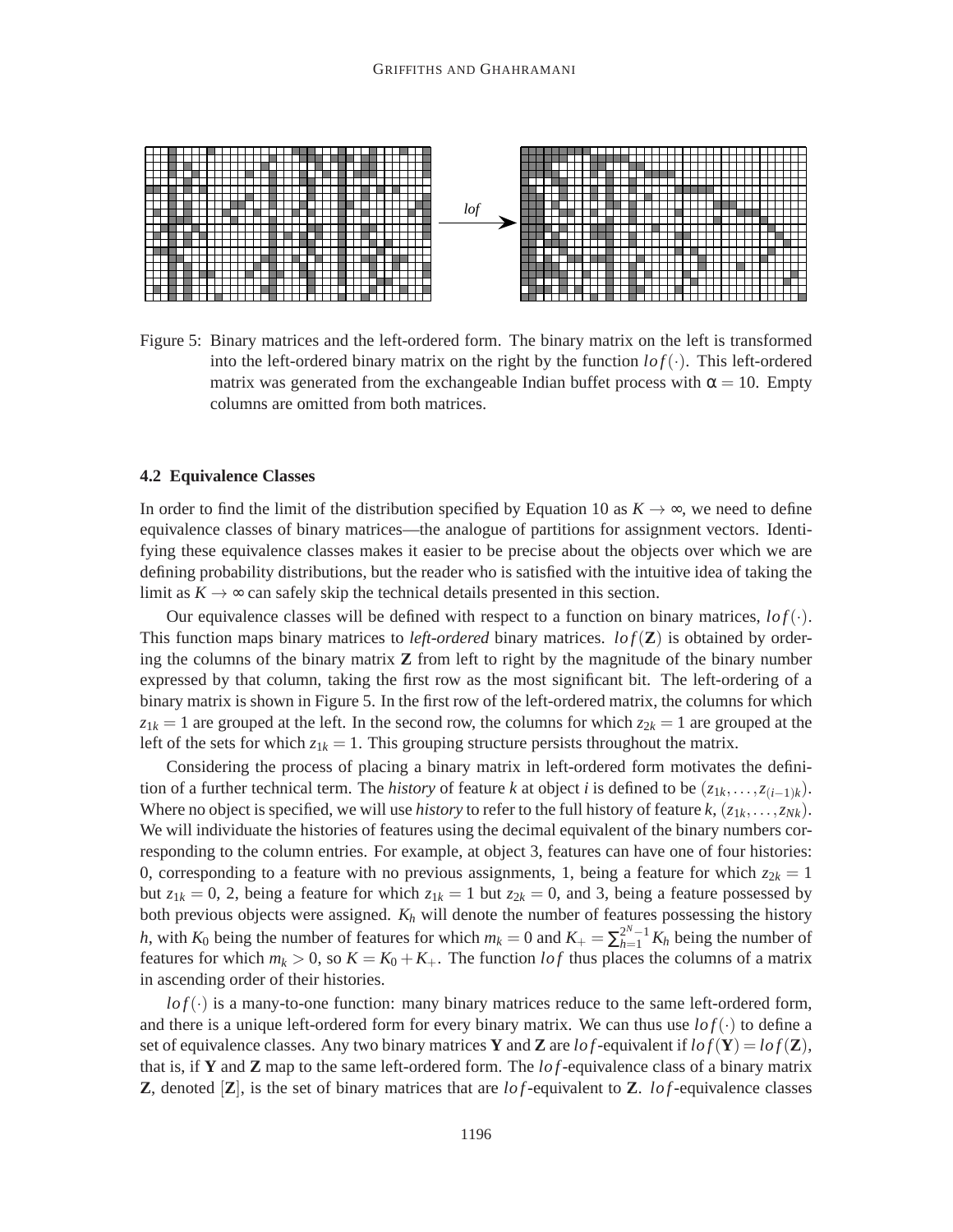are preserved through permutation of either the rows or the columns of a matrix, provided the same permutations are applied to the other members of the equivalence class. Performing inference at the level of *lo f*-equivalence classes is appropriate in models where feature order is not identifiable, with  $p(X|F)$  being unaffected by the order of the columns of  $F$ . Any model in which the probability of **X** is specified in terms of a linear function of **F**, such as PCA or CVQ, has this property.

We need to evaluate the cardinality of [**Z**], being the number of matrices that map to the same left-ordered form. The columns of a binary matrix are not guaranteed to be unique: since an object can possess multiple features, it is possible for two features to be possessed by exactly the same set of objects. The number of matrices in [**Z**] is reduced if **Z** contains identical columns, since some re-orderings of the columns of **Z** result in exactly the same matrix. Taking this into account, the cardinality of  $[\mathbf{Z}]$  is  $\begin{pmatrix} K \\ K_0 \dots K_{2^N-1} \end{pmatrix}$  $= \frac{K!}{\Box^{2N}-1}$  $\frac{K!}{\prod_{h=0}^{2N-1} K_h!}$ , where  $K_h$  is the count of the number of columns with full history *h*.

*lof*-equivalence classes play the same role for binary matrices as partitions do for assignment vectors: they collapse together all binary matrices (assignment vectors) that differ only in column ordering (class labels). This relationship can be made precise by examining the *lo f*-equivalence classes of binary matrices constructed from assignment vectors. Define the *class matrix* generated by an assignment vector **c** to be a binary matrix **Z** where  $z_{ik} = 1$  if and only if  $c_i = k$ . It is straightforward to show that the class matrices generated by two assignment vectors that correspond to the same partition belong to the same *lo f*-equivalence class, and vice versa.

#### **4.3 Taking the Infinite Limit**

Under the distribution defined by Equation 10, the probability of a particular *lo f*-equivalence class of binary matrices, [**Z**], is

$$
P([\mathbf{Z}]) = \sum_{\mathbf{Z} \in [\mathbf{Z}]} P(\mathbf{Z})
$$
  
= 
$$
\frac{K!}{\prod_{h=0}^{2^N-1} K_h!} \prod_{k=1}^K \frac{\frac{\alpha}{K} \Gamma(m_k + \frac{\alpha}{K}) \Gamma(N - m_k + 1)}{\Gamma(N + 1 + \frac{\alpha}{K})}.
$$
 (12)

In order to take the limit of this expression as  $K \to \infty$ , we will divide the columns of **Z** into two subsets, corresponding to the features for which  $m_k = 0$  and the features for which  $m_k > 0$ . Reordering the columns such that  $m_k > 0$  if  $k \leq K_+$ , and  $m_k = 0$  otherwise, we can break the product in Equation 12 into two parts, corresponding to these two subsets. The product thus becomes

$$
\prod_{k=1}^{K} \frac{\frac{\alpha}{K} \Gamma(m_k + \frac{\alpha}{K}) \Gamma(N - m_k + 1)}{\Gamma(N + 1 + \frac{\alpha}{K})}
$$
\n
$$
= \left(\frac{\frac{\alpha}{K} \Gamma(\frac{\alpha}{K}) \Gamma(N + 1)}{\Gamma(N + 1 + \frac{\alpha}{K})}\right)^{K - K_{+}} \prod_{k=1}^{K_{+}} \frac{\frac{\alpha}{K} \Gamma(m_k + \frac{\alpha}{K}) \Gamma(N - m_k + 1)}{\Gamma(N + 1 + \frac{\alpha}{K})}
$$
\n
$$
= \left(\frac{\frac{\alpha}{K} \Gamma(\frac{\alpha}{K}) \Gamma(N + 1)}{\Gamma(N + 1 + \frac{\alpha}{K})}\right)^{K} \prod_{k=1}^{K_{+}} \frac{\Gamma(m_k + \frac{\alpha}{K}) \Gamma(N - m_k + 1)}{\Gamma(\frac{\alpha}{K}) \Gamma(N + 1)}
$$
\n
$$
= \left(\frac{N!}{\prod_{j=1}^{N} (j + \frac{\alpha}{K})}\right)^{K} \left(\frac{\alpha}{K}\right)^{K_{+}} \prod_{k=1}^{K_{+}} \frac{(N - m_k)! \prod_{j=1}^{m_k - 1} (j + \frac{\alpha}{K})}{N!}, \qquad (13)
$$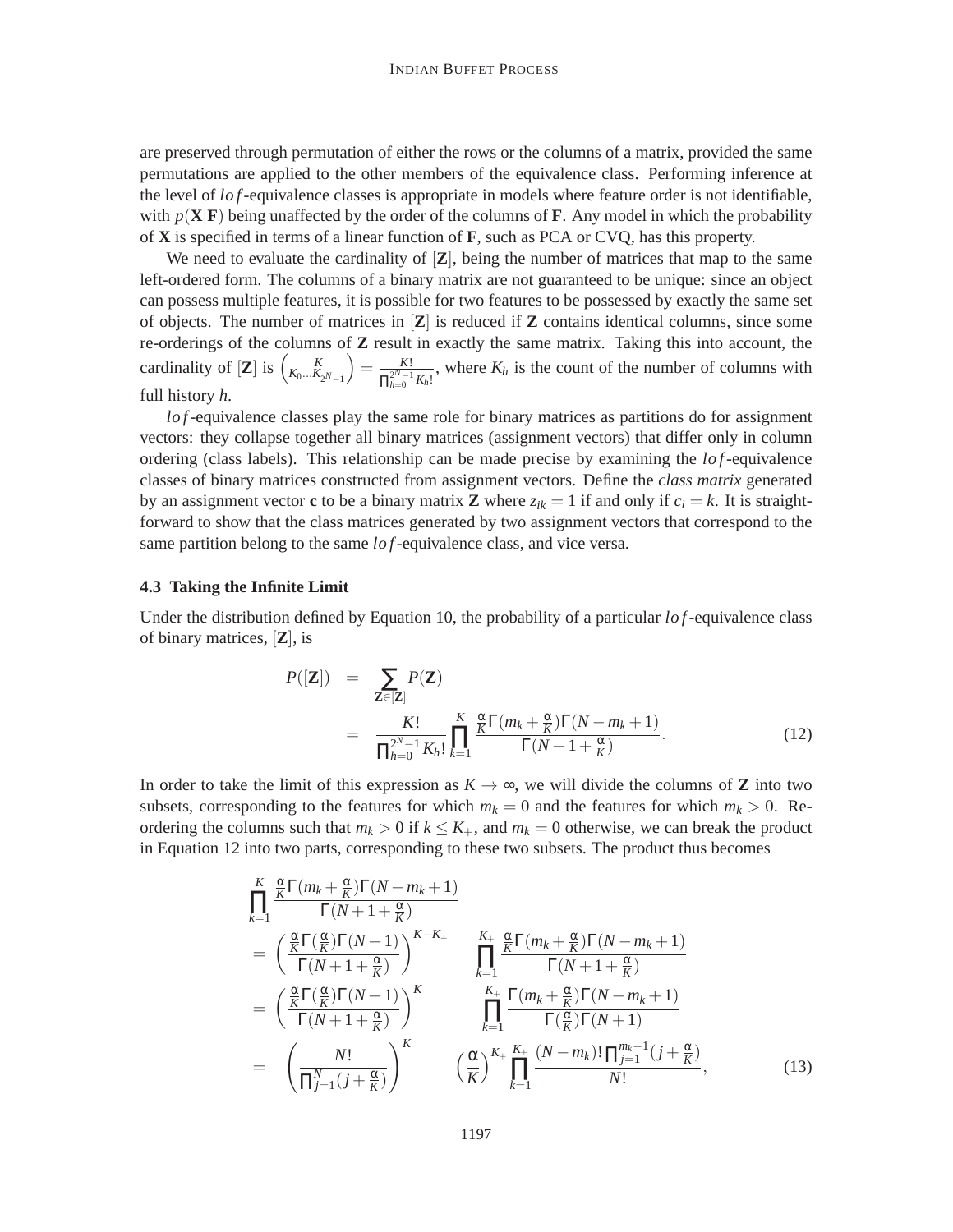where we have used the fact that  $\Gamma(x) = (x-1)\Gamma(x-1)$  for  $x > 1$ . Substituting Equation 13 into Equation 12 and rearranging terms, we can compute our limit

$$
\lim_{K \to \infty} \frac{\alpha^{K_{+}}}{\prod_{h=1}^{2^{N}-1} K_{h}!} \cdot \frac{K!}{K_{0}! K^{K_{+}}} \cdot \left(\frac{N!}{\prod_{j=1}^{N} (j + \frac{\alpha}{K})}\right)^{K} \cdot \prod_{k=1}^{K_{+}} \frac{(N - m_{k})! \prod_{j=1}^{m_{k}-1} (j + \frac{\alpha}{K})}{N!}
$$
\n
$$
= \frac{\alpha^{K_{+}}}{\prod_{h=1}^{2^{N}-1} K_{h}!} \cdot \frac{1 \cdot \exp\{-\alpha H_{N}\}}{\exp\{-\alpha H_{N}\}} \cdot \prod_{k=1}^{K_{+}} \frac{(N - m_{k})! (m_{k} - 1)!}{N!},
$$
\n(14)

where  $H_N$  is the *N*th harmonic number,  $H_N = \sum_{j=1}^N \frac{1}{j}$  $\frac{1}{i}$ . The details of the steps taken in computing this limit are given in Appendix A. Again, this distribution is exchangeable: neither the number of identical columns nor the column sums are affected by the ordering on objects.

#### **4.4 The Indian Buffet Process**

The probability distribution defined in Equation 14 can be derived from a simple stochastic process. As with the CRP, this process assumes an ordering on the objects, generating the matrix sequentially using this ordering. We will also use a culinary metaphor in defining our stochastic process, appropriately adjusted for geography.<sup>4</sup> Many Indian restaurants offer lunchtime buffets with an apparently infinite number of dishes. We can define a distribution over infinite binary matrices by specifying a procedure by which customers (objects) choose dishes (features).

In our Indian buffet process (IBP), *N* customers enter a restaurant one after another. Each customer encounters a buffet consisting of infinitely many dishes arranged in a line. The first customer starts at the left of the buffet and takes a serving from each dish, stopping after a Poisson( $\alpha$ ) number of dishes as his plate becomes overburdened. The *i*th customer moves along the buffet, sampling dishes in proportion to their popularity, serving himself with probability  $\frac{m_k}{i}$ , where  $m_k$  is the number of previous customers who have sampled a dish. Having reached the end of all previous sampled dishes, the *i*th customer then tries a Poisson( $\frac{\alpha}{i}$ ) number of new dishes.

We can indicate which customers chose which dishes using a binary matrix **Z** with *N* rows and infinitely many columns, where  $z_{ik} = 1$  if the *i*th customer sampled the *k*th dish. Figure 6 shows a matrix generated using the IBP with  $\alpha = 10$ . The first customer tried 17 dishes. The second customer tried 7 of those dishes, and then tried 3 new dishes. The third customer tried 3 dishes tried by both previous customers, 5 dishes tried by only the first customer, and 2 new dishes. Vertically concatenating the choices of the customers produces the binary matrix shown in the figure.

Using  $K_1^{(i)}$  $t_1^{(t)}$  to indicate the number of new dishes sampled by the *i*th customer, the probability of any particular matrix being produced by this process is

$$
P(\mathbf{Z}) = \frac{\alpha^{K_{+}}}{\prod_{i=1}^{N} K_{1}^{(i)}!} \exp\{-\alpha H_{N}\} \prod_{k=1}^{K_{+}} \frac{(N - m_{k})!(m_{k} - 1)!}{N!}.
$$
 (15)

As can be seen from Figure 6, the matrices produced by this process are generally not in left-ordered form. However, these matrices are also not ordered arbitrarily because the Poisson draws always result in choices of new dishes that are to the right of the previously sampled dishes. Customers are not exchangeable under this distribution, as the number of dishes counted as  $K_1^{(i)}$  $1^{(l)}$  depends upon

<sup>4.</sup> This work was started when both authors were at the Gatsby Computational Neuroscience Unit in London, where the Indian buffet is the dominant culinary metaphor.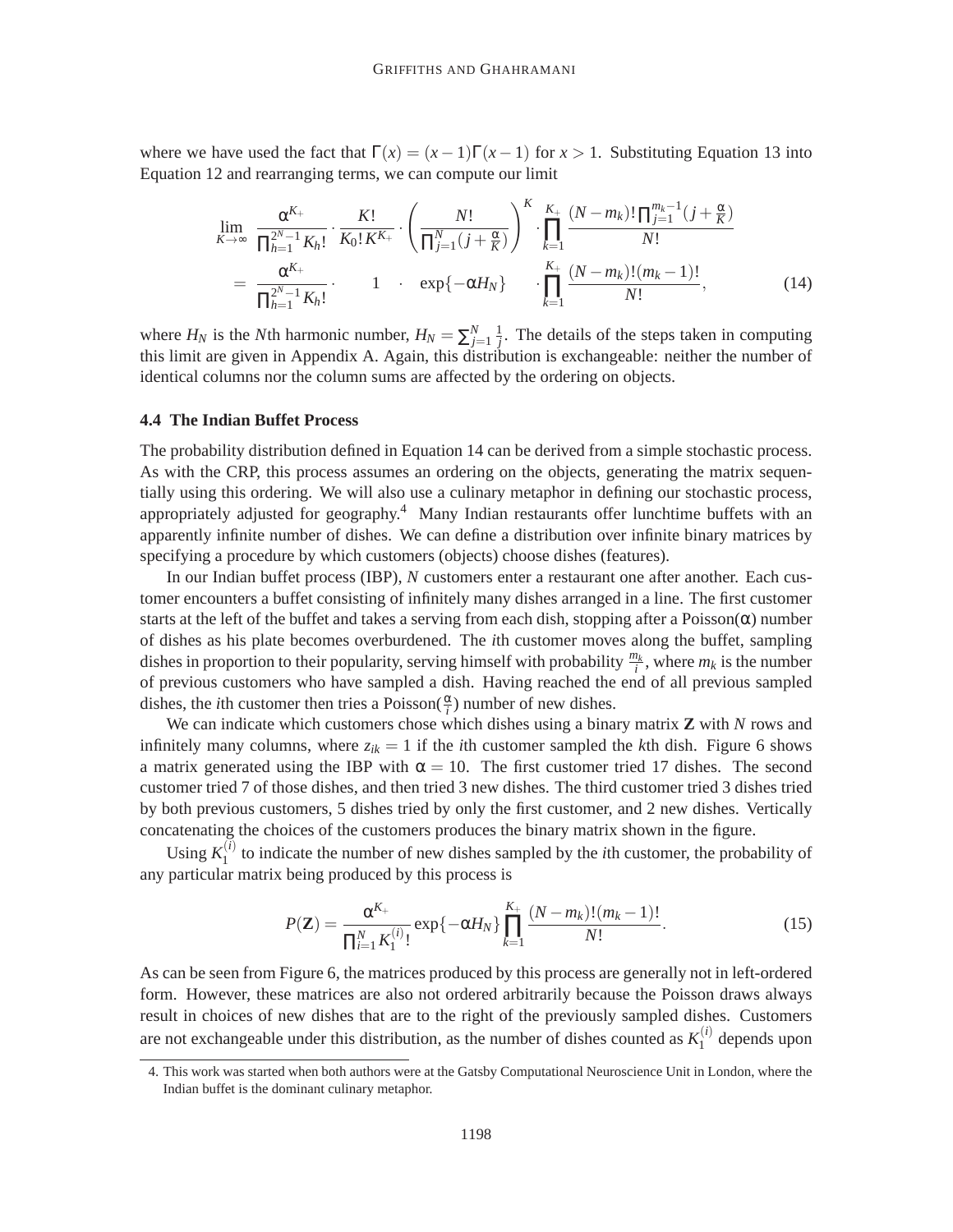

Figure 6: A binary matrix generated by the Indian buffet process with  $\alpha = 10$ .

the order in which the customers make their choices. However, if we only pay attention to the lof-equivalence classes of the matrices generated by this process, we obtain the exchangeable distribution  $P([\mathbf{Z}])$  given by Equation 14:  $\frac{\prod_{i=1}^{N} K_i^{(i)}\cdot \prod_{i=1}^{N} K_i^{(i)}}{T^{(i)}\cdot \prod_{i=1}^{N} K_i^{(i)}}$  $\overline{\prod_{h=1}^{2^N-1} K_h!}$ matrices generated via this process map to the same left-ordered form, and  $P(|\mathbf{Z}|)$  is obtained by multiplying  $P(\mathbf{Z})$  from Equation 15 by this quantity.

It is possible to define a similar sequential process that directly produces a distribution on *lo f* equivalence classes in which customers are exchangeable, but this requires more effort on the part of the customers. In the *exchangeable* Indian buffet process, the first customer samples a Poisson( $\alpha$ ) number of dishes, moving from left to right. The *i*th customer moves along the buffet, and makes a single decision for each set of dishes with the same history. If there are *K<sup>h</sup>* dishes with history *h*, under which *m<sup>h</sup>* previous customers have sampled each of those dishes, then the customer samples a Binomial $(\frac{m_h}{i}, K_h)$  number of those dishes, starting at the left. Having reached the end of all previous sampled dishes, the *i*th customer then tries a Poisson( $\frac{\alpha}{i}$ ) number of new dishes. Attending to the history of the dishes and always sampling from the left guarantees that the resulting matrix is in left-ordered form, and it is easy to show that the matrices produced by this process have the same probability as the corresponding *lo f*-equivalence classes under Equation 14.

# **4.5 A Distribution over Collections of Histories**

In Section 4.2, we noted that *lo f*-equivalence classes of binary matrices generated from assignment vectors correspond to partitions. Likewise, *lo f*-equivalence classes of general binary matrices correspond to simple combinatorial structures: vectors of non-negative integers. Fixing some ordering of *N* objects, a collection of feature histories on those objects can be represented by a frequency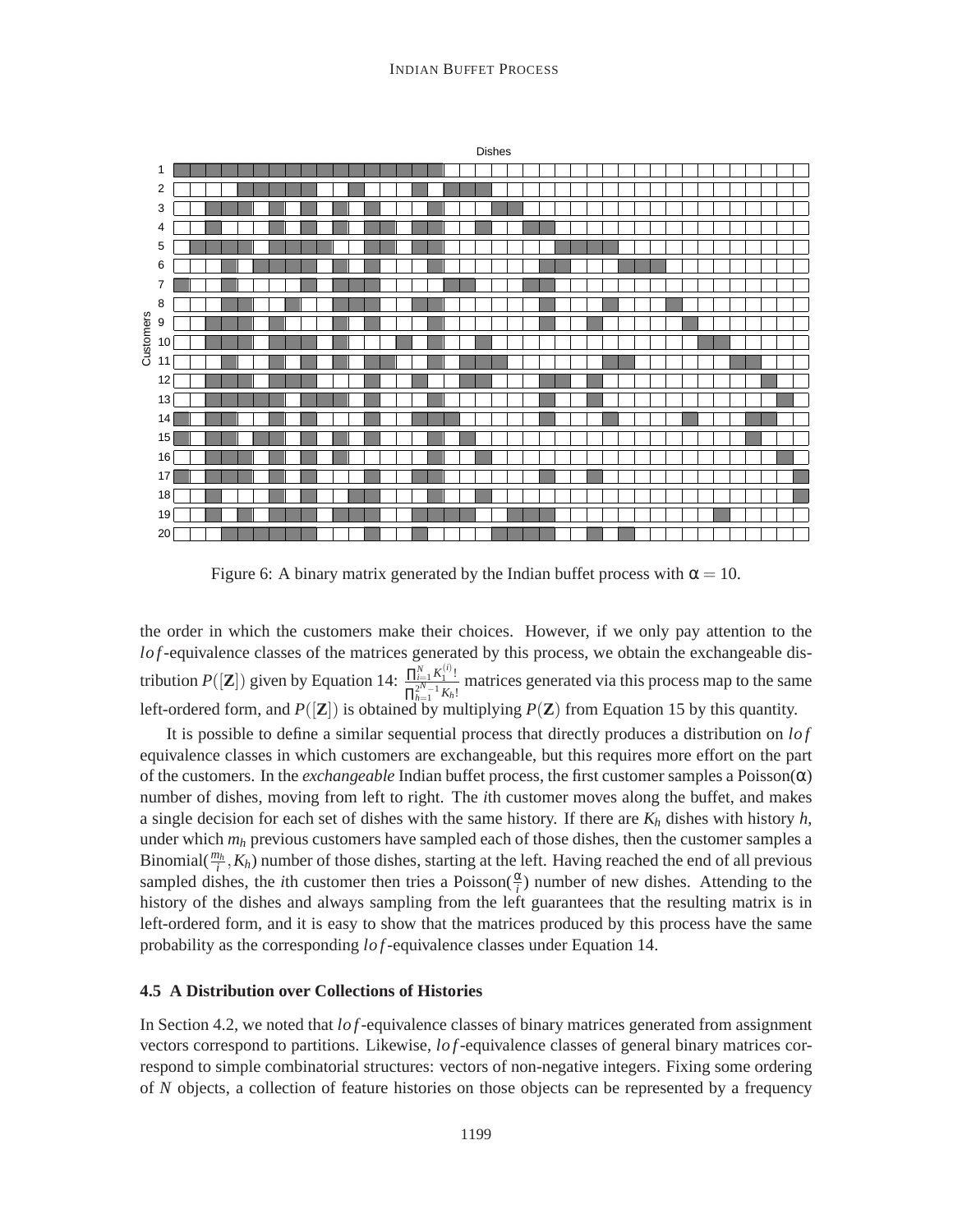vector  $\mathbf{K} = (K_1, \ldots, K_{2^N-1})$ , indicating the number of times each history appears in the collection. A collection of feature histories can be translated into a left-ordered binary matrix by horizontally concatenating an appropriate number of copies of the binary vector representing each history into a matrix. A left-ordered binary matrix can be translated into a collection of feature histories by counting the number of times each history appears in that matrix. Since partitions are a subset of all collections of histories—namely those collections in which each object appears in only one history—this process is strictly more general than the CRP.

This connection between *lo f*-equivalence classes of feature matrices and collections of feature histories suggests another means of deriving the distribution specified by Equation 14, operating directly on the frequencies of these histories. We can define a distribution on vectors of non-negative integers  $\bf{K}$  by assuming that each  $K_h$  is generated independently from a Poisson distribution with parameter  $\alpha B(m_h, N - m_h + 1) = \alpha \frac{(m_h-1)!(N-m_h)!}{N!}$  where  $m_h$  is the number of non-zero elements in the history *h*. This gives

$$
P(\mathbf{K}) = \prod_{h=1}^{2^{N}-1} \frac{\left(\alpha \frac{(m_{h}-1)!(N-m_{h})!}{N!}\right)^{K_{h}}}{K_{h}!} \exp\left\{-\alpha \frac{(m_{h}-1)!(N-m_{h})!}{N!}\right\}
$$
  
= 
$$
\frac{\alpha \sum_{h=1}^{2^{N}-1} K_{h}}{\prod_{h=1}^{2^{N}-1} K_{h}!} \exp\left\{-\alpha H_{N}\right\} \prod_{h=1}^{2^{N}-1} \left(\frac{(m_{h}-1)!(N-m_{h})!}{N!}\right)^{K_{h}},
$$

which is easily seen to be the same as  $P(|\mathbf{Z}|)$  in Equation 14. The harmonic number in the exponential term is obtained by summing  $\frac{(m_h-1)!(N-m)!}{N!}$  over all histories *h*. There are  $\binom{N}{j}$  histories for which  $m_h = j$ , so we have

$$
\sum_{h=1}^{2^N-1} \frac{(m_h-1)!(N-m_h)!}{N!} = \sum_{j=1}^N {N \choose j} \frac{(j-1)!(N-j)!}{N!} = \sum_{j=1}^N \frac{1}{j} = H_N.
$$
 (16)

# **4.6 Properties of this Distribution**

These different views of the distribution specified by Equation 14 make it straightforward to derive some of its properties. First, the effective dimension of the model,  $K_{+}$ , follows a Poisson( $\alpha H_N$ ) distribution. This is easily shown using the generative process described in Section 4.5:  $K_{+}$  =  $\sum_{h=1}^{2^N-1} K_h$ , and under this process is thus the sum of a set of Poisson distributions. The sum of a set of Poisson distributions is a Poisson distribution with parameter equal to the sum of the parameters of its components. Using Equation 16, this is α*HN*. Alternatively, we can use the fact that the number of new columns generated at the *i*th row is Poisson $(\frac{\alpha}{i})$  $\frac{\alpha}{i}$ ), with the total number of columns being the sum of these quantities.

A second property of this distribution is that the number of features possessed by each object follows a Poisson $(\alpha)$  distribution. This follows from the definition of the exchangeable IBP. The first customer chooses a Poisson $(\alpha)$  number of dishes. By exchangeability, all other customers must also choose a Poisson $(\alpha)$  number of dishes, since we can always specify an ordering on customers which begins with a particular customer.

Finally, it is possible to show that **Z** remains sparse as  $K \to \infty$ . The simplest way to do this is to exploit the previous result: if the number of features possessed by each object follows a Poisson( $\alpha$ ) distribution, then the expected number of entries in **Z** is  $N\alpha$ . This is consistent with the quantity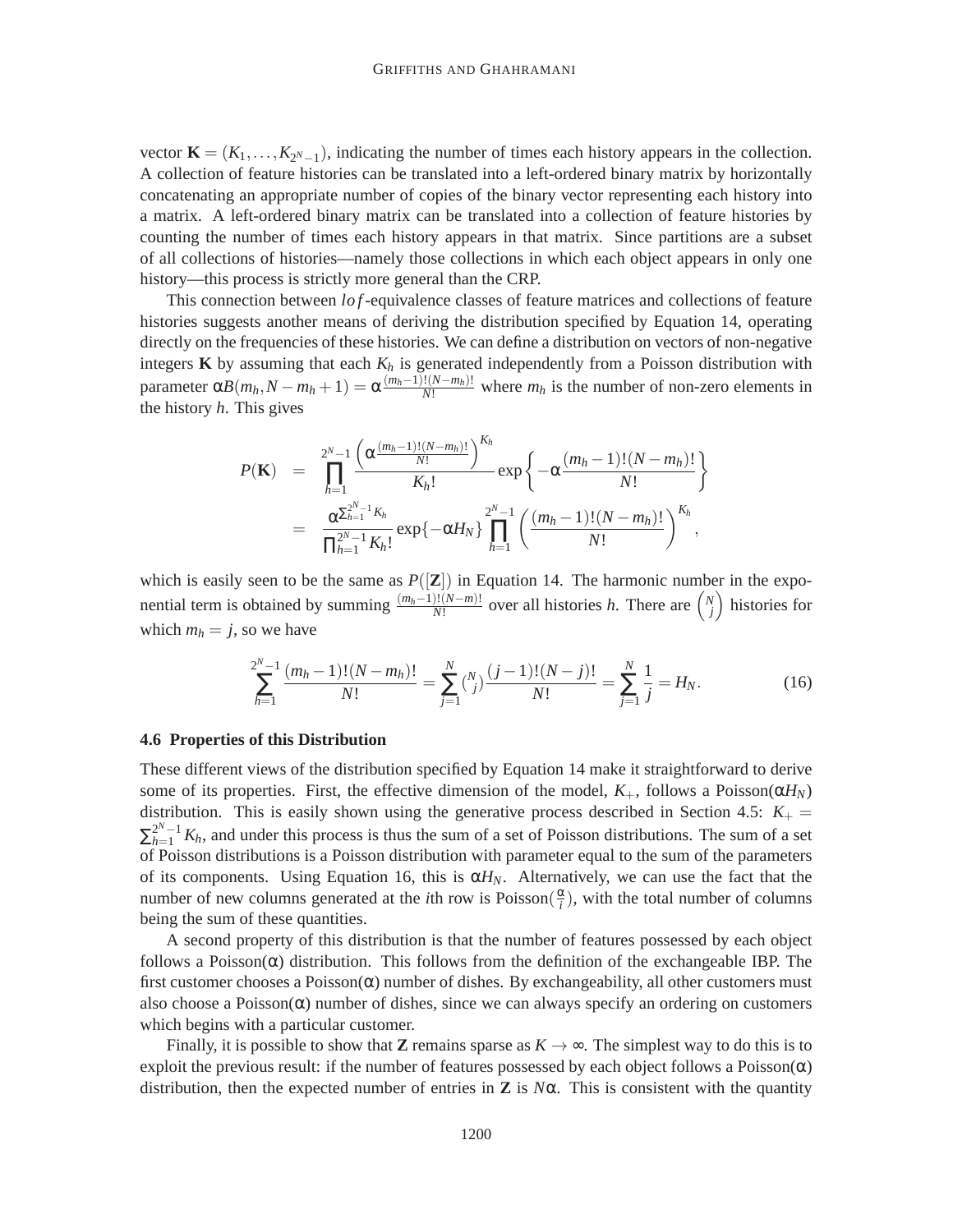obtained by taking the limit of this expectation in the finite model, which is given in Equation 11:  $\lim_{K\to\infty} E\left[\mathbf{1}^T \mathbf{Z} \mathbf{1}\right] = \lim_{K\to\infty} \frac{N\alpha}{1+\frac{C}{2}}$  $\frac{N\alpha}{1+\frac{\alpha}{K}}=N\alpha$ .

#### **4.7 Inference by Gibbs Sampling**

We have defined a distribution over infinite binary matrices that satisfies one of our desiderata objects (the rows of the matrix) are exchangeable under this distribution. It remains to be shown that inference in infinite latent feature models is tractable, as was the case for infinite mixture models. We will derive a Gibbs sampler for sampling from the distribution defined by the IBP, which suggests a strategy for inference in latent feature models in which the exchangeable IBP is used as a prior. We will consider alternative inference algorithms later in the paper.

To sample from the distribution defined by the IBP, we need to compute the conditional distribution  $P(z_{ik} = 1 | \mathbf{Z}_{-(ik)})$ , where  $\mathbf{Z}_{-(ik)}$  denotes the entries of **Z** other than  $z_{ik}$ . In the finite model, where  $P(\mathbf{Z})$  is given by Equation 10, it is straightforward to compute the conditional distribution for any  $z_{ik}$ . Integrating over  $\pi_k$  gives

$$
P(z_{ik} = 1 | \mathbf{z}_{-i,k}) = \int_0^1 P(z_{ik} | \pi_k) p(\pi_k | \mathbf{z}_{-i,k}) d\pi_k
$$
  

$$
= \frac{m_{-i,k} + \frac{\alpha}{K}}{N + \frac{\alpha}{K}}, \qquad (17)
$$

where **z**−*i*,*<sup>k</sup>* is the set of assignments of other objects, not including *i*, for feature *k*, and *m*−*i*,*<sup>k</sup>* is the number of objects possessing feature *k*, not including *i*. We need only condition on **z**−*i*,*<sup>k</sup>* rather than **Z**−(*ik*) because the columns of the matrix are generated independently under this prior.

In the infinite case, we can derive the conditional distribution from the exchangeable IBP. Choosing an ordering on objects such that the *i*th object corresponds to the last customer to visit the buffet, we obtain

$$
P(z_{ik}=1|\mathbf{z}_{-i,k})=\frac{m_{-i,k}}{N},\qquad(18)
$$

for any *k* such that  $m_{-i,k} > 0$ . The same result can be obtained by taking the limit of Equation 17 as  $K \rightarrow \infty$ . Similarly the number of new features associated with object *i* should be drawn from a Poisson( $\frac{\alpha}{N}$ ) distribution. This can also be derived from Equation 17, using the same kind of limiting argument as that presented above to obtain the terms of the Poisson.

This analysis results in a simple Gibbs sampling algorithm for generating samples from the distribution defined by the IBP. We start with an arbitrary binary matrix. We then iterate through the rows of the matrix, *i*. For each column *k*, if  $m_{-i,k}$  is greater than 0 we set  $z_{ik} = 1$  with probability given by Equation 18. Otherwise, we delete that column. At the end of the row, we add Poisson $(\frac{\alpha}{N})$ new columns that have ones in that row. After sufficiently many passes through the rows, the resulting matrix will be a draw from the distribution  $P(Z)$  given by Equation 15.

This algorithm suggests a heuristic strategy for sampling from the posterior distribution  $P(Z|X)$ in a model that uses the IBP to define a prior on **Z**. In this case, we need to sample from the full conditional distribution

$$
P(z_{ik}=1|\mathbf{Z}_{-(ik)},\mathbf{X}) \sim p(\mathbf{X}|\mathbf{Z})P(z_{ik}=1|\mathbf{Z}_{-(ik)})
$$

where  $p(X|Z)$  is the likelihood function for the model, and we assume that parameters of the likelihood have been integrated out. We can proceed as in the Gibbs sampler given above, simply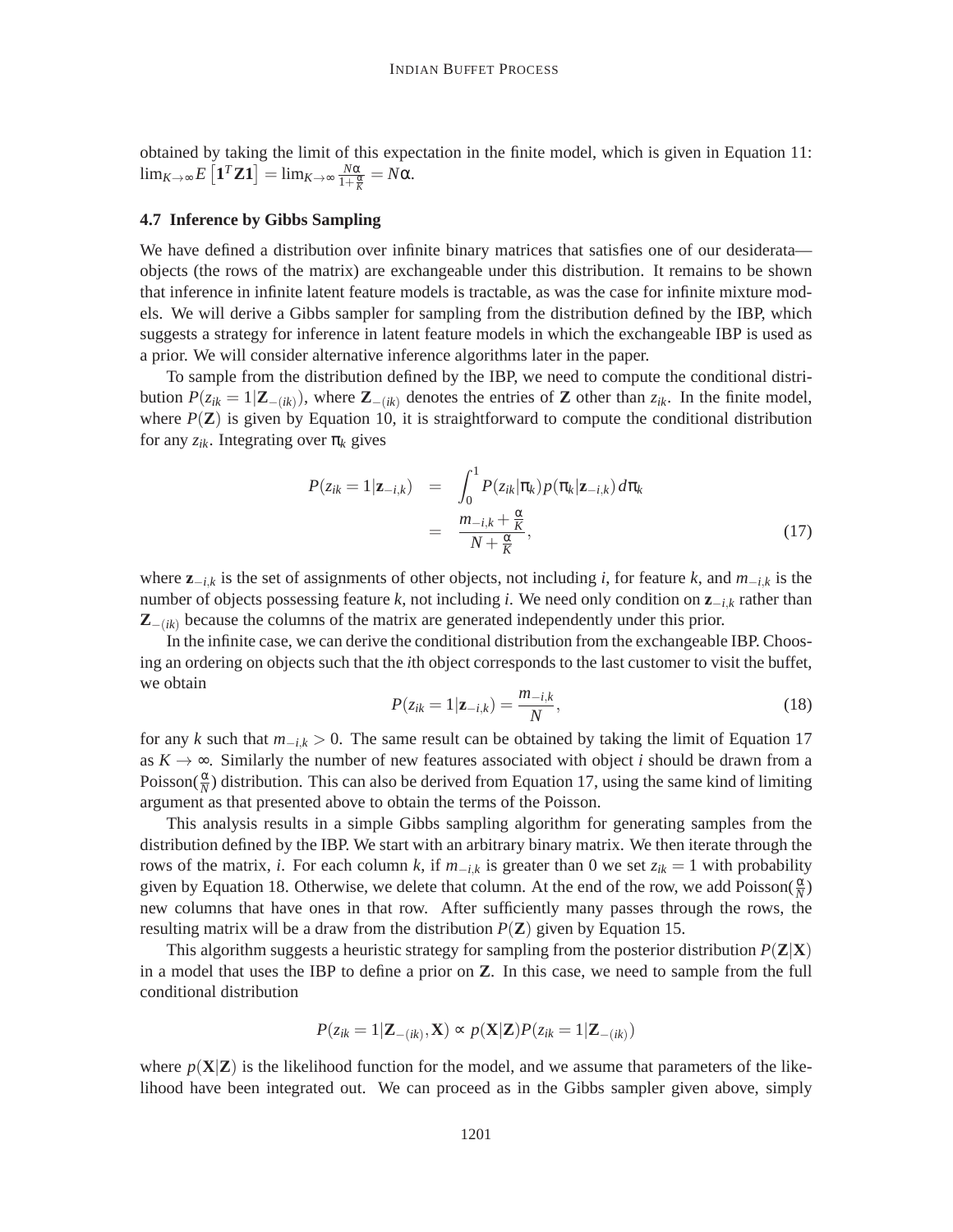incorporating the likelihood term when sampling *zik* for columns for which *m*−*i*,*<sup>k</sup>* is greater than 0 and drawing the new columns from a distribution where the prior is Poisson( $\frac{\alpha}{N}$ ) and the likelihood is given by  $P(X|Z)$ .<sup>5</sup>

# **5. An Example: A Linear-Gaussian Latent Feature Model with Binary Features**

We have derived a prior for infinite sparse binary matrices, and indicated how statistical inference can be done in models defined using this prior. In this section, we will show how this prior can be put to use in models for unsupervised learning, illustrating some of the issues that can arise in this process. We will describe a simple linear-Gaussian latent feature model, in which the features are binary. As above, we will start with a finite model and then consider the infinite limit.

### **5.1 A Finite Linear-Gaussian Model**

In our finite model, the *D*-dimensional vector of properties of an object *i*, **x***<sup>i</sup>* is generated from a Gaussian distribution with mean  $z_i$ **A** and covariance matrix  $\Sigma_X = \sigma_X^2 \mathbf{I}$ , where  $z_i$  is a *K*-dimensional binary vector, and **A** is a  $K \times D$  matrix of weights. In matrix notation,  $E[X] = ZA$ . If Z is a feature matrix, this is a form of binary factor analysis. The distribution of **X** given **Z**, **A**, and  $\sigma_X$  is matrix Gaussian:

$$
p(\mathbf{X}|\mathbf{Z}, \mathbf{A}, \sigma_X) = \frac{1}{(2\pi\sigma_X^2)^{ND/2}} \exp\{-\frac{1}{2\sigma_X^2} \text{tr}((\mathbf{X} - \mathbf{Z}\mathbf{A})^T(\mathbf{X} - \mathbf{Z}\mathbf{A}))\}
$$
(19)

where  $tr(\cdot)$  is the trace of a matrix. This makes it easy to integrate out the model parameters **A**. To do so, we need to define a prior on **A**, which we also take to be matrix Gaussian:

$$
p(\mathbf{A}|\sigma_A) = \frac{1}{(2\pi\sigma_A^2)^{KD/2}} \exp\{-\frac{1}{2\sigma_A^2} \text{tr}(\mathbf{A}^T \mathbf{A})\},\tag{20}
$$

where  $\sigma_A$  is a parameter setting the diffuseness of the prior. The dependencies among the variables in this model are shown in Figure 7.

Combining Equations 19 and 20 results in an exponentiated expression involving the trace of

$$
\frac{1}{\sigma_X^2} (\mathbf{X} - \mathbf{Z} \mathbf{A})^T (\mathbf{X} - \mathbf{Z} \mathbf{A}) + \frac{1}{\sigma_A^2} \mathbf{A}^T \mathbf{A}
$$
\n
$$
= \frac{1}{\sigma_X^2} \mathbf{X}^T \mathbf{X} - \frac{1}{\sigma_X^2} \mathbf{X}^T \mathbf{Z} \mathbf{A} - \frac{1}{\sigma_X^2} \mathbf{A}^T \mathbf{Z}^T \mathbf{X} + \mathbf{A}^T (\frac{1}{\sigma_X^2} \mathbf{Z}^T \mathbf{Z} + \frac{1}{\sigma_A^2} \mathbf{I}) \mathbf{A}
$$
\n
$$
= \frac{1}{\sigma_X^2} (\mathbf{X}^T (\mathbf{I} - \mathbf{Z} \mathbf{M} \mathbf{Z}^T) \mathbf{X}) + (\mathbf{M} \mathbf{Z}^T \mathbf{X} - \mathbf{A})^T (\sigma_X^2 \mathbf{M})^{-1} (\mathbf{M} \mathbf{Z}^T \mathbf{X} - \mathbf{A}),
$$

<sup>5.</sup> As was pointed out by an anonymous reviewer, this is a heuristic strategy rather than a valid algorithm for sampling from the posterior because it violates one of the assumptions of Markov chain Monte Carlo algorithms, with the order in which variables are sampled being dependent on the state of the Markov chain. This is not an issue in the algorithm for sampling from  $P(\mathbf{Z})$ , since the columns of **Z** are independent, and the kernels corresponding to sampling from each of the conditional distributions thus act independently of one another.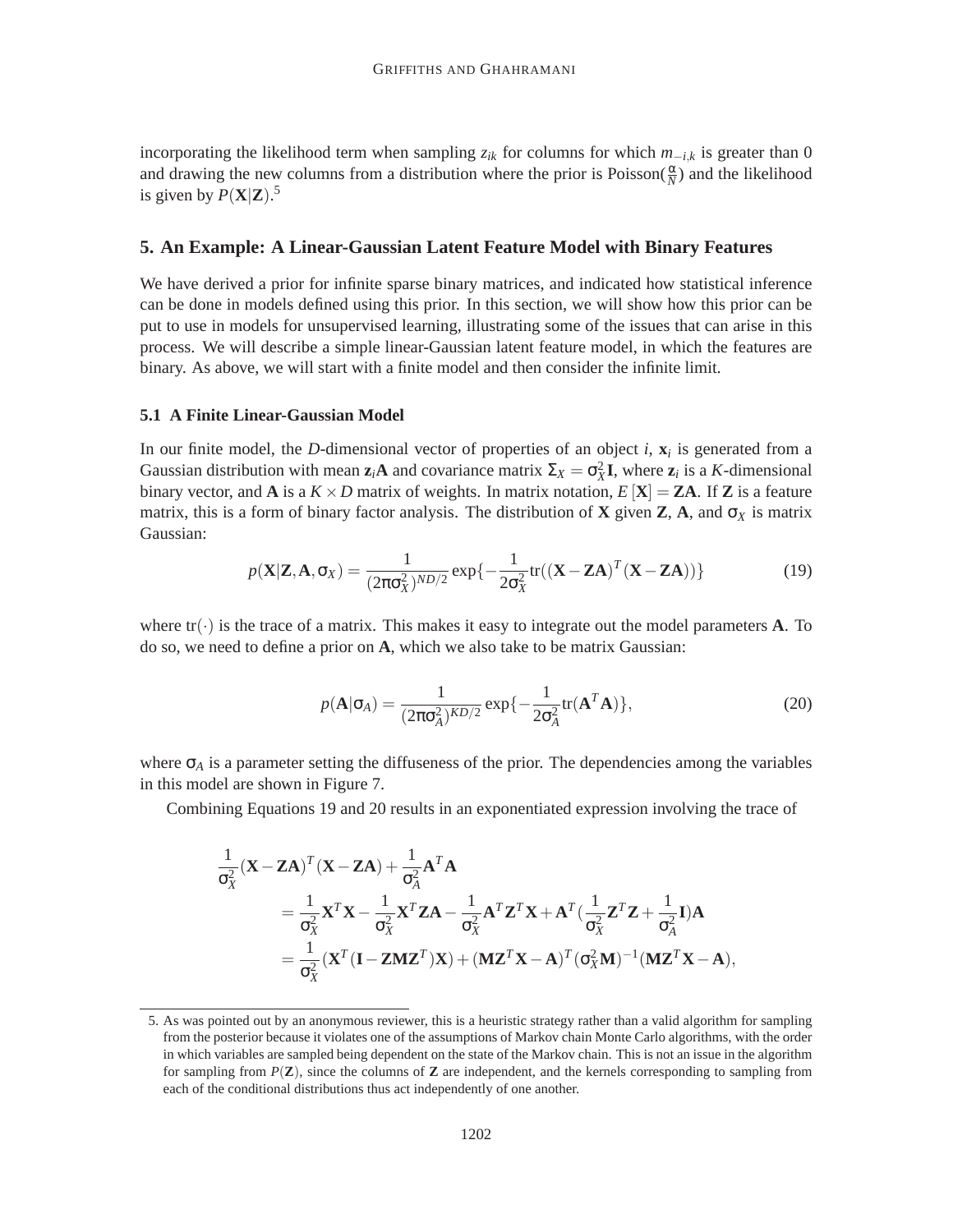

Figure 7: Graphical model for the linear-Gaussian model with binary features.

where **I** is the identity matrix,  $\mathbf{M} = (\mathbf{Z}^T \mathbf{Z} + \frac{\sigma_X^2}{\sigma_A^2} \mathbf{I})^{-1}$ , and the last line is obtained by completing the square for the quadratic term in **A** in the second line. We can then integrate out **A** to obtain

$$
p(\mathbf{X}|\mathbf{Z}, \sigma_X, \sigma_A)
$$
\n
$$
= \int p(\mathbf{X}|\mathbf{Z}, \mathbf{A}, \sigma_X) p(\mathbf{A}|\sigma_A) d\mathbf{A}
$$
\n
$$
= \frac{1}{(2\pi)^{(N+K)D/2} \sigma_X^{ND} \sigma_A^{KD}} \exp\{-\frac{1}{2\sigma_X^2} tr(\mathbf{X}^T (\mathbf{I} - \mathbf{Z} \mathbf{M} \mathbf{Z}^T) \mathbf{X})\}
$$
\n
$$
\int \exp\{-\frac{1}{2} tr((\mathbf{M}\mathbf{Z}^T \mathbf{X} - \mathbf{A})^T (\sigma_X^2 \mathbf{M})^{-1} (\mathbf{M}\mathbf{Z}^T \mathbf{X} - \mathbf{A}))\} d\mathbf{A}
$$
\n
$$
= \frac{|\sigma_X^2 \mathbf{M}|^{D/2}}{(2\pi)^{ND/2} \sigma_X^{ND} \sigma_A^{KD}} \exp\{-\frac{1}{2\sigma_X^2} tr(\mathbf{X}^T (\mathbf{I} - \mathbf{Z} \mathbf{M} \mathbf{Z}^T) \mathbf{X})\}
$$
\n
$$
= \frac{1}{(2\pi)^{ND/2} \sigma_X^{(N-K)D} \sigma_A^{KD} |\mathbf{Z}^T \mathbf{Z} + \frac{\sigma_X^2}{\sigma_A^2} \mathbf{I}|^{D/2}}
$$
\n
$$
\exp\{-\frac{1}{2\sigma_X^2} tr(\mathbf{X}^T (\mathbf{I} - \mathbf{Z} (\mathbf{Z}^T \mathbf{Z} + \frac{\sigma_X^2}{\sigma_A^2} \mathbf{I})^{-1} \mathbf{Z}^T) \mathbf{X})\}.
$$
\n(21)

This result is intuitive: the exponentiated term is the difference between the inner product matrix of the raw values of **X** and their projections onto the space spanned by **Z**, regularized to an extent determined by the ratio of the variance of the noise in **X** to the variance of the prior on **A**. This is simply the marginal likelihood for a Bayesian linear regression model (Minka, 2000).

We can use this derivation of  $p(X|Z, \sigma_X, \sigma_A)$  to infer Z from a set of observations X, provided we have a prior on **Z**. The finite feature model discussed as a prelude to the IBP is such a prior. The full conditional distribution for  $z_{ik}$  is given by:

$$
P(z_{ik}|\mathbf{X},\mathbf{Z}_{-(i,k)},\sigma_X,\sigma_A) \approx p(\mathbf{X}|\mathbf{Z},\sigma_X,\sigma_A) P(z_{ik}|\mathbf{Z}_{-i,k}).
$$
\n(22)

While evaluating  $p(X|Z, \sigma_X, \sigma_A)$  always involves matrix multiplication, it need not always involve a matrix inverse.  $\mathbf{Z}^T \mathbf{Z}$  can be rewritten as  $\sum_i \mathbf{z}_i^T \mathbf{z}_i$ , allowing us to use rank one updates to efficiently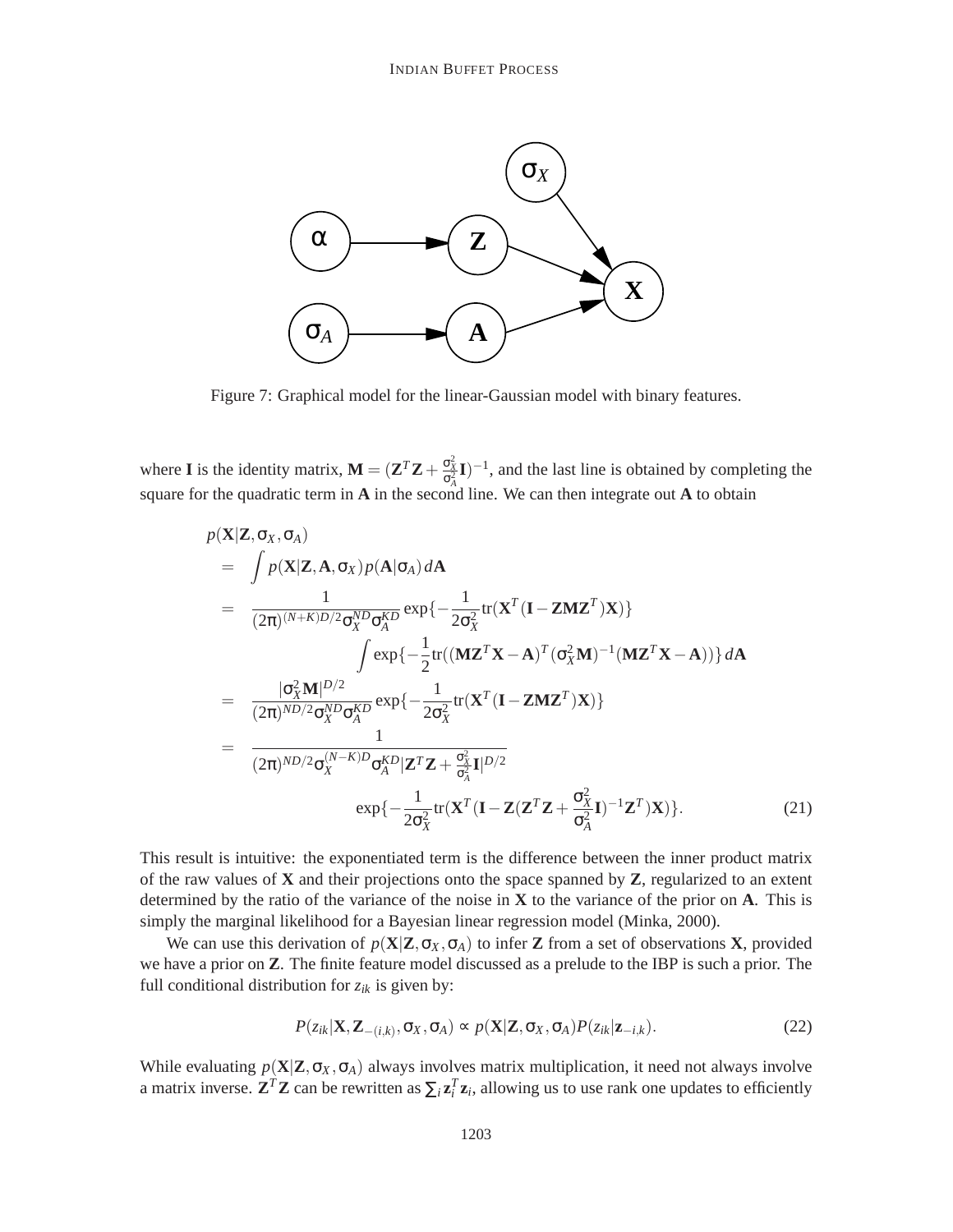compute the inverse when only one  $z_i$  is modified. Defining  $\mathbf{M}_{-i} = (\sum_{j \neq i} z_j^T z_j + \frac{\sigma_X^2}{\sigma_A^2} \mathbf{I})^{-1}$ , we have

$$
\mathbf{M}_{-i} = (\mathbf{M}^{-1} - \mathbf{z}_i^T \mathbf{z}_i)^{-1}
$$
  
=  $\mathbf{M} - \frac{\mathbf{M} \mathbf{z}_i^T \mathbf{z}_i \mathbf{M}}{\mathbf{z}_i^T \mathbf{M} \mathbf{z}_i^T - 1}$ , (23)

$$
\mathbf{M} = (\mathbf{M}_{-i}^{-1} + \mathbf{z}_i^T \mathbf{z}_i)^{-1}
$$
  
= 
$$
\mathbf{M}_{-i} - \frac{\mathbf{M}_{-i} \mathbf{z}_i^T \mathbf{z}_i \mathbf{M}_{-i}}{\mathbf{z}_i \mathbf{M}_{-i} \mathbf{z}_i^T + 1}.
$$
 (24)

Iteratively applying these updates allows  $p(X|Z, \sigma_X, \sigma_A)$ , to be computed via Equation 21 for different values of *zik* without requiring an excessive number of inverses, although a full rank update should be made occasionally to avoid accumulating numerical errors. The second part of Equation 22,  $P(z_{ik}|\mathbf{z}_{-i,k})$ , can be evaluated using Equation 17.

#### **5.2 Taking the Infinite Limit**

To make sure that we can define an infinite version of this model, we need to check that  $p(X|Z, \sigma_X, \sigma_A)$ remains well-defined if **Z** has an unbounded number of columns. **Z** appears in two places in Equation 21: in  $|\mathbf{Z}^T\mathbf{Z} + \frac{\sigma_X^2}{\sigma_A^2}\mathbf{I}|$  and in  $\mathbf{Z}(\mathbf{Z}^T\mathbf{Z} + \frac{\sigma_X^2}{\sigma_A^2}\mathbf{I})^{-1}\mathbf{Z}^T$ . We will examine how these behave as  $K \to \infty$ .

If **Z** is in left-ordered form, we can write it as  $[\mathbf{Z}_+ \ \mathbf{Z}_0]$ , where  $\mathbf{Z}_+$  consists of  $K_+$  columns with sums  $m_k > 0$ , and  $\mathbb{Z}_0$  consists of  $K_0$  columns with sums  $m_k = 0$ . It follows that the first of the two expressions we are concerned with reduces to

$$
\left| \mathbf{Z}^T \mathbf{Z} + \frac{\sigma_X^2}{\sigma_A^2} \mathbf{I} \right| = \left| \begin{bmatrix} \mathbf{Z}_+^T \mathbf{Z}_+ & \mathbf{0} \\ \mathbf{0} & \mathbf{0} \end{bmatrix} + \frac{\sigma_X^2}{\sigma_A^2} \mathbf{I}_K \right|
$$
  

$$
= \left( \frac{\sigma_X^2}{\sigma_A^2} \right)^{K_0} \left| \mathbf{Z}_+^T \mathbf{Z}_+ + \frac{\sigma_X^2}{\sigma_A^2} \mathbf{I}_{K_+} \right|.
$$
 (25)

The appearance of  $K_0$  in this expression is not a problem, as we will see shortly. The abundance of zeros in **Z** leads to a direct reduction of the second expression to

$$
\mathbf{Z}(\mathbf{Z}^T\mathbf{Z}+\frac{\sigma_X^2}{\sigma_A^2}\mathbf{I})^{-1}\mathbf{Z}^T=\mathbf{Z}_+(\mathbf{Z}_+^T\mathbf{Z}_++\frac{\sigma_X^2}{\sigma_A^2}\mathbf{I}_{K_+})^{-1}\mathbf{Z}_+^T,
$$

which only uses the finite portion of **Z**. Combining these results yields the likelihood for the infinite model

$$
p(\mathbf{X}|\mathbf{Z}, \sigma_X, \sigma_A) = \frac{1}{(2\pi)^{ND/2} \sigma_X^{(N-K+D)} \sigma_A^{K+D} |\mathbf{Z}_+^T \mathbf{Z}_+ + \frac{\sigma_X^2}{\sigma_A^2} \mathbf{I}_{K+}|^{D/2}}
$$
  
\n
$$
\exp\{-\frac{1}{2\sigma_X^2} tr(\mathbf{X}^T (\mathbf{I} - \mathbf{Z}_+ (\mathbf{Z}_+^T \mathbf{Z}_+ + \frac{\sigma_X^2}{\sigma_A^2} \mathbf{I}_{K+})^{-1} \mathbf{Z}_+^T)\mathbf{X})\}.
$$
 (26)

The  $K_{+}$  in the exponents of  $\sigma_A$  and  $\sigma_X$  appears as a result of introducing  $D/2$  multiples of the factor of  $\left(\frac{\sigma_X^2}{\sigma_A^2}\right)^{K_0}$  from Equation 25. The likelihood for the infinite model is thus just the likelihood for the finite model defined on the first  $K_+$  columns of **Z**.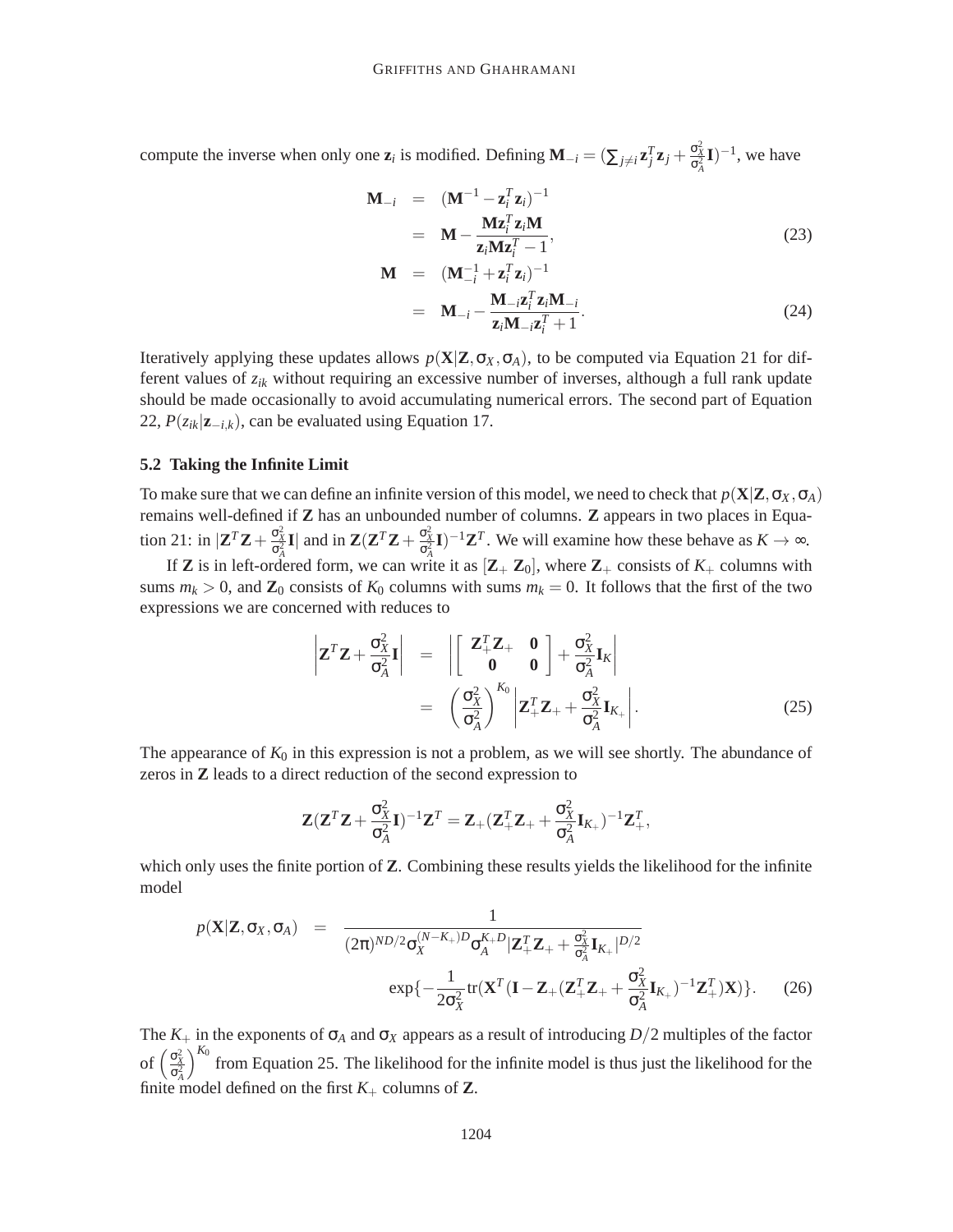The heuristic Gibbs sampling algorithm defined in Section 4.7 can now be used in this model. Assignments to classes for which *m*−*i*,*<sup>k</sup>* > 0 are drawn in the same way as for the finite model, via Equation 22, using Equation 26 to obtain  $p(X|Z, \sigma_X, \sigma_A)$  and Equation 18 for  $P(z_{ik}|z_{-i,k})$ . As in the finite case, Equations 23 and 24 can be used to compute inverses efficiently. The distribution over the number of new features can be approximated by truncation, computing probabilities for a range of values of  $K_1^{(i)}$  $P_1^{(1)}$  up to some reasonable upper bound. For each value,  $p(X|Z, \sigma_X, \sigma_A)$  can be computed from Equation 26, and the prior on the number of new classes is Poisson( $\frac{\alpha}{N}$ ). More elaborate samplers which do not require truncation are presented in Meeds et al. (2007) and in Teh et al. (2007).

## **5.3 Demonstrations**

As a first demonstration of the ability of this algorithm to recover the latent structure responsible for having generated observed data, we applied the Gibbs sampler for the infinite linear-Gaussian model to a simulated data set consisting of  $100.6 \times 6$  images, each generated by randomly assigning a feature to each image to a class with probability 0.5, and taking a linear combination of the weights associated with features to which the images were assigned (a similar data set was used by Ghahramani, 1995). Some of these images are shown in Figure 8, together with the weights **A** that were used to generate them. The non-zero elements of **A** were all equal to 1.0, and  $\sigma_X$  was set to 0.5, introducing a large amount of noise.

The algorithm was initialized with  $K_{+} = 1$ , choosing the feature assignments for the first column by setting  $z_{i1} = 1$  with probability 0.5.  $\sigma_A$  was set to 1.0. The Gibbs sampler rapidly discovered that four classes were sufficient to account for the data, and converged to a distribution focused on matrices **Z** that closely matched the true class assignments. The results are shown in Figure 8. Each of the features is represented by the posterior mean of the feature weights, **A**, given **X** and **Z**, which is

$$
E[\mathbf{A}|\mathbf{X},\mathbf{Z}] = (\mathbf{Z}^T \mathbf{Z} + \frac{\sigma_X^2}{\sigma_A^2} \mathbf{I})^{-1} \mathbf{Z}^T \mathbf{X}.
$$

for a single sample **Z**. The results shown in the figure are from the 200th sample produced by the algorithm.

These results indicate that the algorithm can recover the features used to generate simulated data. In a further test of the algorithm with more realistic data, we applied it to a data set consisting of 100 240  $\times$  320 pixel images. We represented each image,  $\mathbf{x}_i$ , using a 100-dimensional vector corresponding to the weights of the mean image and the first 99 principal components. Each image contained up to four everyday objects—a \$20 bill, a Klein bottle, a prehistoric handaxe, and a cellular phone. The objects were placed in fixed locations, but were put into the scenes by hand, producing some small variation in location. The images were then taken with a low resolution webcam. Each object constituted a single latent feature responsible for the observed pixel values. The images were generated by sampling a feature vector, **z***<sup>i</sup>* , from a distribution under which each feature was present with probability 0.5, and then taking a photograph containing the appropriate objects using a LogiTech digital webcam. Sample images are shown in Figure 9 (a). The only noise in the images was the noise from the camera.

The Gibbs sampler was initialized with  $K_{+} = 1$ , choosing the feature assignments for the first column by setting  $z_{i1} = 1$  with probability 0.5.  $\sigma_A$ ,  $\sigma_X$ , and  $\alpha$  were initially set to 0.5, 1.7, and 1 respectively, and then sampled by adding Metropolis steps to the MCMC algorithm. Figure 9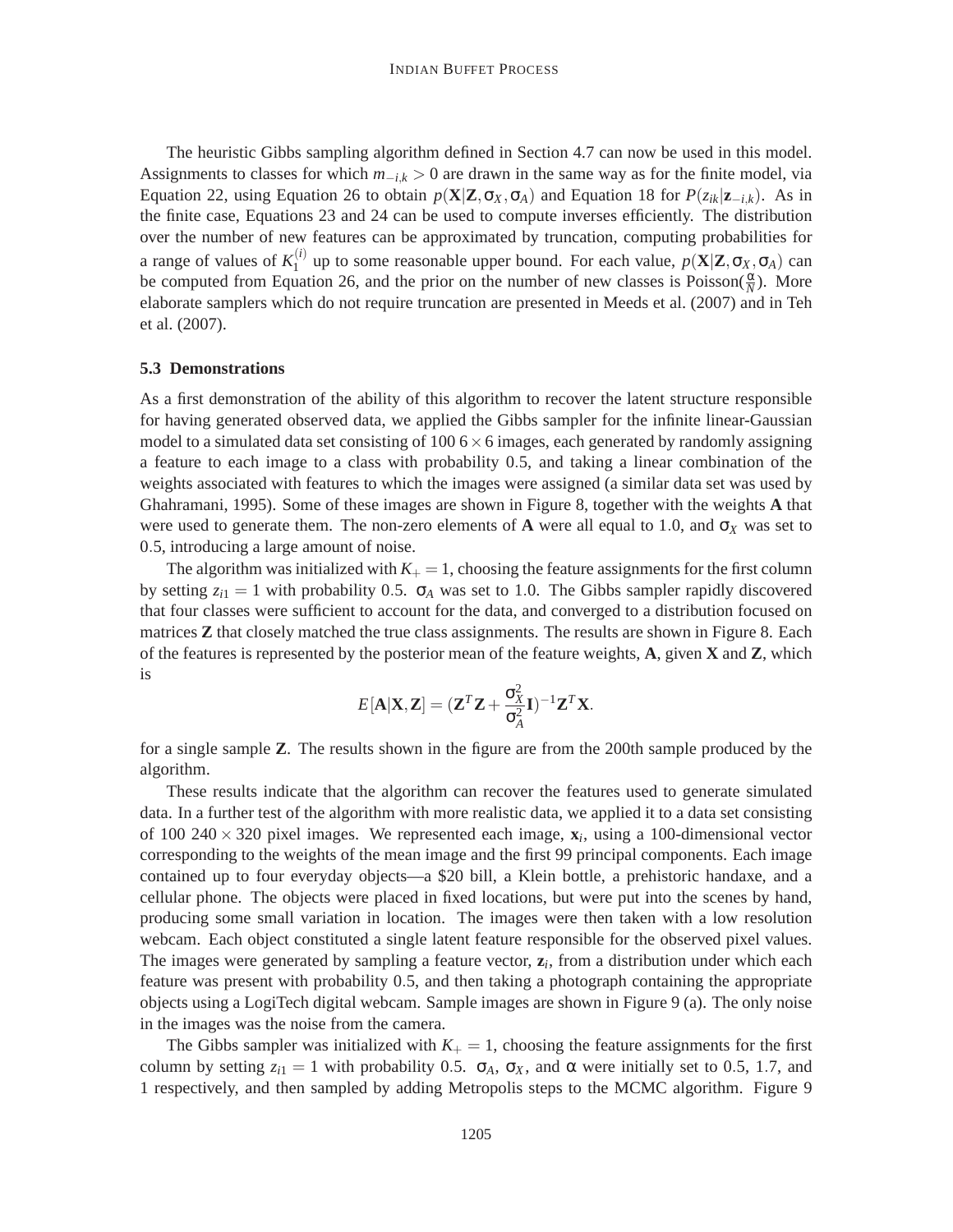

Figure 8: Demonstration of the linear-Gaussian model described in the text, using a binary representation. (a) 100 images were generated as binary linear combinations of four sets of class weights, shown in the images on the left. The images on the right are the posterior mean weights **A** for a single sample of **Z** after 200 iterations, ordered to match the true classes. (b) The images on the left show four of the datapoints to which the model was applied. The numbers above each image indicate the classes responsible for generating that image, matching the order above. The images on the right show the predictions of the model for these images, based on the posterior mean weights, together with the class assignments from the sampled **Z**. (c) Trace plot of  $\log P(X, Z)$  over 200 iterations. (d) Trace plot of  $K_{+}$ , the number of classes, over 200 iterations. The data were generated from a model with  $K_{+} = 4$ .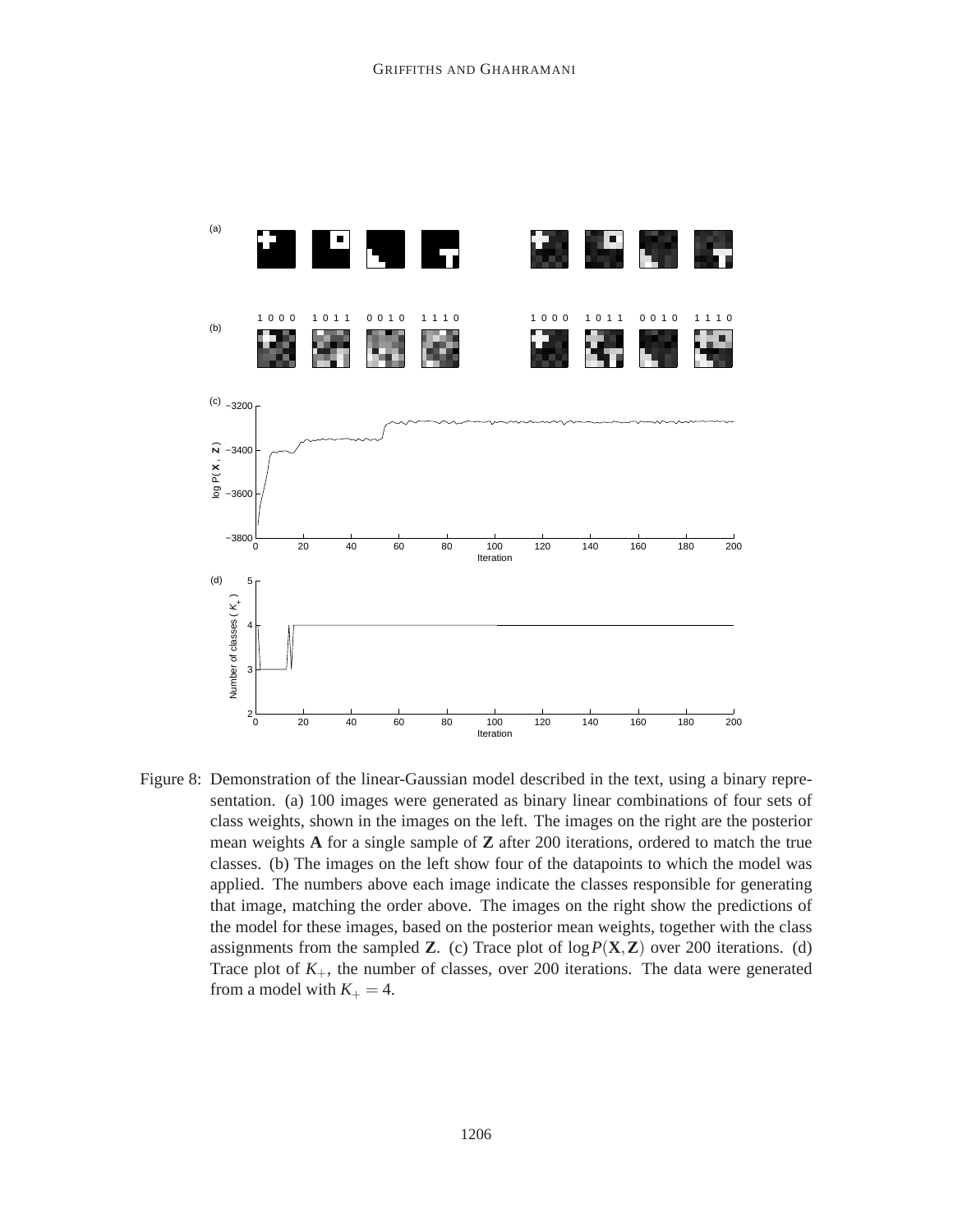

Figure 9: Data and results for the application of the infinite linear-Gaussian model to photographic images. (a) Four sample images from the 100 in the data set. Each image had  $320 \times 240$ pixels, and contained from zero to four everyday objects. (b) The posterior mean of the weights (**A**) for the four most frequent binary features from the 1000th sample. Each image corresponds to a single feature. These features perfectly indicate the presence or absence of the four objects. The first feature indicates the presence of the \$20 bill, the other three indicate the absence of the Klein bottle, the handaxe, and the cellphone. (c) Reconstructions of the images in (a) using the binary codes inferred for those images. These reconstructions are based upon the posterior mean of **A** for the 1000th sample. For example, the code for the first image indicates that the \$20 bill is absent, while the other three objects are not. The lower panels show trace plots for the dimensionality of the representation ( $K_+$ ) and the parameters α,  $\sigma_X$ , and  $\sigma_A$  over 1000 iterations of sampling. The values of all parameters stabilize after approximately 100 iterations.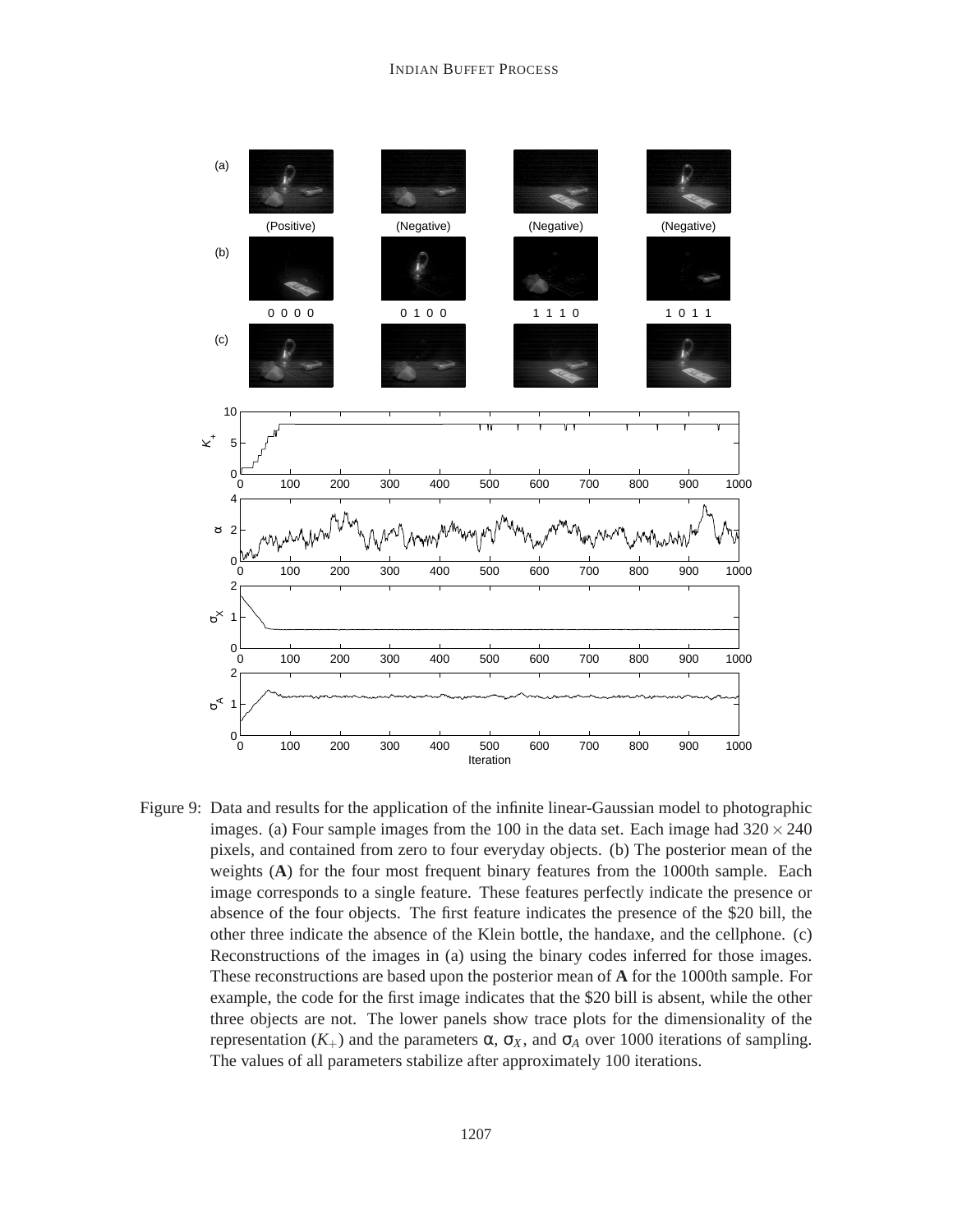shows trace plots for the first 1000 iterations of MCMC for the number of features used by at least one object,  $K_{+}$ , and the model parameters  $\sigma_A$ ,  $\sigma_X$ , and α. All of these quantities stabilized after approximately 100 iterations, with the algorithm finding solutions with approximately seven latent features.

Figure 9 (b) shows the posterior mean of  $a_k$  for the four most frequent features in the 1000th sample produced by the algorithm. These features perfectly indicated presence and absence of the four objects. Three less common features coded for slight differences in the locations of those objects. Figure 9 (c) shows the feature vectors **z***<sup>i</sup>* from this sample for the four images in Figure 9(b), together with the posterior means of the reconstructions of these images for this sample,  $\mathbf{z}_i E[\mathbf{A}|\mathbf{X}, \mathbf{Z}]$ . Similar reconstructions are obtained by averaging over all values of **Z** produced by the Markov chain. The reconstructions provided by the model clearly pick out the relevant content of the images, removing the camera noise in the original images.

These applications of the linear-Gaussian latent feature model are intended primarily to demonstrate that this nonparametric Bayesian approach can efficiently learn satisfying representations without requiring the dimensionality of those representations to be fixed a priori. The data set consisting of images of objects was constructed in a way that removes many of the basic challenges of computer vision, with objects appearing in fixed orientations and locations. Dealing with these issues requires using a more sophisticated image representation or a more complex likelihood function than the linear-Gaussian model. Despite its simplicity, the example of identifying the objects in images illustrates the kind of problems for which the IBP provides an appropriate prior. We describe a range of other applications of the Indian buffet process in detail in the next section.

## **6. Further Applications and Alternative Inference Algorithms**

We now outline six applications of the Indian buffet process, each of which uses the same prior over infinite binary matrices,  $P(\mathbf{Z})$ , but different choices for the likelihood relating such matrices to observed data. These applications provide an indication of the potential uses of the IBP in machine learning, and have also led to a number of alternative inference algorithms, which we will describe briefly.

#### **6.1 Choice Behavior**

Choice behavior refers to our ability to decide between several options. Models of choice behavior are of interest to psychology, marketing, decision theory, and computer science. Our choices are often governed by features of the different options. For example, when choosing which car to buy, one may be influenced by fuel efficiency, cost, size, make, etc. Görür et al. (2006) present a nonparametric Bayesian model based on the IBP which, given the choice data, infers latent features of the options and the corresponding weights of these features. The likelihood function is taken from Tversky's (1972) classic "elimination by aspects" model of choice, with the probability of choosing option *A* over option *B* being proportional to the sum of the weights of the distinctive features of *A*. The IBP is the prior over these latent features, which are assumed to be either present or absent.

The likelihood function used in this model does not have a natural conjugate prior, meaning that the approach taken in our Gibbs sampling algorithm—integrating out the parameters associated with the features—cannot be used. This led Görür et al. to develop a similar Markov chain Monte Carlo algorithm for use with a non-conjugate prior. The basic idea behind the algorithm is analogous to Algorithm 8 of Neal (2000) for Dirichlet process mixture models, using a set of auxiliary variables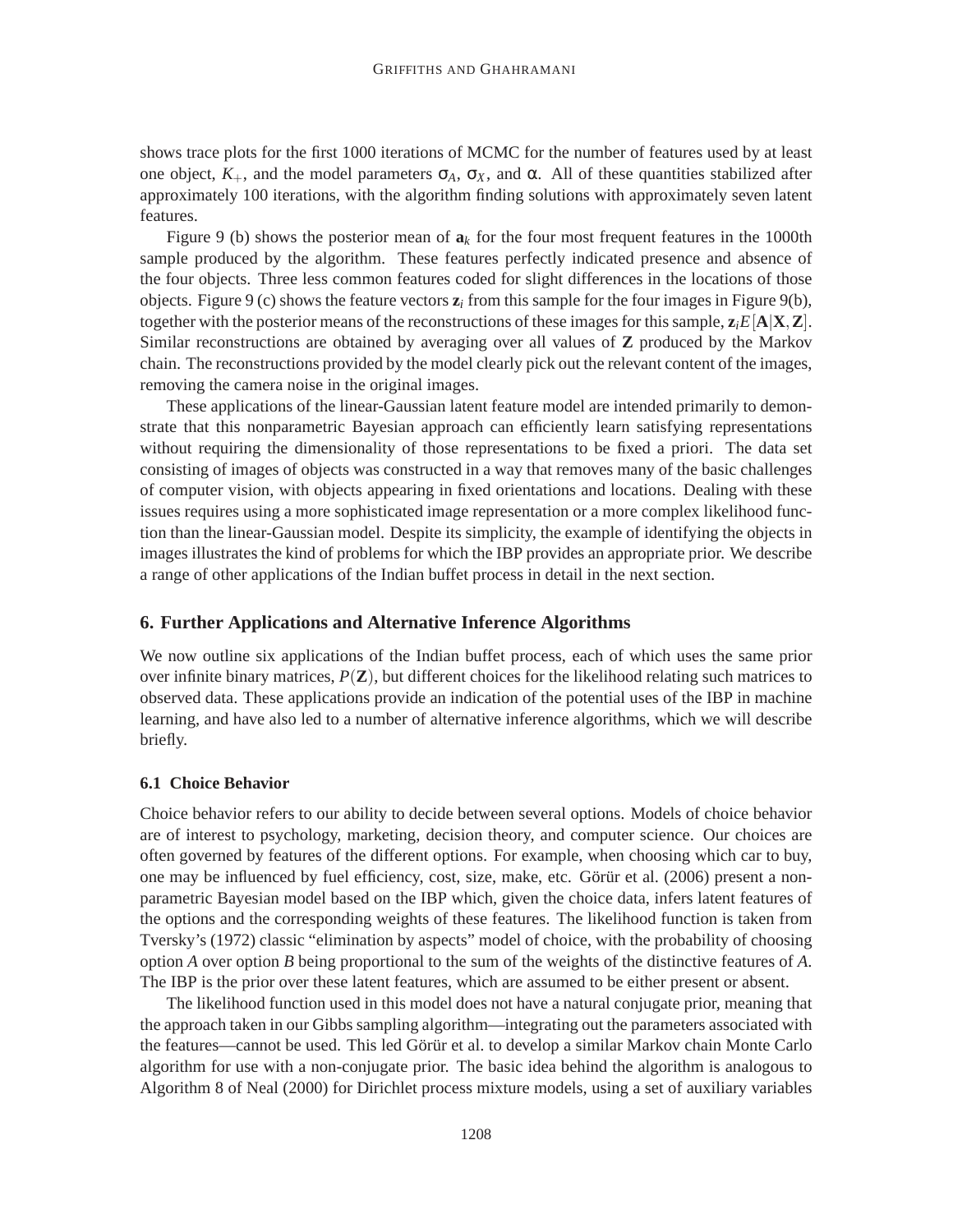to represent the weights associated with features that are currently not possessed by any of the available options. These auxiliary variables effectively provide a Monte Carlo approximation to the sum over parameters used in our Gibbs sampler (although there is no approximation error introduced through this step).

## **6.2 Modeling Protein Interactions**

Proteomics aims to understand the functional interactions of proteins, and is a field of growing importance to modern biology and medicine. One of the key concepts in proteomics is a *protein complex*, a group of several interacting proteins. Protein complexes can be experimentally determined by doing high-throughput protein-protein interaction screens. Typically the results of such experiments are subjected to mixture-model based clustering methods. However, a protein can belong to multiple complexes at the same time, making the mixture model assumption invalid. Chu et al. (2006) proposed a nonparametric Bayesian approach based on the IBP for identifying protein complexes and their constituents from interaction screens. The latent binary feature  $z_{ik}$  indicates whether protein *i* belongs to complex *k*. The likelihood function captures the probability that two proteins will be observed to bind in the interaction screen as a function of how many complexes they both belong to,  $\sum_{k=1}^{\infty} z_{ik}z_{jk}$ . The approach automatically infers the number of significant complexes from the data and the results are validated using affinity purification/mass spectrometry experimental data from yeast RNA-processing complexes.

## **6.3 Binary Matrix Factorization for Modeling Dyadic Data**

Many interesting data sets are *dyadic*: there are two sets of objects or entities and observations are made on pairs with one element from each set. For example, the two sets might consist of movies and viewers, and the observations are ratings given by viewers to movies. Alternatively, the two sets might be genes and biological tissues and the observations may be expression levels for particular genes in different tissues. Dyadic data can often be represented as matrices and many models of dyadic data can be expressed in terms of matrix factorization. Models of dyadic data make it possible to predict, for example, the ratings a viewer might give to a movie based on ratings from other viewers, a task known as *collaborative filtering*. A traditional approach to modeling dyadic data is *bi-clustering*: simultaneously clustering both the rows (e.g., viewers) and the columns (e.g., movies) of the observation matrix using coupled mixture models. However, as we have discussed, mixture models provide a very limited latent variable representation of data. Meeds et al. (2007) presented a more expressive model of dyadic data based on the two-parameter version of the Indian buffet process. In this model, both movies and viewers are represented by binary latent vectors with an unbounded number of elements, corresponding to the features they might possess (e.g., "likes horror movies"). The two corresponding infinite binary matrices interact via a real-valued weight matrix which links features of movies to features of viewers, resulting in a binary matrix factorization of the observed ratings.

The basic inference algorithm used in this model was similar to the non-conjugate version of the Gibbs sampler outlined above, but the authors also developed a number of novel Metropolis-Hastings proposals that are mixed with the steps of the Gibbs sampler. One proposal directly handles the number of new features associated with each object, facilitating one of the more difficult aspects of non-conjugate inference. Another proposal is a "split-merge" move, analogous to similar proposals used in models based on the CRP (Jain and Neal, 2004; Dahl, 2003). In contrast to the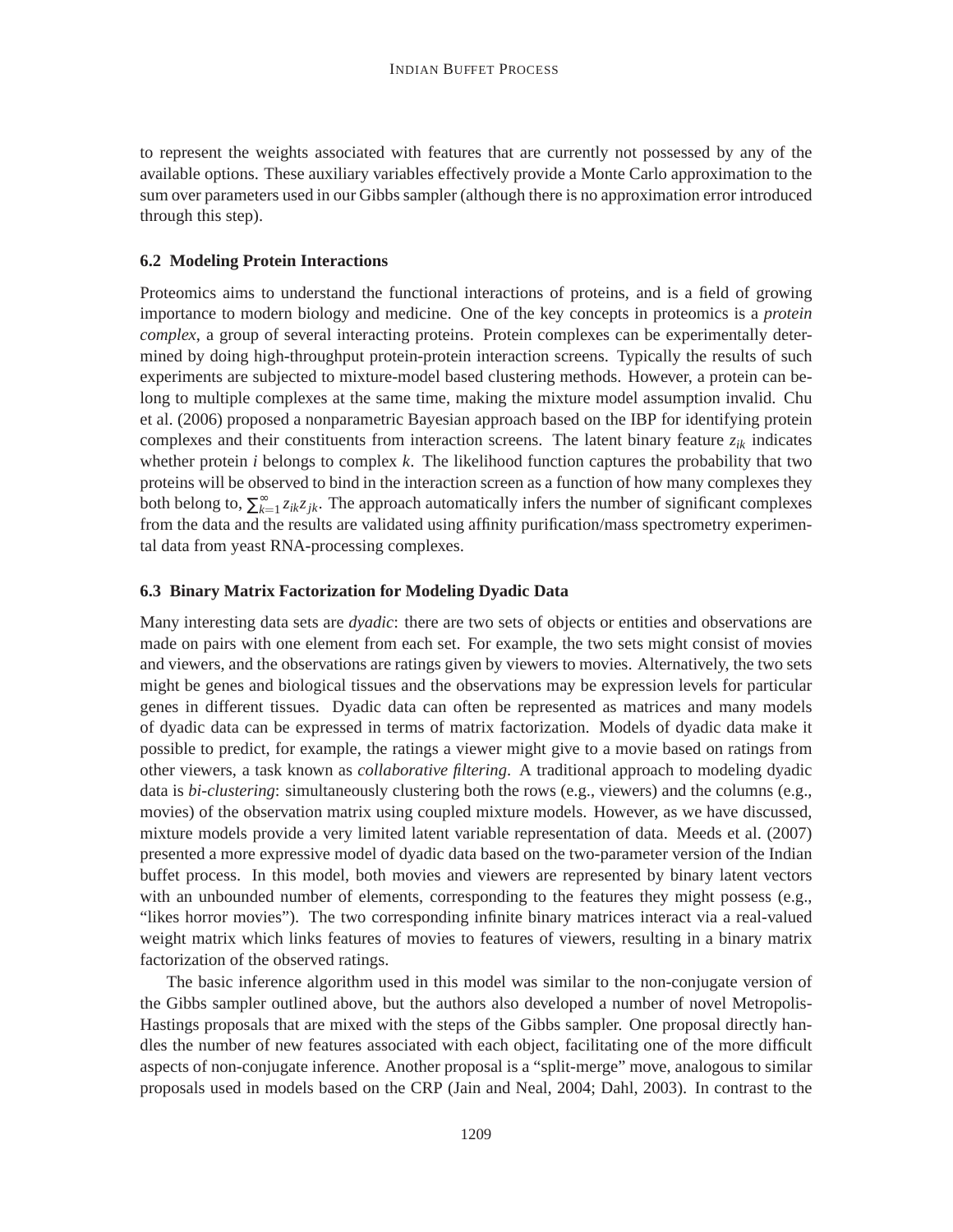Gibbs sampler, which slowly affects the number of features used in the model by changing a single feature allocation for a single object at a time, the split-merge proposal explores large-scale moves such as dividing a single feature into two, or collapsing two features together. Combining these large-scale moves with the Gibbs sampler can result in a Markov chain Monte Carlo algorithm that explores the space of latent matrices faster.

## **6.4 Extracting Features from Similarity Judgments**

One of the goals of cognitive psychology is to determine the kinds of representations that underlie people's judgments. In particular, the *additive clustering* method has been used to infer people's beliefs about the features of objects from their judgments of the similarity between them (Shepard and Arabie, 1979). Given a square matrix of judgments of the similarity between *N* objects, where  $s_{ij}$  is the similarity between objects *i* and *j*, the additive clustering model seeks to recover a  $N \times K$ binary feature matrix **F** and a vector of *K* weights associated with those features such that  $s_{ij} \approx$  $\sum_{k=1}^{K} w_k f_{ik} f_{jk}$ . A standard problem for this approach is determining the value of *K*, for which a variety of heuristic methods have been used. Navarro and Griffiths (2007) presented a nonparametric Bayesian solution to this problem, using the IBP to define a prior on  $\bf{F}$  and assuming that  $s_{ij}$  has a Gaussian distribution with mean  $\sum_{k=1}^{K_+} w_k f_{ik} f_{jk}$  (following Tenenbaum, 1996). Using this method provides a posterior distribution over the effective dimension of **F**, *K*+, and gives both a weight and a posterior probability for the presence of each feature.

Samples from the posterior distribution over feature matrices reveal some surprisingly rich representations expressed in classic similarity data sets. Performing posterior inference makes it possible to discover that there are multiple sensible sets of features that could account for human similarity judgments, while previous approaches that had focused on finding the single best set of features might only find one such set. For example, the nonparametric Bayesian model reveals that people's similarity judgments for numbers from 0-9 can be accounted for by a set of features that includes both the odd and the even numbers, while previous additive clustering analyses (e.g., Tenenbaum, 1996) had only produced the odd numbers.

The additive clustering model, like the choice model discussed above, is another case in which non-conjugate inference is necessary. In this case, the inference algorithm is rendered simpler by the fact that no attempt is made to model the similarity of an object to itself, *sii*. As a consequence, a feature possessed by a single object has no effect on the likelihood, and the number of such features and their associated weights can be drawn directly from the prior. Inference thus proceeds using an algorithm similar to the Gibbs sampler derived above, with the addition of a Metropolis-Hastings step to update the weights associated with each feature.

## **6.5 Latent Features in Link Prediction**

Network data, indicating the relationships among a group of people or objects, have been analyzed by both statisticians and sociologists. A basic goal of these analyses is predicting which unobserved relationships might exist. For example, having observed friendly interactions among several pairs of people, a sociologist might seek to predict which other people are likely to be friends with one another. This problem of link prediction can be solved using a probabilistic model for the structure of graphs. One popular class of models, known as stochastic blockmodels, assume that each entity belongs to a single latent class, and that the probability of a relationship existing between two entities depends only on the classes of those entities (Nowicki and Snijders, 2001; Wang and Wong,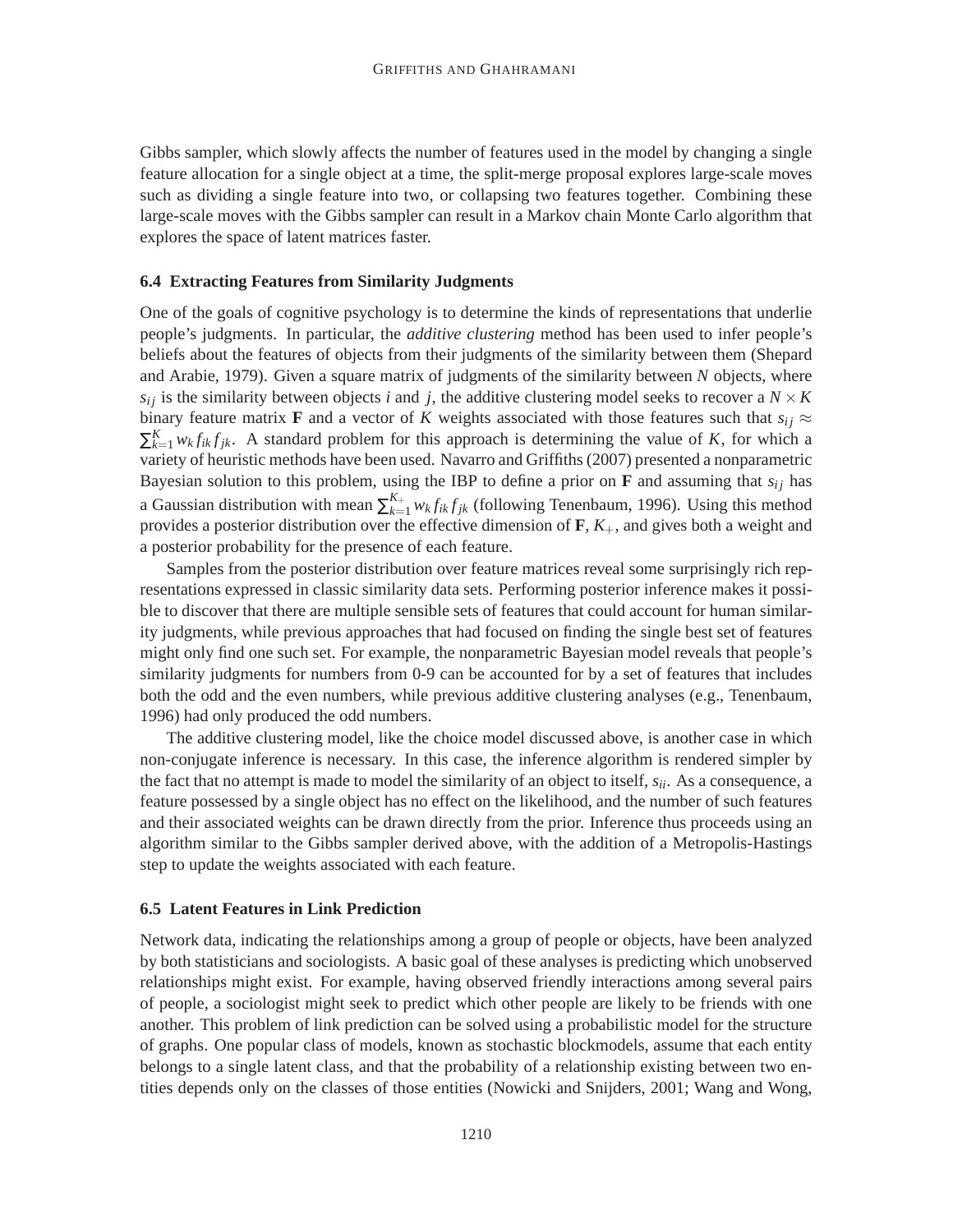1987). This is analogous to a mixture model, in which the probability that an object has certain observed properties depends only on its latent class. Nonparametric versions of stochastic blockmodels can be defined using the Chinese restaurant process (Kemp et al., 2006), corresponding to an underlying stochastic process that generalizes the Dirichlet process (Roy and Teh, 2009).

Just as allowing objects to have latent features rather than a single latent class makes it possible to go beyond mixture models, this approach allows us to define models for link prediction that are richer than stochastic blockmodels. Miller et al. (2010) defined a class of nonparametric latent feature models that can be used for link prediction. The key idea is to define the probability of the existence of a link between two entities in terms of a "squashing function" (such as the logistic or probit) applied to a real-valued score for that link. The scores then depend on the features of the two entities. For a set of *N* entities, the pairwise scores are given by the  $N \times N$  matrix  $\mathbf{ZWZ}^T$ , where **Z** is a binary feature matrix, as used throughout this paper, and **W** is a matrix of real-valued feature weights. Since the feature weights can be positive or negative, features can interact to either increase or decrease the probability of a link. The resulting model is strictly more expressive than a stochastic blockmodel and produces more accurate predictions, particularly in cases where multiple factors interact to influence the existence of a relationship (such as in the decision to co-author a paper, for example).

#### **6.6 Independent Components Analysis and Sparse Factor Analysis**

Independent Components Analysis (ICA) is a model which explains observed signals in terms of a linear superposition, or mixing, of independent hidden sources (Comon, 1994; Bell and Sejnowski, 1995; MacKay, 1996; Cardoso, 1998). ICA has been used to solve the problem of "blind source separation" in which the goal is to unmix the hidden sources from the observed mixed signals without assuming much knowledge of the hidden source distribution. This models, for example, a listener in a cocktail party who may want to unmix the signals received on his two ears into the many independent sound sources that produced them. ICA is closely related to factor analysis, except that while in factor analysis the sources are assumed to be Gaussian distributed, in ICA the sources are assumed to have any distribution other than the Gaussian.

One of the key practical problems in ICA is determining the number of hidden sources. Knowles and Ghahramani (2007) provided a solution to this problem by devising a non-parametric Bayesian model for ICA based on the IBP. The basic assumption of this ICA model is that the number of potential sources is unbounded, but that any particular source is typically not present in a given signal. The IBP provides a natural model for determining which sources are present in each signal. In the notation of Section 3, the observed signals are represented by a matrix **X**, the presence or absence of the hidden sources by the IBP distributed matrix **Z**, and the value taken by the sources by the matrix **V**. Knowles and Ghahramani (2007) considered several variants of the model, including ICA models where the elements of **V** have Laplacian distributions, sparse FA models where the elements of **V** have Gaussian distributions, and one and two parameter versions of the IBP in both cases. The model was applied to discovering gene signatures from gene expression microarray data from an ovarian cancer study.

Rai and Daume (2009) developed two interesting extensions of this model also motivated by ´ applications to gene expression data. First they considered both factor analysis and factor regression models, where the latter refers to solving a regression problem with a typically large number of input features by making predictions based solely on the factor representation. Second, they used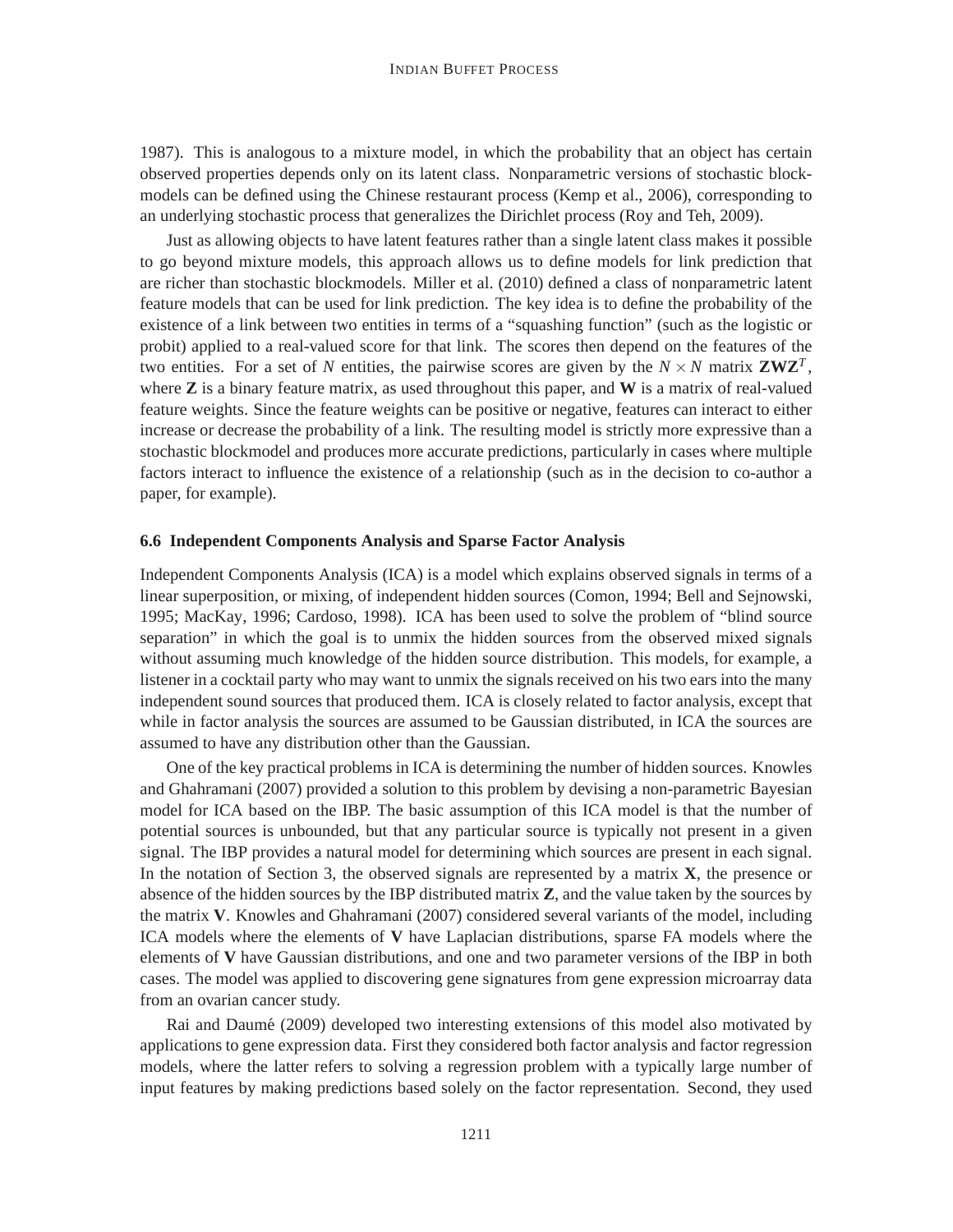an IBP to model the sparsity in the factor loading matrix (rather than the factor or source matrix in nonparametric ICA) and they moreover assume that the factors are related to each other through a hierarchy. They used Kingman's coalescent as a nonparametric Bayesian model for this hierarchy, following the inference algorithms developed in Teh et al. (2008). This paper shows a nice example of how the IBP can be integrated with other nonparametric Bayesian distributions in a fairly modular manner to solve useful inference problems.

#### **6.7 Bipartite Graphs and Learning Hidden Causes**

Wood et al. (2006) used the IBP as part of an algorithm for learning the structure of graphical models. Specifically, they focused on the case where an unknown number of hidden variables (e.g., diseases) are causes for some set of observed variables (e.g., symptoms). Rather than defining a prior over the number of hidden causes, Wood et al. used a non-parametric Bayesian approach based on the IBP to model the structure of graphs with countably infinitely many hidden causes. The binary variable *zik* indicates whether hidden variable *k* has a direct causal influence on observed variable  $i$ ; in other words whether  $k$  is a parent of  $i$  in the graph. The data being modeled were the values of the set of observed variables over a number of trials, where each variable was either present or absent on each trial. Each hidden variable could be either present or absent on a particular trial, with the probabilities of these states being determined by a parameter of the model, and hidden variables were assumed to combine via a noisy-OR (Pearl, 1988) to influence the observed variables.

Wood et al. (2006) described an MCMC algorithm for inference in this model. Like many of the cases discussed in this section, this model lacked natural conjugate priors. Inference was done using a variant on the Gibbs sampler introduced above, with additional steps to modify the values of the hidden variables. The sampling step for the introduction of new hidden causes into the graph was facilitated by an analytic result making it possible to sum out the values of the variables associated with those causes in a way that is analogous to summing out the parameters in a conjugate model. However, Wood and Griffiths (2007) developed a sequential Monte Carlo algorithm for use in this model, similar to algorithms that have been developed for use with the CRP (such as Fearnhead, 2004). This algorithm is a form of particle filter, updating the posterior distribution on **Z** one row at a time (in this case, as new observed variables are added to the data). The particle filter provides an efficient and straightforward alternative for inference in models that lack conjugate priors, and generalizes naturally to other models using the IBP.

#### **6.8 Structuring Markov Transition Matrices**

Discrete Markov processes are widely used in machine learning, as part of hidden Markov models and state-space models. Nonparametric Bayesian methods have been used to define "infinite" versions of these models, allowing the number of states in a hidden Markov model to be unbounded (Beal et al., 2002). An infinite discrete Markov process can be defined by assuming that transitions from each state follow a Chinese restaurant process, with transitions that have been made frequently in the past being more likely in the future. When a new transition is generated, the next state is drawn from a higher-level Chinese restaurant process that is shared across all states. The resulting distribution can also be obtained from a hierarchical Dirichlet process (Teh et al., 2004).

Fox et al. (2010) recently explored another way of defining an infinite discrete Markov process, which allows for more structure in the transition matrix. In this model, it is assumed that each state can only make transitions to a subset of other states. Thus, each state is associated with a binary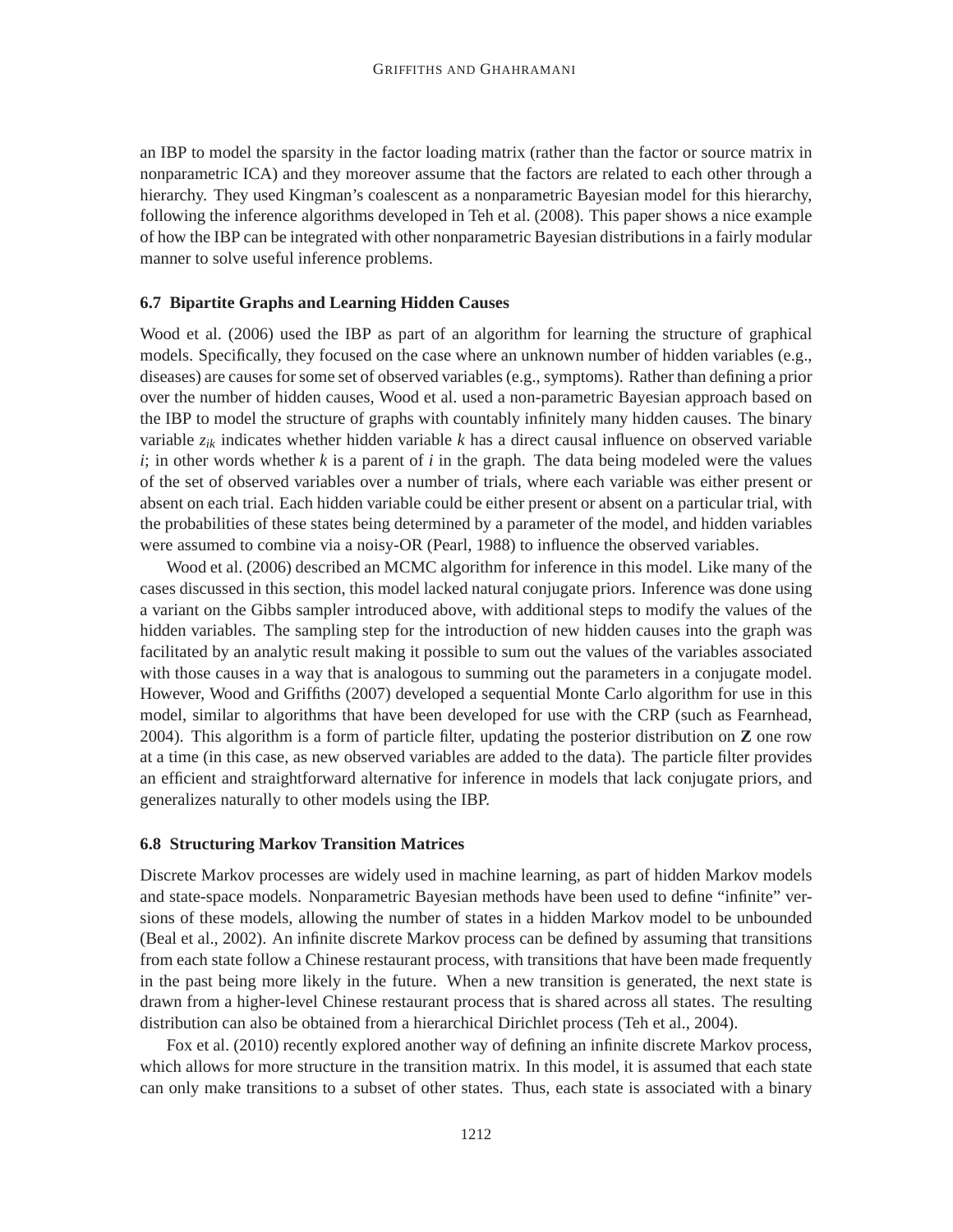vector indicating whether or not it makes transitions to other states. With an infinite set of states, a distribution over these vectors can be defined using the IBP. This approach was used to define a nonparametric autoregressive hidden Markov model, in which a sequence of continuous variables were predicted as a linear function of the variables at the previous timestep, but the parameters of the function were determined by a latent Markov process. The resulting model was able to identify meaningful action components in motion capture data. In addition to introducing a novel model, this paper explored the use of "birth and death" moves in the Markov chain Monte Carlo algorithm used for inference, in which entire columns of the matrix produced by the IBP were created or destroyed.

## **6.9 Other Inference Algorithms**

The broad range of settings in which the IBP has been applied have encouraged the development of more efficient methods for probabilistic inference in the resulting nonparametric Bayesian models. As discussed above, several innovations have been used to speed mixing in the Markov chain Monte Carlo algorithms used with specific models. Other work has explored schemes for making inference in the linear-Gaussian model discussed in Section 5 more efficient and scalable to larger data sets. For example, if instead of integrating out the weight matrix **A**, the posterior distribution over **A** is maintained, it is possible to use an alternative sampling scheme that still mixes quickly where the time for each iteration scales linearly in *N* (Doshi-Velez and Ghahramani, 2009a). This observation also provides the basis for a parallelization scheme in which the features of different objects are computed on different machines, with the potential to make large-scale applications of this linear-Gaussian model possible (Doshi-Velez et al., 2010). Similar principles may apply in the other models using the IBP discussed in this section.

An alternative approach to probabilistic inference is to reject the stochastic approximations provided by MCMC algorithms in favor of deterministic approximations, using variational inference to approximate the posterior. A mean field approximation to the IBP was developed by Doshi-Velez et al. (2009), building on similar approximations for Dirichlet process mixture models (Blei and Jordan, 2006). This variational inference method was applied to the infinite ICA model discussed in Section 6.6, and compared against sampling schemes on both synthetic and real data. The results of these comparisons suggested that the variational approach provides a more efficient strategy for inference in this model when the dimensionality of the observed data is high. Variational inference may thus be useful in working with some of the other models discussed in this section, at least in specific regimes.

## **7. Extensions and Connections to Other Processes**

The Indian buffet process gives a way to characterize our distribution on infinite binary matrices in terms of a simple stochastic process. In this section we review how the IBP can be extended to yield more general classes of distributions, and summarize some of the connections between the IBP and other stochastic processes. Our derivation of the IBP was based on considering the infinite limit of a distribution on finite binary matrices. As with the CRP, this distribution can also be derived via a stick-breaking construction, or by marginalizing out an underlying measure. These different views of the IBP yield different generalizations of the distribution, and different opportunities for developing inference algorithms.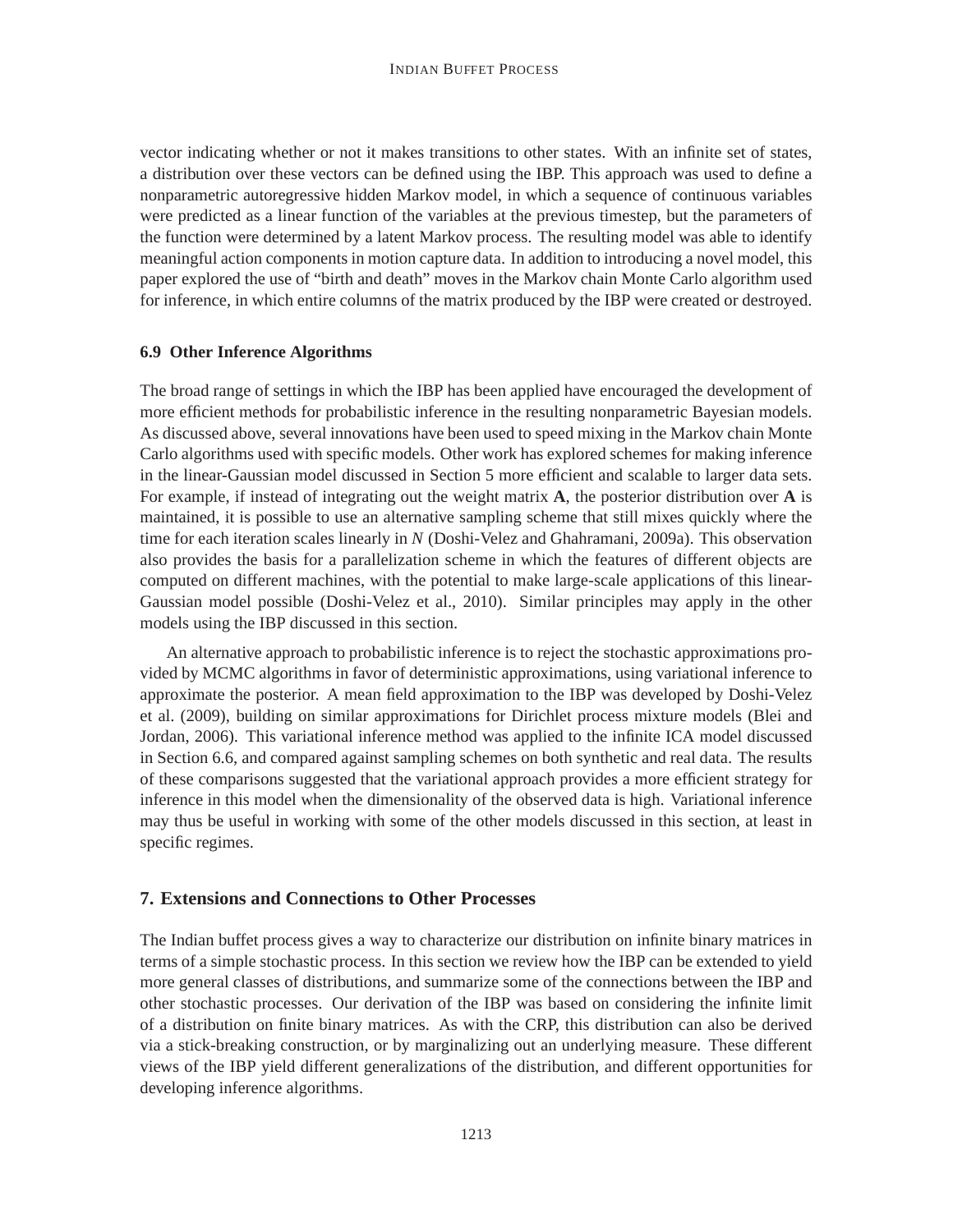#### **7.1 A Two-Parameter Generalization**

As was discussed in Section 4.6, the distribution on the number of features per object and on the total number of features produced by the IBP are directly coupled, through  $\alpha$ . This is an undesirable constraint, as the sparsity of a matrix and its dimensionality should be able to vary independently. Ghahramani et al. (2007) introduced a two-parameter generalization of the IBP that separates these two aspects of the distribution.<sup>6</sup> This generalization keeps the average number of features per object at  $\alpha$  as before, but allows the overall number of represented features to range from  $\alpha$ , an extreme where all features are shared between all objects, to *N*α, an extreme where no features are shared at all. Between these extremes lie many distributions that capture the amount of sharing appropriate for different domains.

As the one-parameter model, this two-parameter model can be derived by taking the limit of a finite model, but using  $\pi_k | \alpha, \beta \sim \text{Beta}(\frac{\alpha \beta}{K})$  $\frac{X_{\text{D}}}{K}$ , β) instead of Equation 9. Here we will focus on the equivalent sequential generative process. To return to the language of the Indian buffet, the first customer starts at the left of the buffet and samples  $Poisson(\alpha)$  dishes. The *i*th customer serves himself from any dish previously sampled by  $m_k > 0$  customers with probability  $m_k/(\beta + i - 1)$ , and in addition from Poisson( $\alpha\beta/(\beta+i-1)$ ) new dishes. The parameter  $\beta$  is introduced in such a way as to preserve the expected number of features per object,  $\alpha$ , but the expected overall number of features is  $\alpha \sum_{i=1}^{N}$ β  $\frac{p}{\beta+i-1}$ , and the distribution of  $K_+$  is Poisson with this mean. The total number of features used thus increases as β increases. For finite β, the expected number of features increases as  $\alpha\beta\ln N$ , but if  $\beta \gg 1$  the logarithmic regime is preceded by linear growth at small  $N < \beta$ .

Figure 10 shows three matrices drawn from the two-parameter IBP, all with  $\alpha = 10$  but with  $\beta = 0.2$ ,  $\beta = 1$ , and  $\beta = 5$  respectively. Although all three matrices have roughly the same number of non-zero entries, the number of features used varies considerably. At small values of β features become likely to be shared by all objects. At high values of  $\beta$  features are more likely to be specific to particular objects. Further details about the properties of this distribution are provided in Ghahramani et al. (2007).



Figure 10: Three samples from the two-parameter Indian buffet process with  $\alpha = 10$  and  $\beta = 0.2$ (left),  $\beta = 1$  (middle), and  $\beta = 5$  (right).

#### **7.2 A Stick-Breaking Construction**

Our strategy of taking the limit of a finite exchangeable distribution in deriving the IBP was inspired by the derivation of the CRP as the limit of a Dirichlet-multinomial model. However, there are many

<sup>6.</sup> The original idea and analysis was described in an unpublished note by Sollich (2005).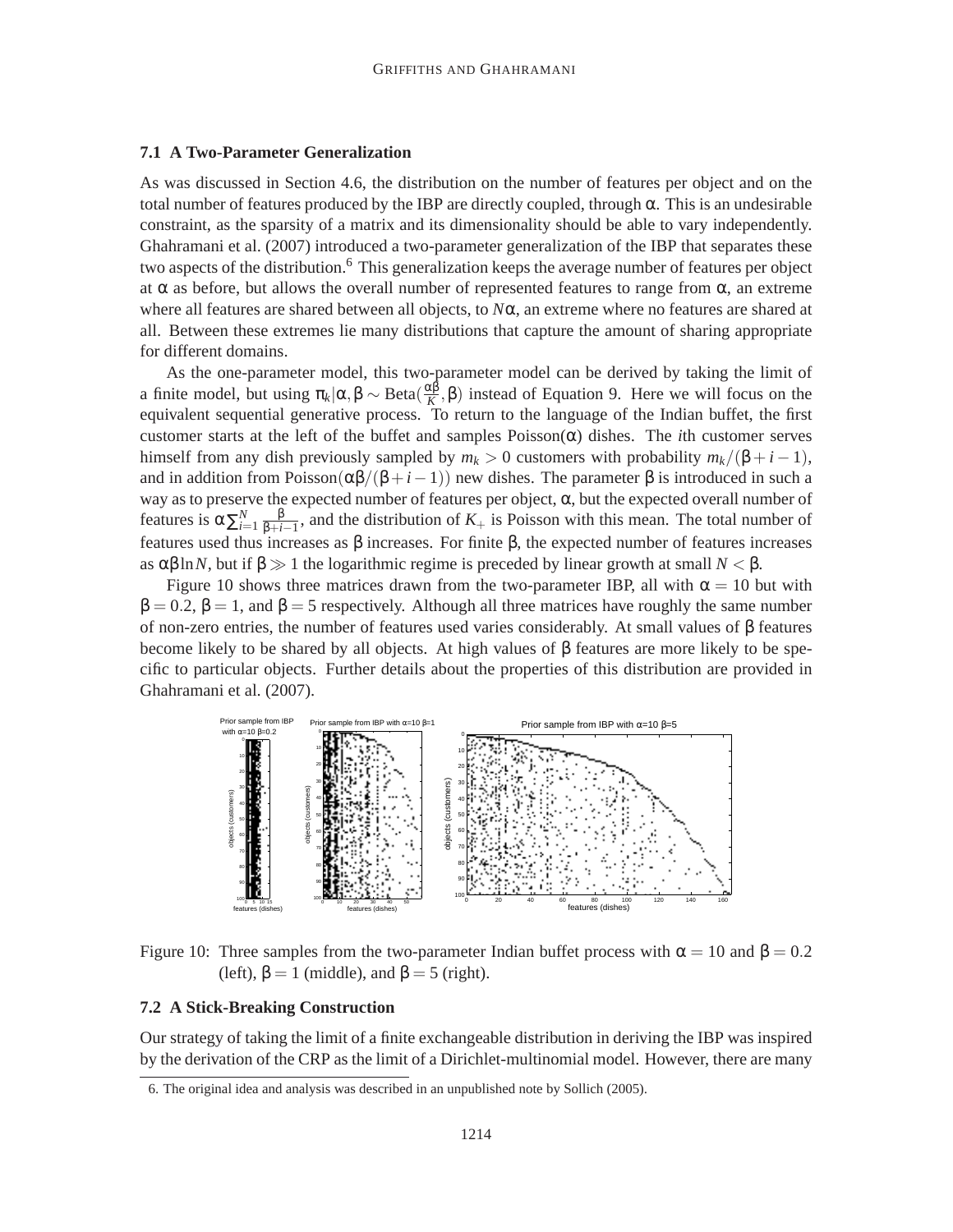#### INDIAN BUFFET PROCESS

other routes by which the CRP can be derived. One of these is via the Dirichlet process (Ferguson, 1973). A simple way to think about the Dirichlet process is in terms of a probability measure over probability measures. The parameters of the process are its concentration  $\alpha$  and a base measure *G*0. In a typical use, we would draw a measure *G* from the Dirichlet process, and then generate parameters for a model  $\phi_i$  by sampling them independently from *G*. Since the Dirichlet process generates discrete measures with probability 1, it is possible for multiple parameters  $\phi_i$  and  $\phi_j$ drawn from *G* to take the same value. We can thus imagine indexing the values taken by the  $\phi_i$  with discrete variables  $z_i$ , such that  $z_i = z_j$  if and only if  $\phi_i = \phi_j$ . The  $z_i$  thus index unique values of  $\phi_i$ , and correspond to a partition of the indices of the  $\phi_i$ . The distribution over partitions **z** produced by the Dirichlet process, integrating over *G*, is the CRP (Blackwell and MacQueen, 1973).

A straightforward way to understand how the Dirichlet process allocates probabilities to a discrete set of atoms is to think about assigning probabilities in terms of breaking off pieces of a stick. The stick is one unit in length, corresponding to the fact that our probabilities must sum to one. Each piece of stick we break off represents the probability assigned to another discrete atom. After breaking off each piece, we then consider how much of the remainder to break off as the next piece. Sethuraman (1994) showed that if this process is repeated infinitely often, with a proportion of the stick drawn from a Beta $(\alpha,1)$  distribution being broken off at each step, the lengths of the pieces of broken stick are equivalent to the probabilities assigned to a discrete set of atoms by the Dirichlet process with parameter α. This stick-breaking representation of the Dirichlet process is useful in deriving its properties, and in developing inference algorithms such as the variational inference algorithm proposed by Blei and Jordan (2006).

Teh et al. (2007) showed that a similar stick-breaking construction can be defined for the IBP. First, we imagine sorting the  $\pi_k$  representing the probability of each feature being possessed by an object from largest to smallest. Then, if we consider the proportion of the stick that is broken off and discarded at each break in the stick-breaking construction for the Dirichlet process, the distribution of the sequence of stick lengths corresponds exactly to the distribution of these ordered probabilities. This stick-breaking construction identifies an interesting relationship between the IBP and the Dirichlet process, and is useful for exactly the same reasons. In particular, the stick-breaking construction was used in defining the variational inference algorithm summarized in Section 6.9, and can also be used to derive other inference algorithms for the IBP, such as slice sampling (Teh et al., 2007).

#### **7.3 Connections to the Beta Process**

The relationship between the CRP and the Dirichlet process is an instance of a more general relationship between exchangeable distributions and underlying probability measures. The results summarized in the previous paragraph indicate that we can write

$$
P(\mathbf{z}) = \int \prod_{i=1}^{N} P(z_i|G) p(G) dG,
$$

where the  $z_i$  are drawn independently from the measure  $G$ , which is generated from the Dirichlet process. The fact that we can represent the exchangeable distribution  $P(\mathbf{z})$  as the result of generating the *z<sup>i</sup>* independently from a latent measure is a specific instance of the more general principle stated in de Finetti's exchangeability theorem, which indicates that *any* exchangeable distribution can be represented in this way (see Bernardo and Smith, 1994, for details). This raises a natural question: is there a similar measure underlying the exchangeable distribution produced by the IBP?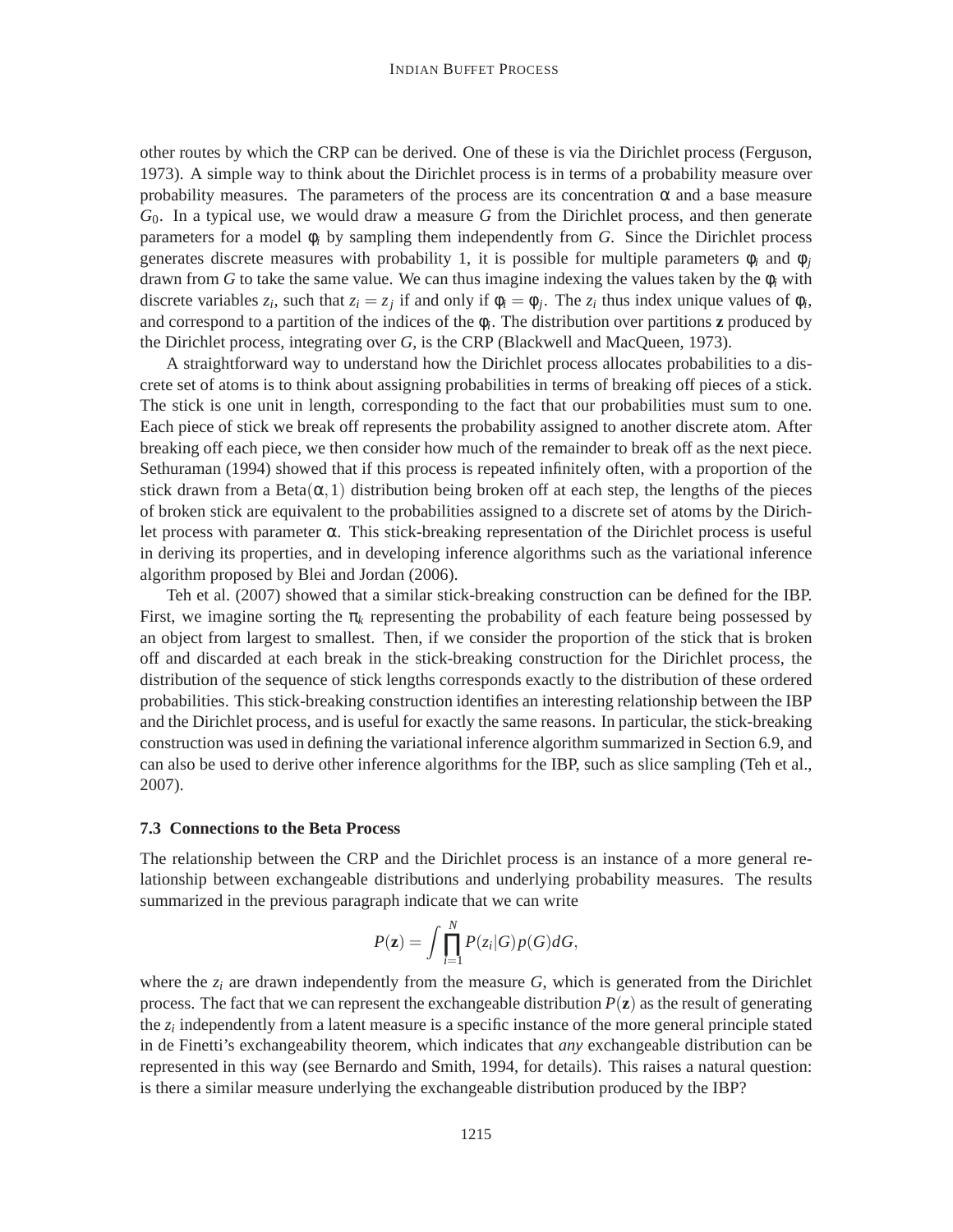Thibaux and Jordan (2007) provided an answer to this question, showing that the exchangeable distribution produced by the IBP corresponds to the use of a latent measure based on the beta process (Hjort, 1990). The beta process provides a source of Bernoulli parameters  $\pi_k$  associated with the elements of a (possibly continuous) index set. Sampling each of the  $z_{ik}$  independently according to the distribution defined by the appropriate parameter results in the same distribution on **Z** as the IBP. This perspective also makes it straightforward to define analogues of the two-parameter process described in Section 7.1, and to extend the IBP to a hierarchical model that can capture correlations in the features exhibited in multiple data sets. Teh and Görür  $(2010)$  also recently used the relationship to the beta process to define a variant of the IBP that produces a power-law distribution in feature frequencies, exploiting a connection to stable processes. Variants of this kind may be useful in settings where power-law distributions are common, such as natural language processing.

## **7.4 Relaxing the Assumption of Exchangeability**

The IBP assumes independence between the columns of **Z**, and only the kind of weak dependency implied by exchangeability for the rows of **Z**. Both of these assumptions have been relaxed in subsequent work. Producing correlations between the columns of **Z** can be done by supplementing the IBP with a secondary process capturing patterns in the latent features (Doshi-Velez and Ghahramani, 2009b). Modifying the assumption of exchangeability is potentially more problematic. Exchangeability was one of our original desiderata, since it is a reasonable assumption in many settings and simplifies probabilistic inference. However, this assumption is not warranted in cases where we have additional information about the properties of our observations, such as the fact that they were produced in a particular temporal sequence, or reflect a known pattern of correlation. The challenge is thus to identify how the assumption of exchangeability can be relaxed while maintaining the tractability of probabilistic inference. Two recent papers have presented strategies for modifying the IBP to capture different forms of dependency between the rows of **Z**.

The first kind of dependency can arise as the consequence of observations being generated in a specific sequence. In such a case, it might be appropriate to assume that the latent features associated with observations made closer in time should be more correlated. A strategy for modifying the IBP to capture this kind of dependency was introduced by Van Gael et al. (2009). In this model—the Markov Indian buffet process—it is assumed that the rows of **Z** are generated via a Markov process, where the values in each column are generated based on the corresponding values in the previous row. This Markov process has two parameters, giving the probability of a 0 in the previous row changing to a 1, and the probability of a 1 in the previous row remaining unchanged. By assuming that these parameters are generated from a Beta distribution and taking a limit analogous to that used in the derivation of the IBP, it is possible to define a distribution over equivalence classes of binary matrices in which the rows of the matrix reflect a Markov dependency structure. This model can be used to define richer nonparametric models for temporal data, such as an infinite factorial hidden Markov model, and probabilistic inference can be carried out using a slice sampler (see Van Gael et al., 2009, for details).

A second kind of dependency can be the result of known degrees of relatedness among observations. For example, one might seek to draw inferences about a group of people with known genetic relationships, or about a set of organisms or languages with a known evolutionary history. In cases where the degrees of relatedness can be expressed in a tree, the phylogenetic Indian buffet process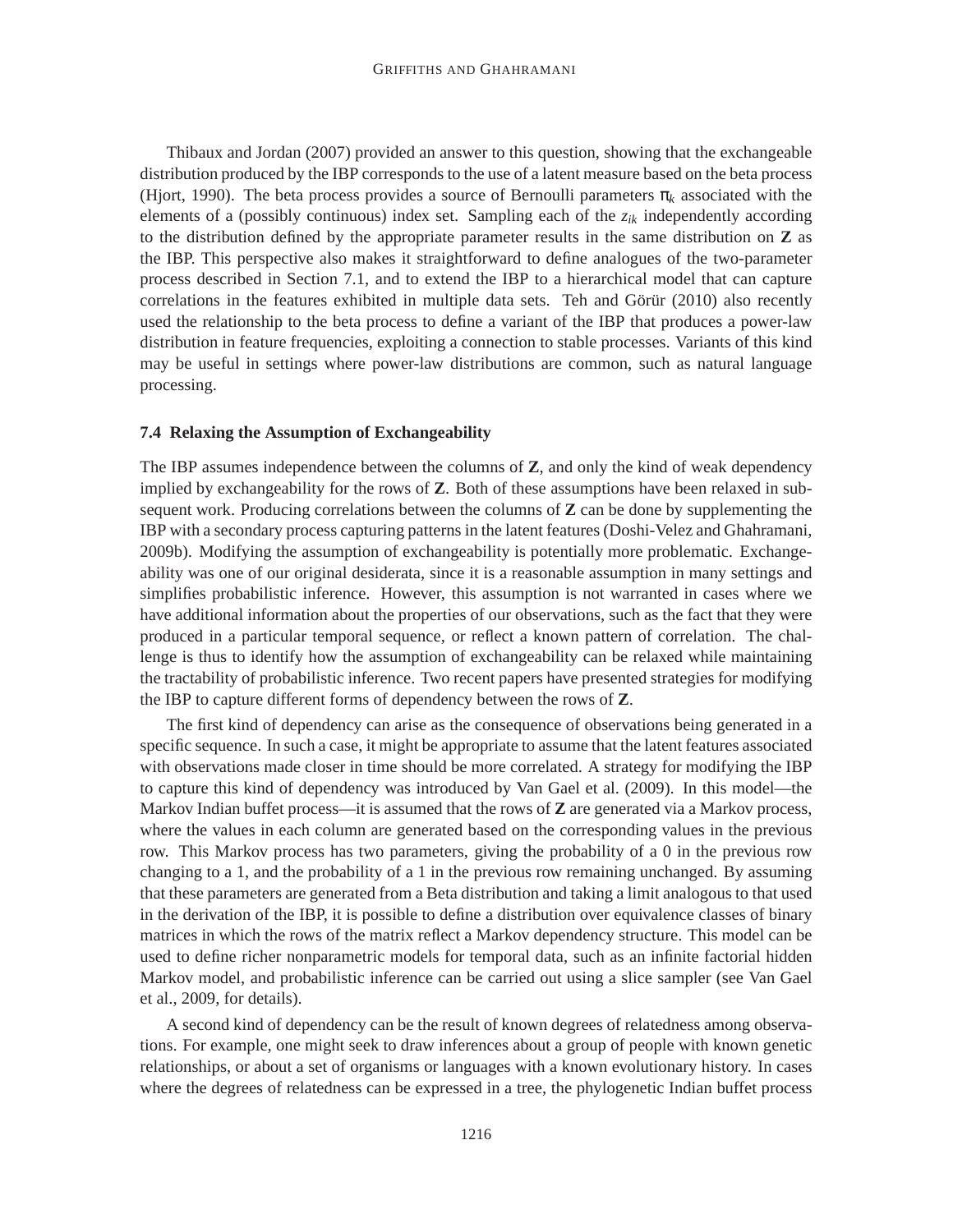(Miller et al., 2008) can be used. In this model, the tree expresses the dependency structure that governs the rows of **Z**, and each column is generated independently by sampling from a stochastic process defined on the tree. The parameters of the stochastic process are specified in a way that guarantees the total number of columns follows a Poisson distribution, and the original IBP is recovered as the special case where the tree is degenerate, with all branches meeting at the root. Trees can be used to capture a wide range of dependency structures, including partial exchangeability, and probabilistic inference by MCMC remains tractable because belief propagation on the tree can be used to efficiently compute the relevant conditional probabilities.

#### **8. Conclusions and Future Work**

The methods that have been used to define infinite latent class models can be extended to models in which objects are represented in terms of a set of latent features, and used to derive distributions on infinite binary matrices that can be used as priors for such models. We used this method to derive a prior that is the infinite limit of a simple distribution on finite binary matrices, and showed that the same distribution can be specified in terms of a simple stochastic process—the Indian buffet process. This distribution satisfies our two desiderata for a prior for infinite latent feature models: objects are exchangeable, and inference remains tractable. When used as a prior in models that represent objects using latent features, this distribution can be used to automatically infer the number of features required to account for observed data. More generally, it can be used as a prior in any setting where a sparse binary matrix with a finite number of rows and infinite number of columns is appropriate, such as estimating the adjacency matrix of a bipartite graph where the size of one class of nodes is unknown.

Recent work has made significant progress on turning this nonparametric approach to inferring latent features into a tool that can be used to solve a wide range of machine learning problems. These advances include more sophisticated MCMC algorithms, schemes for parallelizing probabilistic inference, and deterministic methods for approximating posterior distributions over latent feature matrices. The connections between the IBP and other stochastic processes provide the groundwork for further understanding and extending this class of probabilistic models, making it possible to modify the distribution over feature assignments and to capture different patterns of dependency that might exist among the latent features of objects. As with the CRP, the different views of the IBP that result from considering the stick-breaking construction or the underlying measure that is marginalized out to obtain the combinatorial stochastic process each support different extensions, generalizations, and inference algorithms.

Despite the wide array of successful applications of the IBP and related distributions, we view one of the primary contributions of this work to be the idea that we can define richer nonparametric Bayesian models to suit the unique challenges of machine learning. Our success in transferring the strategy of taking the limit of a finite model from latent classes to latent features suggests that the same strategy might be applied with other representations, broadening the kinds of latent structure that can be recovered through unsupervised learning. This idea receives support both from other examples of new nonparametric models defined via a similar strategy (e.g., Titsias, 2008), and from theoretical analyses of the conditions under which infinite models remain well defined when obtained as limits of finite models (Orbanz, 2010). We anticipate that there will be other combinatorial structures for which this strategy will result in new and useful distributions.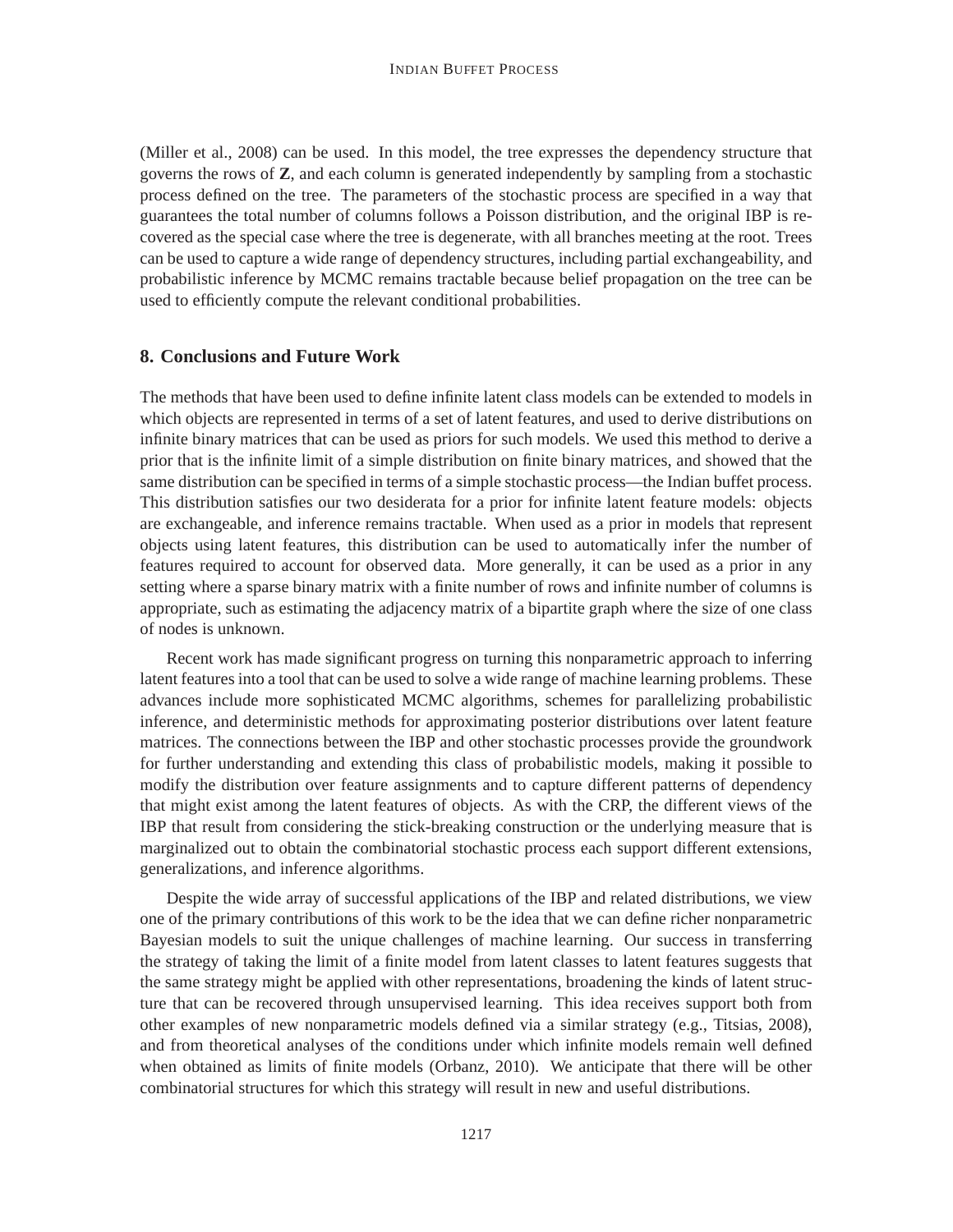# **Acknowledgments**

This work was presented at the Neural Information Processing Systems conference, and draws on the conference paper (Griffiths and Ghahramani, 2006) and associated technical report (Griffiths and Ghahramani, 2005). The preparation of this article was supported by grants BCS-0631518 and IIS-0845410 from the National Science Foundation, and grant FA-9550-10-1-0232 from the Air Force Office of Scientific Research. We thank three anonymous reviewers for their comments on the manuscript.

# **Appendix A. Details of Limits**

This appendix contains the details of the limits of three expressions that appear in Equations 5 and 14.

The first expression is

$$
\frac{K!}{K_0!K^{K_+}} = \frac{\prod_{k=1}^{K_+}(K-k+1)}{K^{K_+}} \\
= \frac{K^{K_+} - \frac{(K_+ - 1)K_+}{2}K^{K_+ - 1} + \dots + (-1)^{K_+ - 1}(K_+ - 1)!K^+}{K^{K_+}} \\
= 1 - \frac{(K_+ - 1)K_+}{2K} + \dots + \frac{(-1)^{K_+ - 1}(K_+ - 1)!}{K^{K_+ - 1}}.
$$

For finite  $K_+$ , all terms except the first go to zero as  $K \to \infty$ .

The second expression is

$$
\prod_{j=1}^{m_k-1} (j+\frac{\alpha}{K}) = (m_k-1)! + \frac{\alpha}{K} \sum_{j=1}^{m_k-1} \frac{(m_k-1)!}{j} + \cdots + \left(\frac{\alpha}{K}\right)^{m_k-1}.
$$

For finite  $m_k$  and  $\alpha$ , all terms except the first go to zero as  $K \to \infty$ .

The third expression is

$$
\left(\frac{N!}{\prod_{j=1}^{N}(j+\frac{\alpha}{K})}\right)^{K} = \left(\frac{\prod_{j=1}^{N}j}{\prod_{j=1}^{N}(j+\frac{\alpha}{K})}\right)^{K}
$$
\n
$$
= \left(\prod_{j=1}^{N}\frac{j}{(j+\frac{\alpha}{K})}\right)^{K}
$$
\n
$$
= \prod_{j=1}^{N}\left(\frac{1}{1+\frac{\alpha\frac{1}{j}}{K}}\right)^{K}.
$$
\n(27)

We can now use the fact that

$$
\lim_{K \to \infty} \left( \frac{1}{1 + \frac{x}{K}} \right)^K = \exp\{-x\}
$$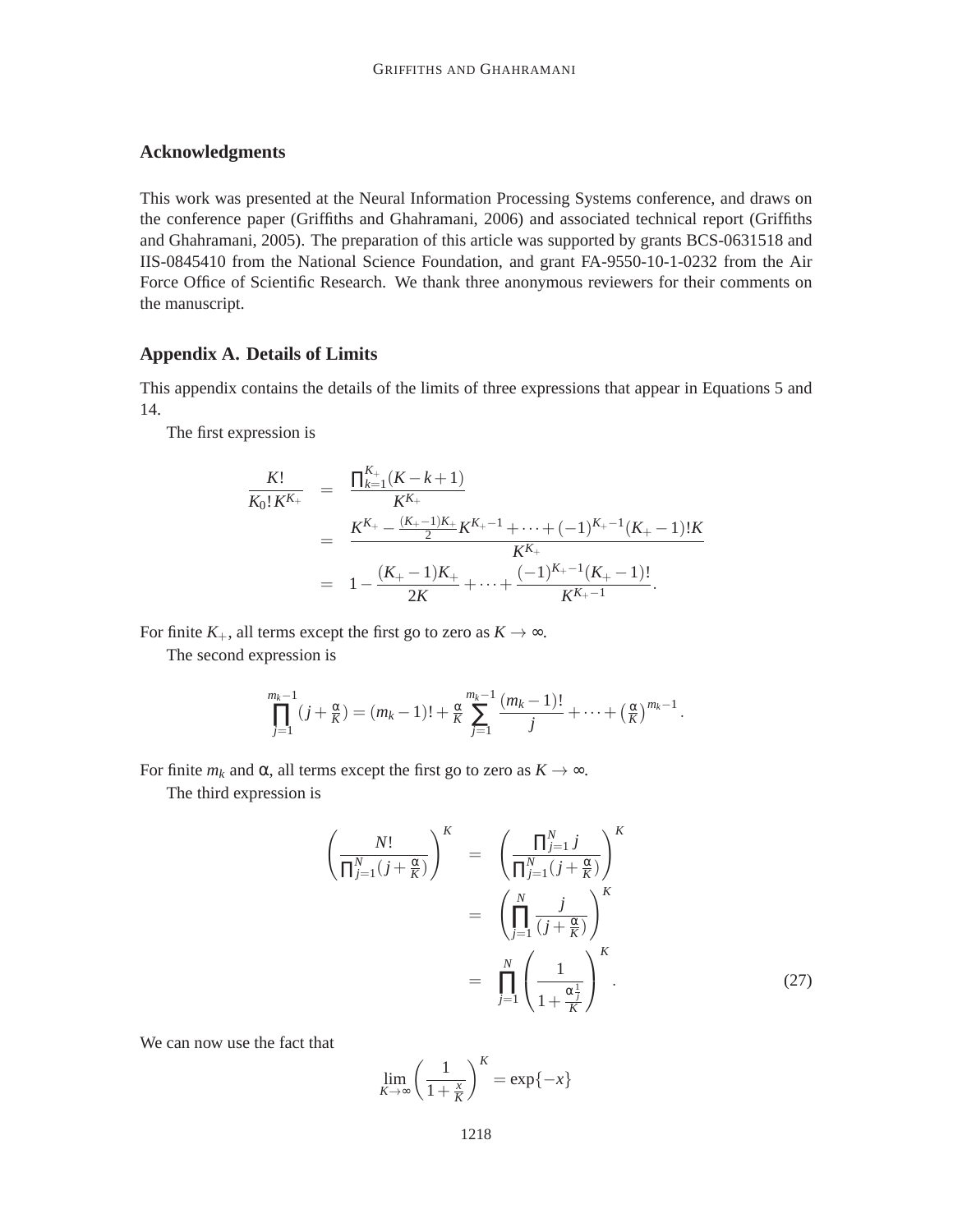to compute the limit of Equation 27 as  $K \rightarrow \infty$ , obtaining

$$
\lim_{K \to \infty} \prod_{j=1}^{N} \left( \frac{1}{1 + \frac{\alpha^1}{K}} \right)^K = \prod_{j=1}^{N} \exp\{-\alpha^1_{\overline{j}}\}
$$
\n
$$
= \exp\{-\alpha \sum_{j=1}^{N} \frac{1}{j}\}
$$
\n
$$
= \exp\{-\alpha H_N\},
$$

as desired.

#### **References**

- D. Aldous. Exchangeability and related topics. In *École d'été de probabilités de Saint-Flour, XIII— 1983*, pages 1–198. Springer, Berlin, 1985.
- C. Antoniak. Mixtures of Dirichlet processes with applications to Bayesian nonparametric problems. *The Annals of Statistics*, 2:1152–1174, 1974.
- M. J. Beal, Z. Ghahramani, and C. E. Rasmussen. The infinite hidden Markov model. *Machine Learning*, pages 29–245, 2002.
- A. J. Bell and T. J. Sejnowski. An information maximisation approach to blind separation and blind deconv olution. *Neural Computation*, 7(6):1129–1159, 1995.
- J. M. Bernardo and A. F. M. Smith. *Bayesian Theory*. Wiley, New York, 1994.
- D. Blackwell and J. MacQueen. Ferguson distributions via Polya urn schemes. *The Annals of Statistics*, 1:353–355, 1973.
- D. Blei and M. Jordan. Variational inference for Dirichlet process mixtures. *Journal of Bayesian Analysis*, 1:121–144, 2006.
- D. Blei, T. Griffiths, M. Jordan, and J. Tenenbaum. Hierarchical topic models and the nested Chinese restaurant process. In *Advances in Neural Information Processing Systems 16*. MIT Press, Cambridge, MA, 2004.
- C. A. Bush and S. N. MacEachern. A semi-parametric Bayesian model for randomized block designs. *Biometrika*, 83:275–286, 1996.
- J.-F. Cardoso. Blind signal separation: statistical principles. *Proceedings of the IEEE*, 86(10): 2009–2025, Oct 1998.
- W. Chu, Z. Ghahramani, R. Krause, and D. L. Wild. Identifying protein complexes in highthroughput protein interaction screens using an infinite latent feature model. In *BIOCOMPUTING 2006: Proceedings of the Pacific Symposium*, volume 11, pages 231–242, 2006.
- P. Comon. Independent component analysis: A new concept. *Signal Processing*, 36:287–314, 1994.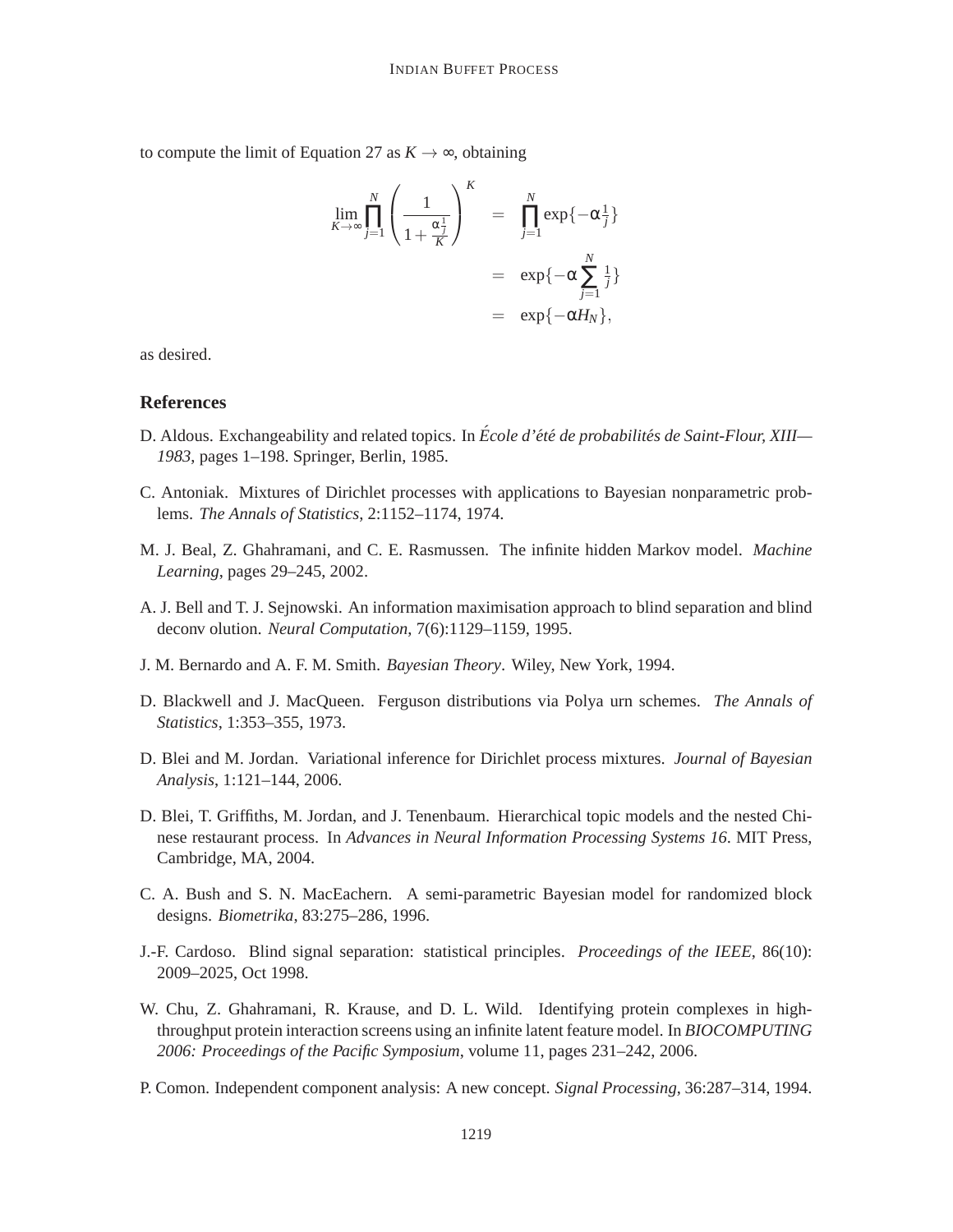- D. B. Dahl. An improved merge-split sampler for conjugate Dirichlet process mixture models. Technical Report 1086, Department of Statistics, University of Wisconsin, 2003.
- A. d'Aspremont, L. El Ghaoui, I. Jordan, and G. R. G. Lanckriet. A direct formulation for sparse PCA using semidefinite programming. Technical Report UCB/CSD-04-1330, Computer Science Division, University of California, Berkeley, 2004.
- F. Doshi-Velez and Z. Ghahramani. Accelerated Sampling for the Indian Buffet Process. In *International Conference on Machine Learning (ICML 2009)*, 2009a.
- F. Doshi-Velez and Z. Ghahramani. Correlated non-parametric latent feature models. In *Proceedings of the Proceedings of the Twenty-Fifth Conference Annual Conference on Uncertainty in Artificial Intelligence (UAI-09)*, pages 143–150, 2009b.
- F. Doshi-Velez, K.T. Miller, J. Van Gael, and Y.W. Teh. Variational Inference for the Indian Buffet Process. In *Artificial Intelligence and Statistics Conference (AISTATS 2009)*, 2009.
- F. Doshi-Velez, D. Knowles, S. Mohamed, and Z. Ghahramani. Large scale nonparametric Bayesian inference: Data parallelisation in the Indian buffet process. In *Advances in Neural Information Processing Systems 22*, 2010.
- M. D. Escobar and M. West. Bayesian density estimation and inference using mixtures. *Journal of the American Statistical Association*, 90:577–588, 1995.
- P. Fearnhead. Particle filters for mixture models with an unknown number of components. *Statistics and Computing*, 14:11–21, 2004.
- T. Ferguson. A Bayesian analysis of some nonparametric problems. *The Annals of Statistics*, 1: 209–230, 1973.
- T. S. Ferguson. Bayesian density estimation by mixtures of normal distributions. In M. Rizvi, J. Rustagi, and D. Siegmund, editors, *Recent Advances in Statistics*, pages 287–302. Academic Press, New York, 1983.
- E. B. Fox, E. B. Sudderth, M. I. Jordan, and A. S. Willsky. Sharing features among dynamical systems with beta processes. In *Advances in Neural Information Processing Systems 22*, 2010.
- S. Geman and D. Geman. Stochastic relaxation, Gibbs distributions, and the Bayesian restoration of images. *IEEE Transactions on Pattern Analysis and Machine Intelligence*, 6:721–741, 1984.
- Z. Ghahramani. Factorial learning and the EM algorithm. In *Advances in Neural Information Processing Systems 7*. Morgan Kaufmann, San Francisco, CA, 1995.
- Z. Ghahramani, T. L. Griffiths, and P. Sollich. Bayesian nonparametric latent feature models. In *Bayesian Statistics 8*. Oxford University Press, Oxford, 2007.
- W.R. Gilks, S. Richardson, and D. J. Spiegelhalter, editors. *Markov Chain Monte Carlo in Practice*. Chapman and Hall, Suffolk, UK, 1996.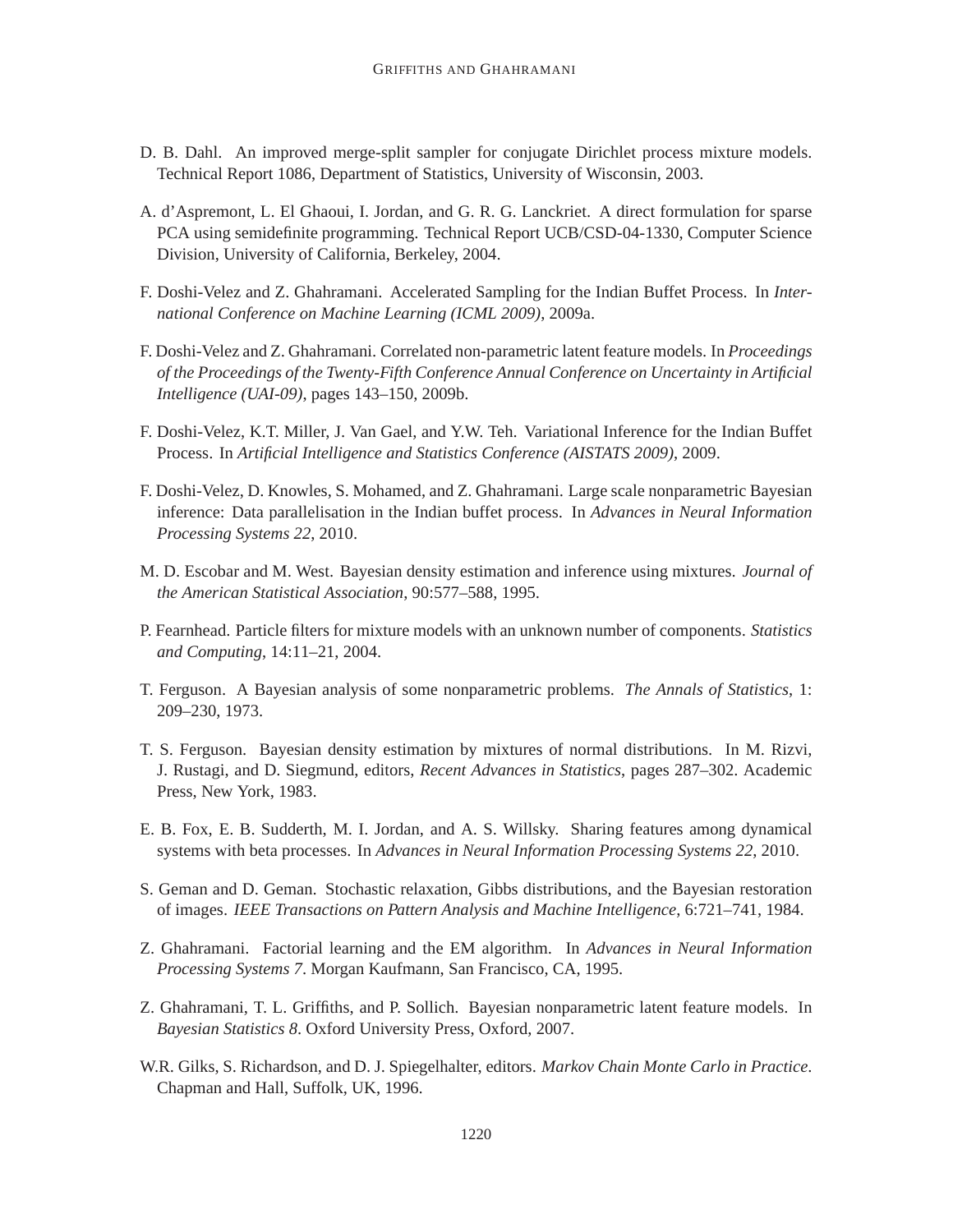- D. Görür, F. Jäkel, and C. E. Rasmussen. A choice model with infinitely many latent features. In *Proceedings of the 23rd International Conference on Machine Learning (ICML 2006)*, pages 361–368, New York, 2006. ACM Press.
- P. Green and S. Richardson. Modelling heterogeneity with and without the Dirichlet process. *Scandinavian Journal of Statistics*, 28:355–377, 2001.
- T. L. Griffiths and Z. Ghahramani. Infinite latent feature models and the Indian buffet process. Technical Report 2005-001, Gatsby Computational Neuroscience Unit, 2005.
- T. L. Griffiths and Z. Ghahramani. Infinite latent feature models and the Indian buffet process. In *Advances in Neural Information Processing Systems 18*, Cambridge, MA, 2006. MIT Press.
- K. A. Heller and Z. Ghahramani. Bayesian hierarchical clustering. In *International Conference on Machine Learning (ICML 2005)*, 2005.
- N. L. Hjort. Nonparametric Bayes estimators based on Beta processes in models for life history data. *Annals of Statistics*, 18:1259–1294, 1990.
- H. Ishwaran and L. F. James. Gibbs sampling methods for stick-breaking priors. *Journal of the American Statistical Association*, 96:1316–1332, 2001.
- S. Jain and R. M. Neal. A split-merge Markov chain Monte Carlo procedure for the Dirichlet Process mixture model. *Journal of Computational and Graphical Statistics*, 13:158–182, 2004.
- I. T. Jolliffe. *Principal component analysis*. Springer, New York, 1986.
- I. T. Jolliffe and M. Uddin. A modified principal component technique based on the lasso. *Journal of Computational and Graphical Statistics*, 12:531–547, 2003.
- C. Kemp, J. B. Tenenbaum, T. L. Griffiths, T. Yamada, and N. Ueda. Learning systems of concepts with an infinite relational model. In *Proceedings of the 21st National Conference on Artificial Intelligence*, 2006.
- D. Knowles and Z. Ghahramani. Infinite sparse factor analysis and infinite independent components analysis. In *7th International Conference on Independent Component Analysis and Signal Separation (ICA 2007)*, Lecture Notes in Computer Science Series (LNCS). Springer, 2007.
- D. J. C. MacKay. Maximum likelihood and covariant algorithms for independent component analysis. Technical Report Draft 3.7, Cavendish Laboratory, University of Cambridge, Madingley Road, Cambridge CB3 0HE, December 1996.
- E. Meeds, Z. Ghahramani, R. Neal, and S. T. Roweis. Modeling dyadic data with binary latent factors. In B. Schölkopf, J. Platt, and T. Hoffman, editors, *Advances in Neural Information Processing Systems*, Cambridge, MA, 2007. MIT Press.
- K. T. Miller, T. L. Griffiths, and M. I. Jordan. The phylogenetic Indian buffet process: A nonexchangeable nonparametric prior for latent features. In *Proceedings of the Twenty-Fourth Conference on Uncertainty in Artificial Intelligence (UAI 2008)*, 2008.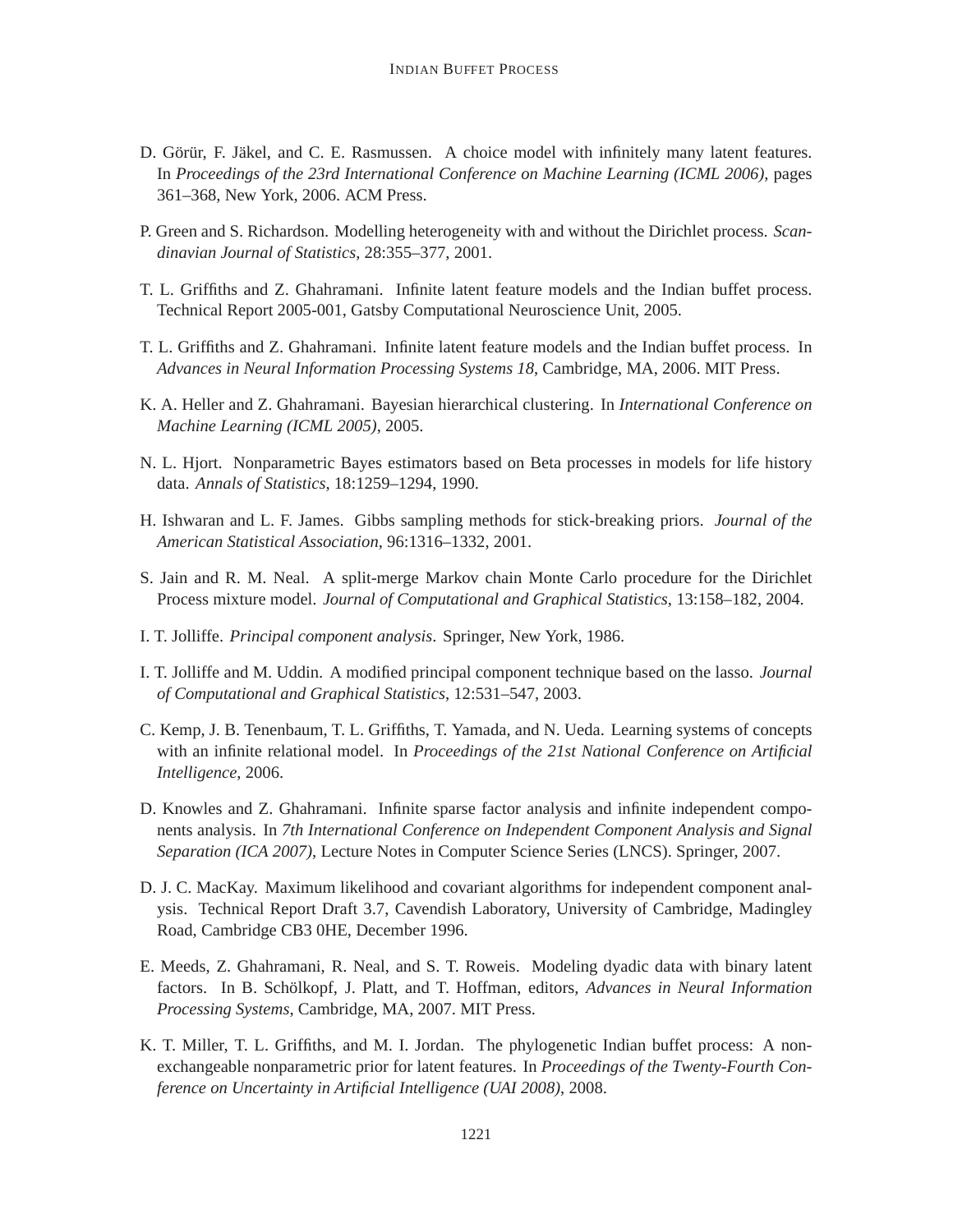- K. T. Miller, T. L. Griffiths, and M. I. Jordan. Nonparametric latent feature models for link predictions. In *Advances in Neural Information Processing Systems 22*, 2010.
- T. Minka. Bayesian linear regression. Technical report, MIT Media Lab, 2000. http://research.microsoft.com/en-us/um/people/minka/papers/linear.html.
- D. J. Navarro and T. L. Griffiths. A nonparametric Bayesian model for inferring features from similarity judgments. In B. Schölkopf, J. Platt, and T. Hoffman, editors, Advances in Neural *Information Processing Systems 19*, Cambridge, MA, 2007. MIT Press.
- R. M. Neal. Bayesian mixture modeling. In *Maximum Entropy and Bayesian Methods: Proceedings of the 11th International Workshop on Maximum Entropy and Bayesian Methods of Statistical Analysis*, pages 197–211. Kluwer, Dordrecht, 1992.
- R. M. Neal. Markov chain sampling methods for Dirichlet process mixture models. *Journal of Computational and Graphical Statistics*, 9:249–265, 2000.
- R. M. Neal. Density modeling and clustering using dirichlet diffusion trees. In J. M. Bernardo et al., editor, *Bayesian Statistics 7*, pages 619–629, 2003.
- K. Nowicki and T. A. B. Snijders. Estimation and prediction for stochastic blockstructures. *Journal of the American Statistical Association*, 96:1077–1087, 2001.
- P. Orbanz. Construction of nonparametric Bayesian models from parametric Bayes equations. In *Advances in Neural Information Processing Systems 22*, 2010.
- J. Pearl. *Probabilistic Reasoning in Intelligent Systems*. Morgan Kaufmann, San Francisco, CA, 1988.
- J. Pitman. Combinatorial stochastic processes, 2002. Notes for Saint Flour Summer School.
- P. Rai and H. Daume. The infinite hierarchical factor regression model. In ´ *Advances in Neural Information Processing Systems*, volume 21, 2009.
- C. Rasmussen. The infinite Gaussian mixture model. In *Advances in Neural Information Processing Systems 12*. MIT Press, Cambridge, MA, 2000.
- C. E. Rasmussen and Z. Ghahramani. Occam's razor. In *Advances in Neural Information Processing Systems 13*. MIT Press, Cambridge, MA, 2001.
- S. Roweis and Z. Ghahramani. A unifying review of linear Gaussian models. *Neural Computation*, 11:305–345, 1999.
- D. M. Roy and Y. W. Teh. The mondrian process. In *Advances in Neural Information Processing Systems 21*, 2009.
- J. Sethuraman. A constructive definition of Dirichlet priors. *Statistica Sinica*, 4:639–650, 1994.
- R. Shepard and P. Arabie. Additive clutering: Representation of similarities as combinations of discrete overlapping properties. *Psychological Review*, 86:87–123, 1979.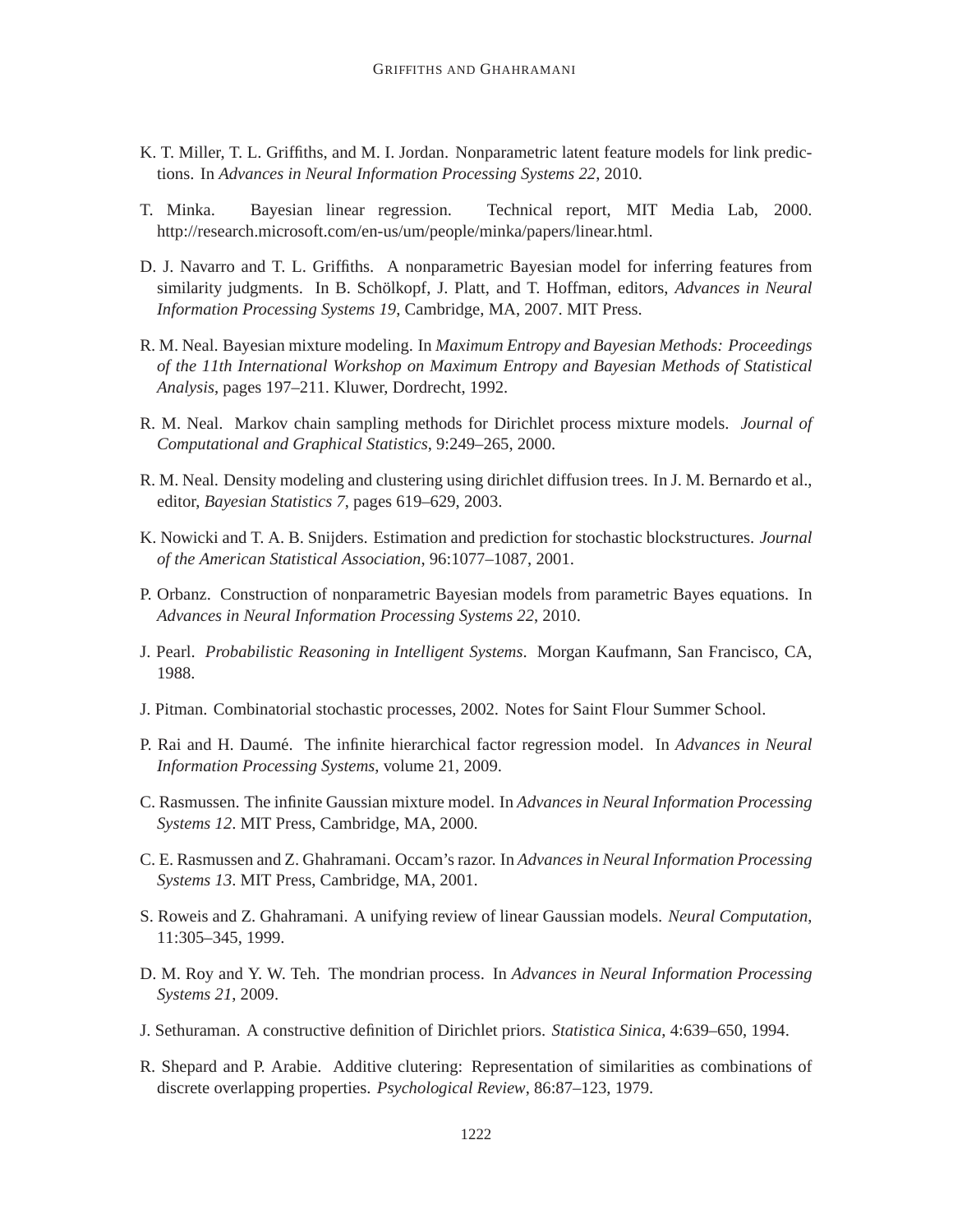- P. Sollich. Indian buffet process with tunable feature repulsion, 2005.
- E. Sudderth, A. Torralba, W. Freeman, and A. Willsky. Describing visual scenes using transformed Dirichlet processes. In *Advances in Neural Information Processing Systems 18*, Cambridge, MA, 2006. MIT Press.
- Y. Teh, M. Jordan, M. Beal, and D. Blei. Hierarchical Dirichlet processes. In *Advances in Neural Information Processing Systems 17*. MIT Press, Cambridge, MA, 2004.
- Y. W. Teh and D. Görür. Indian buffet processes with power-law behavior. In *Advances in Neural Information Processing Systems 22*, 2010.
- Y. W. Teh, D. Görür, and Z. Ghahramani. Stick-breaking construction for the Indian buffet process. In *Eleventh International Conference on Artificial Intelligence and Statistics (AISTATS 2007)*, San Juan, Puerto Rico, 2007.
- Y. W. Teh, H. Daumé, and D. M. Roy. Bayesian agglomerative clustering with coalescents. In *Advances in Neural Information Processing Systems*, volume 20, 2008.
- J. B. Tenenbaum. Learning the structure of similarity. In D. S. Touretzky, M. C. Mozer, and M. E. Hasselmo, editors, *Advances in neural information processing systems 8*, pages 3–9. MIT Press, Cambridge, MA, 1996.
- R. Thibaux and M. I. Jordan. Hierarchical Beta processes and the Indian buffet process. In *Eleventh International Conference on Artificial Intelligence and Statistics (AISTATS 2007)*, 2007.
- M. E. Tipping and C. M. Bishop. Probabilistic principal component analysis. *Journal of the Royal Statistical Society, Series B*, 61:611–622, 1999.
- M. Titsias. The infinite gamma-poisson feature model. In J.C. Platt, D. Koller, Y. Singer, and S. Roweis, editors, *Advances in Neural Information Processing Systems 20*. MIT Press, Cambridge, MA, 2008.
- A. Tversky. Elimination by aspects: A theory of choice. *Psychological Review*, 79:281–299, 1972.
- N. Ueda and K. Saito. Parametric mixture models for multi-labeled text. In *Advances in Neural Information Processing Systems 15*, Cambridge, 2003. MIT Press.
- J. Van Gael, Y.W. Teh, and Z. Ghahramani. The infinite factorial hidden Markov model. In *Advances in Neural Information Processing Systems*, volume 21, 2009.
- Y. J. Wang and G. Y. Wong. Stochastic blockmodels for directed graphs. *Journal of the American Statistical Association*, 82:8–19, 1987.
- M. West, P. Muller, and M. Escobar. Hierarchical priors and mixture models, with application in regression and density estimation. In P. Freeman and A. Smith, editors, *Aspects of Uncertainty*, pages 363–386. Wiley, New York, 1994.
- F. Wood and T. L. Griffiths. Particle filtering for nonparametric Bayesian matrix factorization. In B. Schölkopf, J. Platt, and T. Hoffman, editors, Advances in Neural Information Processing *Systems 19*, pages 1513–1520. MIT Press, Cambridge, MA, 2007.